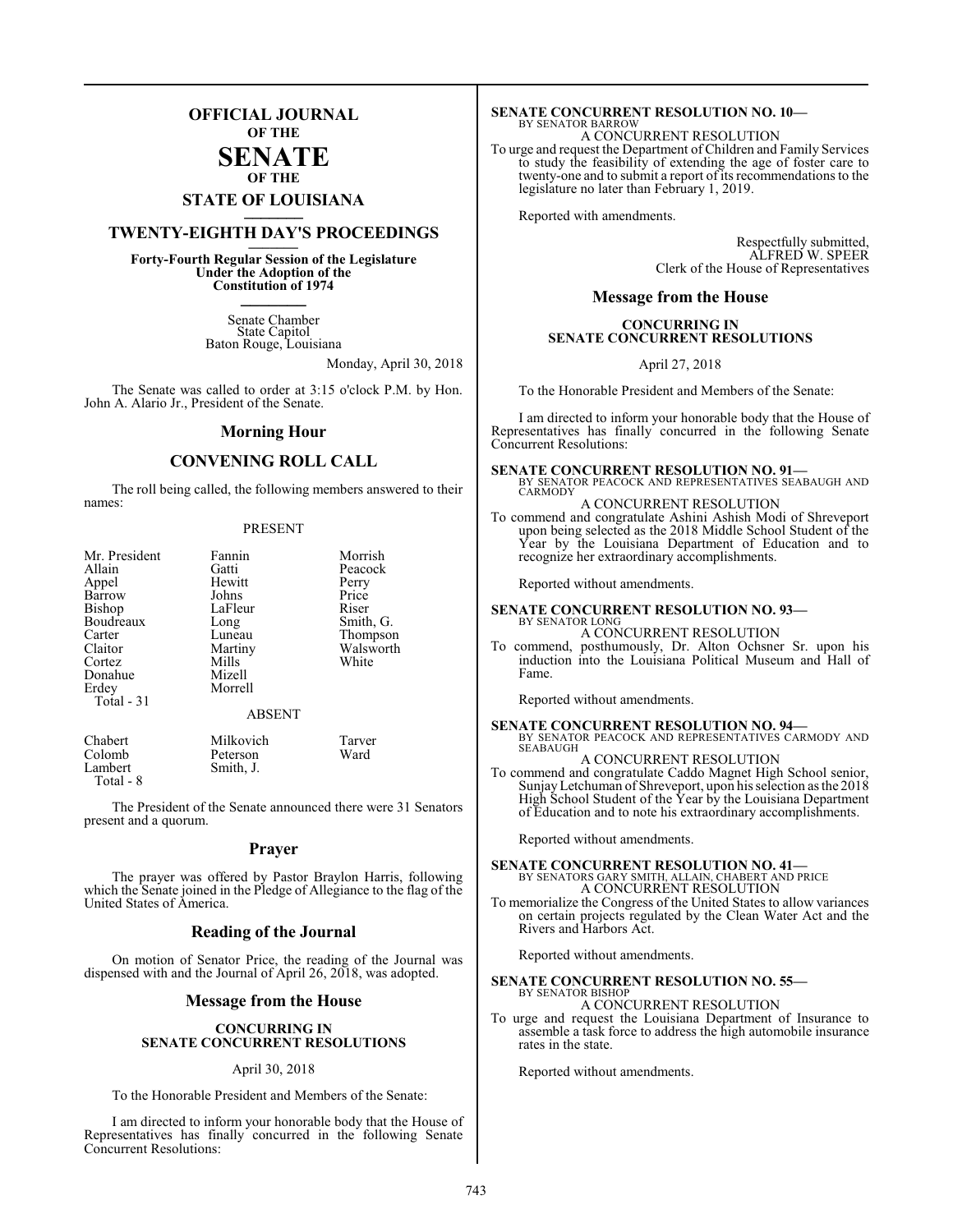#### **SENATE CONCURRENT RESOLUTION NO. 9—**

BY SENATOR CORTEZ A CONCURRENT RESOLUTION

To extend the creation, members, and charge of the Louisiana Supply Chain and Transportation Council as provided in Senate Concurrent Resolution No. 99 of the 2017 Regular Session of the Legislature to study and make recommendations regarding increasing resilience in various modes of transportation through increased communication, collaboration, development of geographic information technologies, and new innovations in transportation resilience.

Reported without amendments.

#### **SENATE CONCURRENT RESOLUTION NO. 14—** BY SENATOR WARD

A CONCURRENT RESOLUTION

To approve the Atchafalaya Basin Annual Plan for Fiscal Year 2018- 2019, as adopted by the Atchafalaya Basin Research and Promotion Board and the Coastal Protection and Restoration Authority.

Reported without amendments.

Respectfully submitted, ALFRED W. SPEER Clerk of the House of Representatives

#### **Message from the House**

#### **PASSED SENATE BILLS AND JOINT RESOLUTIONS**

April 30, 2018

To the Honorable President and Members of the Senate:

I am directed to inform your honorable body that the House of Representatives has finally passed the following Senate Bills and Joint Resolutions:

#### **SENATE BILL NO. 26—** BY SENATOR MILLS

AN ACT

To enact R.S. 40:2191, relative to disposal of controlled substances by hospice providers; to provide for ownership; to provide for written procedures; to provide for patient records; to provide for disposal; to provide for patient notification; and to provide for related matters.

Reported with amendments.

#### **SENATE BILL NO. 27—**

BY SENATOR MILLS

#### AN ACT

To amend and reenact R.S. 46:153.3(D)(1) and (2), relative to the Medicaid Pharmaceutical and Therapeutics Committee; to provide for committee composition; to provide for committee diversity; to provide for nominating entities; to provide for filling of vacancies; and to provide for related matters.

Reported with amendments.

#### **SENATE BILL NO. 85—** BY SENATOR JOHN SMITH

AN ACT

To amend and reenact R.S. 22:41(13), relative to the insurance policyholder bill of rights; to provide for an insured to opt in to

# **Page 2 SENATE 28th DAY'S PROCEEDINGS**

receive a claim payment by electronic transfer; and to provide for related matters.

Reported with amendments.

#### **SENATE BILL NO. 126—** BY SENATOR MARTINY

AN ACT

To amend and reenact R.S. 32:1254(E)(5) and to enact R.S. 32:1264.2, relative to recall repairs; to provide for definitions; to provide for reimbursement claims; to provide for compensation to a dealer under certain circumstances; to provide for motor vehicle repair and servicing facilities; to provide for terms, conditions, and procedures; and to provide for related matters.

Reported with amendments.

**SENATE BILL NO. 263—** BY SENATOR ERDEY

A JOINT RESOLUTION

Proposing to amend Article VII, Section 14(B) of the Constitution of Louisiana, relative to public equipment and personnel; to authorize, pursuant to a written agreement, the donation of the use of public equipment and personnel by a political subdivision to another political subdivision for an activity or power which the requesting political subdivision is authorized to exercise; and to specify an election for submission of the proposition to electors and provide a ballot proposition.

Reported with amendments.

#### **SENATE BILL NO. 275—**

BY SENATOR MIZELL

AN ACT To enact Subpart AAA of Part 1 of Chapter 1 of Subtitle II of Title 47 of the Louisiana Revised Statutes of 1950, to be comprised ofR.S. 47:120.341, relative to state individual income tax return checkoffs for certain donations; to provide for a method for individuals to donate all or a portion of any refund due to them to the Louisiana Coalition Against Domestic Violence; to establish the Louisiana Coalition Against Domestic Violence Fund as a special escrow fund in the state treasury; to provide for the administration and use of monies in the funds; to provide for the administration and disbursement of donated monies; to provide for reporting; to provide for an effective date; and to provide for related matters.

Reported with amendments.

#### **SENATE BILL NO. 420—**

BY SENATOR JOHNS

To amend and reenact R.S. 47:337.64(C)(1), (2), (3), and (4), 1401,  $1402(A)(1)$ ,  $1403(C)$ ,  $1434(A)$ , the introductory paragraph of R.S. 47:1436(A), R.S. 47:1436(A)(3), and the introductory paragraph of R.S. 47:1436(B) and to enact R.S. 47:337.29(C), 337.46(C), 337.51(D), 337.64(C)(6) and (7), 337.77(H), 1565(D), and 1621(J), and to repeal R.S. 47:337.51(B)(4) and 337.64(B)(2), relative to state and local taxes, fees, and receipts and the Board of Tax Appeals; to provide with respect to the collection, administration, disposition, enforcement, and adjudication of certain taxes, fees, and other receipts; to provide with respect to disputes concerning certain taxes and other claims against the state; to provide with respect to actions to establish a claim; to provide relative to Board of Tax Appeals; and to provide for related matters.

AN ACT

Reported with amendments.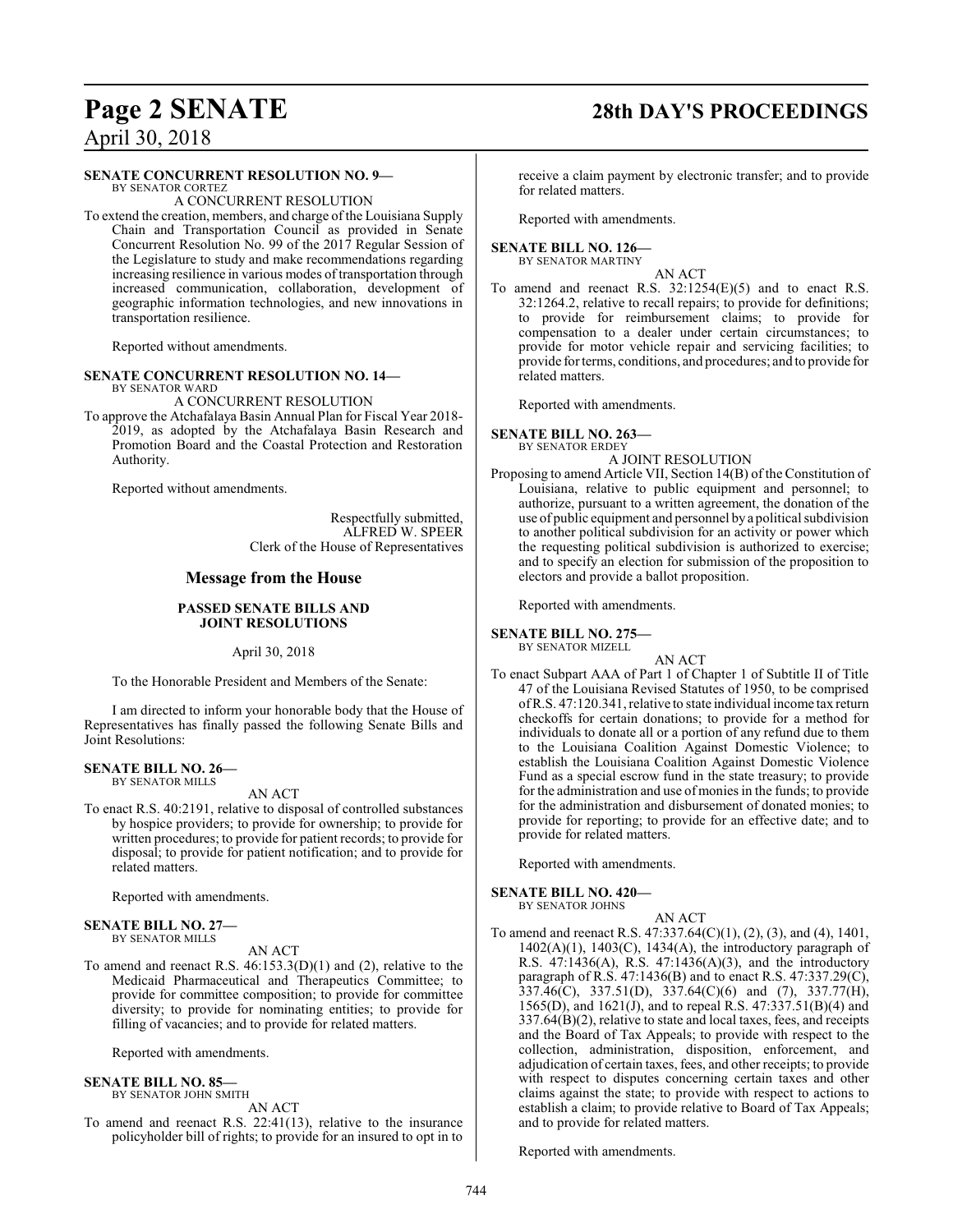# **28th DAY'S PROCEEDINGS Page 3 SENATE**

#### **SENATE BILL NO. 261—** BY SENATOR ERDEY

AN ACT

To amend and reenact R.S.  $40:1668(C)(1)(a)$  and (b) and to repeal R.S. 40:1668(G)(4), relative to insurance benefits for firemen and officers who suffer a catastrophic injury resulting in permanent and total disability in certain circumstances; and to provide for related matters.

Reported with amendments.

Respectfully submitted, ALFRED W. SPEER Clerk of the House of Representatives

#### **Message from the House**

#### **PASSED SENATE BILLS AND JOINT RESOLUTIONS**

#### April 30, 2018

To the Honorable President and Members of the Senate:

I am directed to inform your honorable body that the House of Representatives has finally passed the following Senate Bills and Joint Resolutions:

## **SENATE BILL NO. 82—** BY SENATOR WALSWORTH

AN ACT

To enact R.S. 49:191(10)(c) and to repeal R.S. 49:191(8)(l), relative to the Department of Environmental Quality, including provisions to provide for the re-creation of the Department of Environmental Quality and the statutory entities made a part of the department by law; to provide for the effective termination date for all statutory authority for the existence of such statutory entities; and to provide for related matters.

Reported without amendments.

**SENATE BILL NO. 90—** BY SENATOR MILLS

AN ACT To enact Subpart D of Part 1 of Subchapter A of Chapter 5-D of Title 40 of the Louisiana Revised Statutes of 1950, to be comprised of R.S. 40:1156.1, relative to a voluntary nonopioid directive form; to provide for voluntary prescription opioid opt-out opportunity for patients; to provide for a form; to provide for access to the form; to provide for immunity; and to provide for related matters.

Reported without amendments.

#### **SENATE BILL NO. 131—** BY SENATOR MILLS

AN ACT

To amend and reenact R.S. 37:1202(A), (B)(4), and (C) and 1203(A) and to enact R.S. 37:1202(D), relative to licensing requirements for pharmacists; to provide for qualifications to obtain a license; to provide for the expiration of examination scores; to provide for a timeline to issue a license; to provide for qualifications for reciprocity; and to provide for related matters.

Reported without amendments.

**SENATE BILL NO. 134—** BY SENATOR MILLS

AN ACT

To amend and reenact R.S. 40:978(A), relative to prescriptions for controlled dangerous substances; to provide for patient options regarding quantity dispensed; to provide technical corrections; and to provide for related matters.

Reported without amendments.

#### **SENATE BILL NO. 19—**

BY SENATOR CORTEZ

AN ACT To enact R.S. 40:539(C)(8)(f), relative to employees of the Housing Authority of the City of Lafayette; to provide that employees of the authority shall not be in the state civil service; and to provide for related matters.

April 30, 2018

Reported without amendments.

#### **SENATE BILL NO. 83—** BY SENATOR PERRY

AN ACT

To amend and reenact R.S. 33:385.1(A), relative to the town of Gueydan; to provide relative to qualifications of an elected chief of police; and to provide for related matters.

Reported without amendments.

**SENATE BILL NO. 128—** BY SENATOR PERRY

AN ACT

To amend and reenact R.S. 16:2(B) and R.S. 42:261(F), relative to legal representation of parishes; to authorize the governing authority of Acadia Parish to employ its own attorneys to represent it generally; and to provide for related matters.

Reported without amendments.

**SENATE BILL NO. 172—** BY SENATOR PERRY

- AN ACT
- To enact R.S. 47:338.24.5, relative to municipal sales and use taxes; to authorize the governing authority for the city of Scott to levy and collect an additional sales and use tax; to require voter approval; to provide for the use of the tax revenue; and to provide for related matters.

Reported without amendments.

#### **SENATE BILL NO. 214—**

BY SENATOR ERDEY AND REPRESENTATIVE EDMONDS AN ACT

To enact R.S.  $25:151(B)(5)$  and  $(C)(4)$ , relative to the Livingston Parish Library; to provide relative to the disposition of surplus library books; to authorize the library, subject to the approval of its governing board, to sell such books; to provide relative to the disposition of proceeds collected from such sales; to provide relative to the location of such sales; and to provide for related matters.

Reported without amendments.

## **SENATE BILL NO. 63—** BY SENATOR MARTINY

AN ACT

To enact R.S. 49:191(10)(c) and to repeal R.S. 49:191(8)(h), relative to the Department of Economic Development; to provide for the re-creation of the Department of Economic Development and all statutory entities made a part of the department by law; to provide for the effective termination date for all statutory authority for the existence of such statutory entities; and to provide for related matters.

Reported without amendments.

**SENATE BILL NO. 210—** BY SENATOR GATTI

AN ACT

To authorize and provide for the transfer of certain state property; to authorize the transfer of certain state property in Webster Parish; to provide for the property description; to provide for reservation of mineral rights; to provide terms and conditions; to provide an effective date; and to provide for related matters.

Reported without amendments.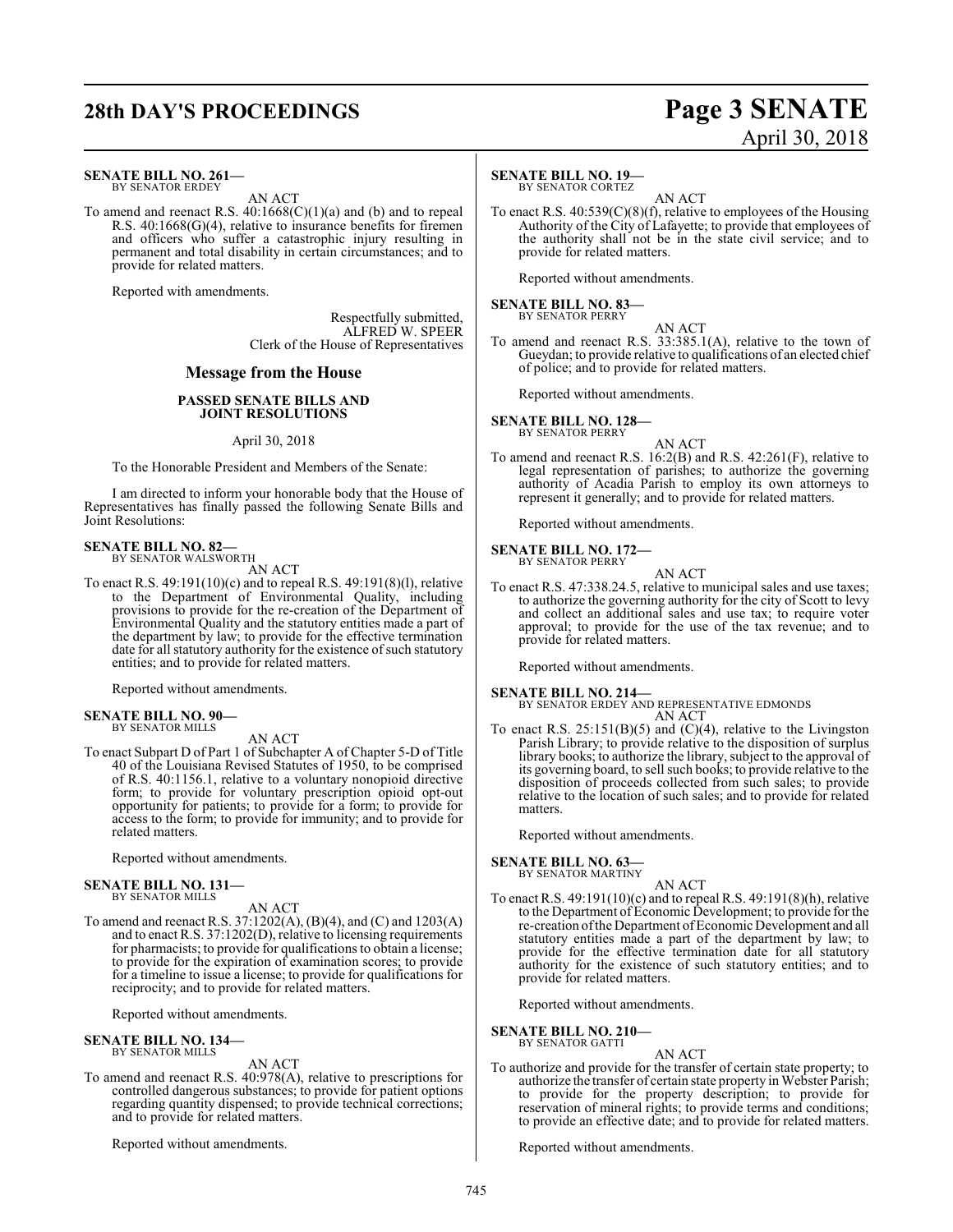# **Page 4 SENATE 28th DAY'S PROCEEDINGS**

### **SENATE BILL NO. 249—**

BY SENATOR ALLAIN AN ACT

To authorize and provide for the transfer of certain state property; to authorize the transfer of certain state property in St. Mary Parish; to provide for the property description; to provide for reservation of mineral rights; to provide terms and conditions; to provide an effective date; and to provide for related matters.

Reported without amendments.

#### **SENATE BILL NO. 327—** BY SENATOR LAMBERT

AN ACT

To amend and reenact R.S. 56:325(B)(4) and 325.1(C)(1) and (2)(a) and (c) and to enact R.S. 56:325.1(A)(4), relative to possession limits for recreational fishing; to remove a sunset provision for possession limits for largemouth bass and spotted bass taken in saltwater areas of the state; to provide for a possession limit for red drum and spotted sea trout taken in saltwater areas of the state; to provide for violations of certain possession limits; to provide for certain fines; to provide terms, conditions, and requirements; and to provide for related matters.

Reported without amendments.

#### **SENATE BILL NO. 344—** BY SENATOR GATTI

AN ACT

To authorize and provide for the transfer of certain state property; to authorize the transfer of certain state property in Webster Parish; to provide for the property description; to provide for reservation of mineral rights; to provide terms and conditions; to provide an effective date; and to provide for related matters.

Reported without amendments.

#### **SENATE BILL NO. 157—** BY SENATOR LAMBERT

AN ACT

To authorize and provide for the transfer of certain state property; to authorize the transfer of certain state property in Ascension Parish; to provide for the property description; to provide for reservation of mineral rights; to provide terms and conditions; to provide an effective date; and to provide for related matters.

Reported without amendments.

Respectfully submitted, ALFRED W. SPEER Clerk of the House of Representatives

### **Privileged Report of the Legislative Bureau**

#### April 30, 2018

To the President and Members of the Senate:

I am directed by your Legislative Bureau to submit the following report:

The following instruments are approved as to construction and duplication. We advise and suggest the following amendments:

#### **HOUSE BILL NO. 48—**

BY REPRESENTATIVE CARPENTER AN ACT

To enact R.S. 17:1601.8, relative to naming of state buildings after living persons; to provide that the baseball operational center at Southern University at Baton Rouge be named the Cador Baseball Operational Center; and to provide for related matters.

Reported without amendments.

#### **HOUSE BILL NO. 51—**

BY REPRESENTATIVE LEBAS

To enact R.S. 42:66(E), relative to dual officeholding and employment; to provide an exception to allow a certified public accountant to hold an office on a school board and employment with a sheriff; and to provide for related matters.

AN ACT

Reported without amendments.

#### **HOUSE BILL NO. 85—**

BY REPRESENTATIVES JAMES AND JIMMY HARRIS AN ACT

To enact R.S.  $42:1124.2.1(D)(1)(b)(vii)$ , relative to financial disclosure requirements of members of boards and commissions; to provide for definitions; to provide an exception for members of certain boards and commissions; and to provide for related matters.

Reported without amendments.

#### **HOUSE BILL NO. 86—**

BY REPRESENTATIVE JAMES

AN ACT

To enact R.S. 42:1123(44), relative to ethics; to provide an exception from ethics laws to allow governing authority members and public employees of a political subdivision that operates parks and recreation facilities and their immediate family members to rent park facilities subject to certain conditions; and to provide for related matters.

Reported with amendments.

#### **LEGISLATIVE BUREAU AMENDMENTS**

Amendments proposed by Legislative Bureau to Engrossed House Bill No. 86 by Representative James

#### AMENDMENT NO. 1

In Senate Committee Amendment No. 4 proposed by the Senate Committee on Senate and Governmental Affairs and adopted by the Senate on April 26, 2018, on page 1, line 11, change "said" to "the"

#### AMENDMENT NO. 2

In Senate Committee Amendment No. 4 proposed by the Senate Committee on Senate and Governmental Affairs and adopted by the Senate on April 26, 2018, on page 1, line 14, change "said" to "the"

#### **HOUSE BILL NO. 134—**

BY REPRESENTATIVE ANDERS

#### AN ACT

To amend and reenact R.S. 22:984(C), relative to the identification of a health benefit plan insurer and sponsor; to require information regarding the type of insurance be listed on the face of the identification or coverage documentation; to provide for an effective date; and to provide for related matters.

Reported without amendments.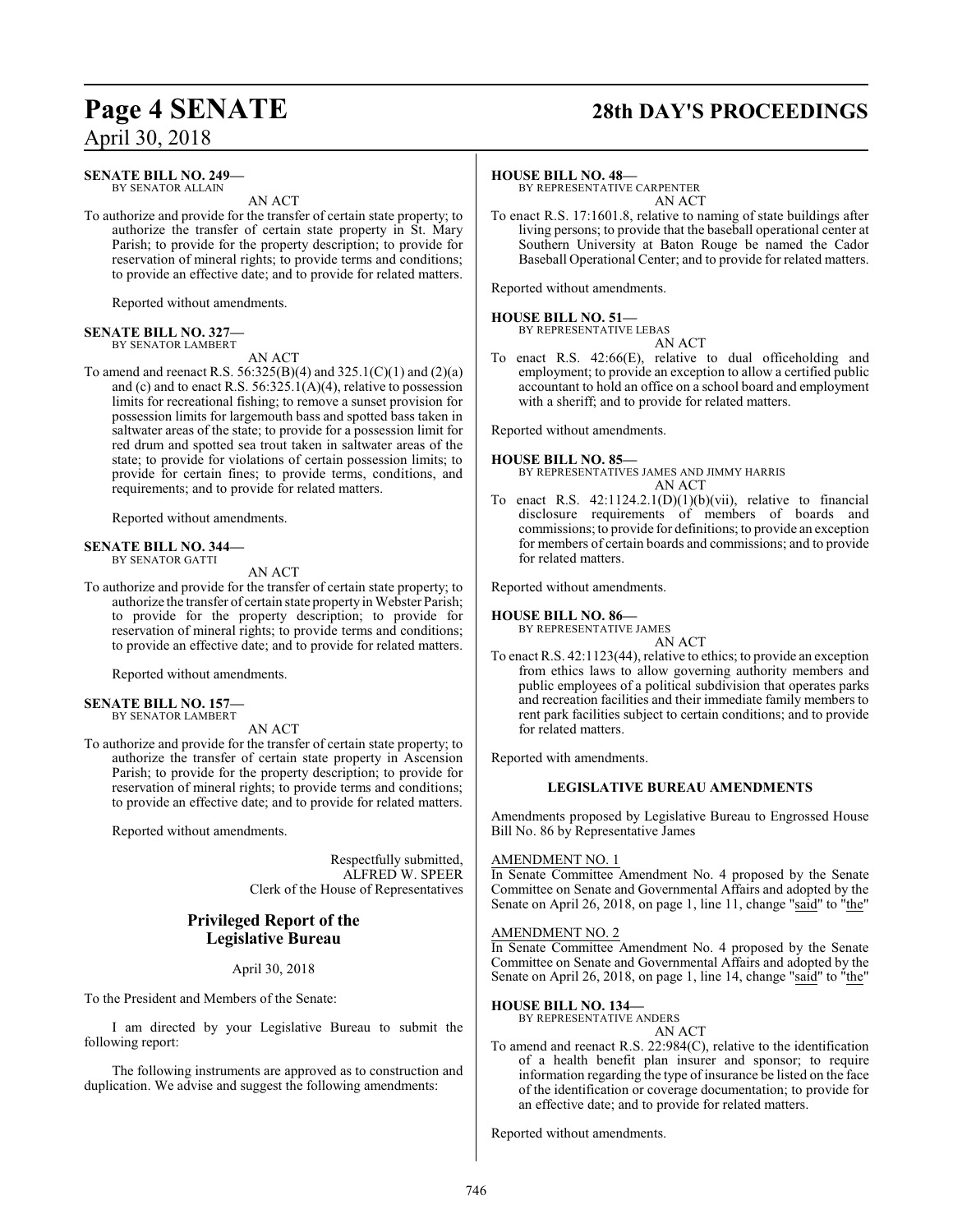# **28th DAY'S PROCEEDINGS Page 5 SENATE**

#### **HOUSE BILL NO. 139—**

BY REPRESENTATIVE HOFFMANN AN ACT

To amend and reenact R.S. 45:844.31(B)(2), relative to prohibitions against telephonic solicitations during a declared state of emergency; to expressly provide an exception with respect to certain telephonic solicitations for blood products for patient transfusion; to provide technical changes; and to provide for related matters.

Reported with amendments.

#### **LEGISLATIVE BUREAU AMENDMENTS**

Amendments proposed by Legislative Bureau to Engrossed House Bill No. 139 by Representative Hoffmann

#### AMENDMENT NO. 1

On page 2, line 7, change "do" to "shall"

## **HOUSE BILL NO. 145—** BY REPRESENTATIVE COX

AN ACT

To enact R.S. 37:1745.2 and Children'sCode Article 606(C), relative to the diagnosing of certain mental health conditions; to provide limitations on the diagnosing of factitious disorder imposed on another; to provide relative to child in need of care proceedings; to provide limitations on the initiation of such proceedings; and to provide for related matters.

Reported without amendments.

#### **HOUSE BILL NO. 156—**

- BY REPRESENTATIVES BACALA, BAGLEY, CHANEY, HENSGENS, HOFFMANN, HORTON, POPE, RICHARD, STAGNI, AND STOKES AN ACT
- To amend and reenact R.S. 46:440.8, relative to the task force on coordination of Medicaid fraud detection and prevention initiatives created within the office of the legislative auditor; to extend the termination date of the statutes creating and providing for the task force; and to provide for related matters.

Reported without amendments.

**HOUSE BILL NO. 255—** BY REPRESENTATIVE FALCONER AN ACT

To enact R.S. 44:4(55), relative to information regarding the fitness of a person to receive or continue to hold a license or certificate of registration issued by the State Board of Architectural Examiners; to exempt from the Public Records Law certain records ofthe board concerning the fitness of a person to receive or continue to hold a license or certificate of registration; and to provide for related matters.

Reported without amendments.

#### **HOUSE BILL NO. 273—**

BY REPRESENTATIVES HOFFMANN, BAGLEY, CHANEY, COX, HENSGENS, HORTON, JACKSON, JOHNSON, LEBAS, POPE, STAGNI, AND STOKES

exception to such requirement; and to provide for related

#### AN ACT To amend and reenact R.S. 40:1061.25(A), relative to regulation of abortion; to provide relative to the requirement for post-abortion interment or cremation of human remains; to provide for an

Reported without amendments.

#### **HOUSE BILL NO. 281—**

matters.

BY REPRESENTATIVES TALBOT, AMEDEE, ANDERS, BACALA, BAGLEY, BAGNERIS, BARRAS, BERTHELOT, BILLIOT, BOUIE, BRASS,<br>CHAD BROWN, TERRY BROWN, CARMODY, CARPENTER, GARY<br>CARTER, ROBBY CARTER, STEVE CARTER, CHANEY, COUSSAN,<br>COX, DAVIS, EDMONDS, FOIL, GAROFALO, GISCLAIR, GLOVER,<br>GUIN

# April 30, 2018

NANCY LANDRY, LYONS, MIGUEZ, GREGORY MILLER, MORENO,<br>JAY MORRIS, JIM MORRIS, NORTON, PIERRE, PYLANT, REYNOLDS,<br>SCHEXNAYDER, SHADOIN, SMITH, STAGNI, STOKES, THIBAUT,<br>THOMAS, WHITE, WRIGHT, AND ZERINGUE AN ACT

To enact Part VII of Subchapter B of Chapter 5-D of the Louisiana Revised Statutes of 1950, to be comprised of R.S. 40:1193.1 through 1193.9, and R.S.  $40:2010.8(A)(24)$ , relative to rights of nursing home residents; to authorize a nursing home resident or a surrogate to have a monitoring device installed in the room of the resident; to establish conditions for the installation and use of monitoring devices in nursing homes; to provide for consent relative to the installation and use of such devices; to provide limitations on the use of such devices; to require nursing homes to make certain accommodations relative to such devices; to limit liability in cases in which a monitoring device is installed without proper authorization or used improperly; to prohibit certain conduct by nursing homes; to establish penalties; to provide for administrative rulemaking; and to provide for related matters.

Reported with amendments.

#### **LEGISLATIVE BUREAU AMENDMENTS**

Amendments proposed by Legislative Bureau to Reengrossed House Bill No. 281 by Representative Talbot

#### AMENDMENT NO. 1

On page 1, line 2, following "5-D of" and before "the" insert "Title  $40 \text{ of}^4$ 

#### AMENDMENT NO. 2

On page 1, line 14, following "5-D of" and before "the" insert "Title  $40$  of

AMENDMENT NO. 3

On page 5, line 12, change "of a choice" to "the person or resident chooses

#### **HOUSE BILL NO. 287—**

BY REPRESENTATIVES EDMONDS, CHANEY, COX, HENSGENS, HOFFMANN, JACKSON, JOHNSON, LEBAS, POPE, STAGNI, AND **STOKES** 

#### AN ACT

To enact R.S.  $40:1061.1.2(C)(3)$ , relative to the prohibition on abortion based on genetic abnormality; to provide relative to information to be conveyed to a woman prior to an abortion; to provide relative to violations of law pertaining to the furnishing of such information; to limit the assessment of penalties in connection with such law; and to provide for related matters.

Reported without amendments.

**HOUSE BILL NO. 296—** BY REPRESENTATIVE ABRAMSON

AN ACT To amend and reenact R.S. 40:16.3(C)(1), relative to the John J. Hainkel, Jr., Home and Rehabilitation Center; to provide relative to services of the facility; to provide relative to the terms and conditions ofthe lease document by which the facility is leased; and to provide for related matters.

Reported without amendments.

#### **HOUSE BILL NO. 305—**

BY REPRESENTATIVES JEFFERSON AND COUSSAN AN ACT

To amend and reenact R.S. 51:2311(A) and 2320.1, relative to the Louisiana Economic Development Corporation; to amend relative to board membership; to provide with respect to ethical considerations; to provide an exception; and to provide for related matters.

Reported with amendments.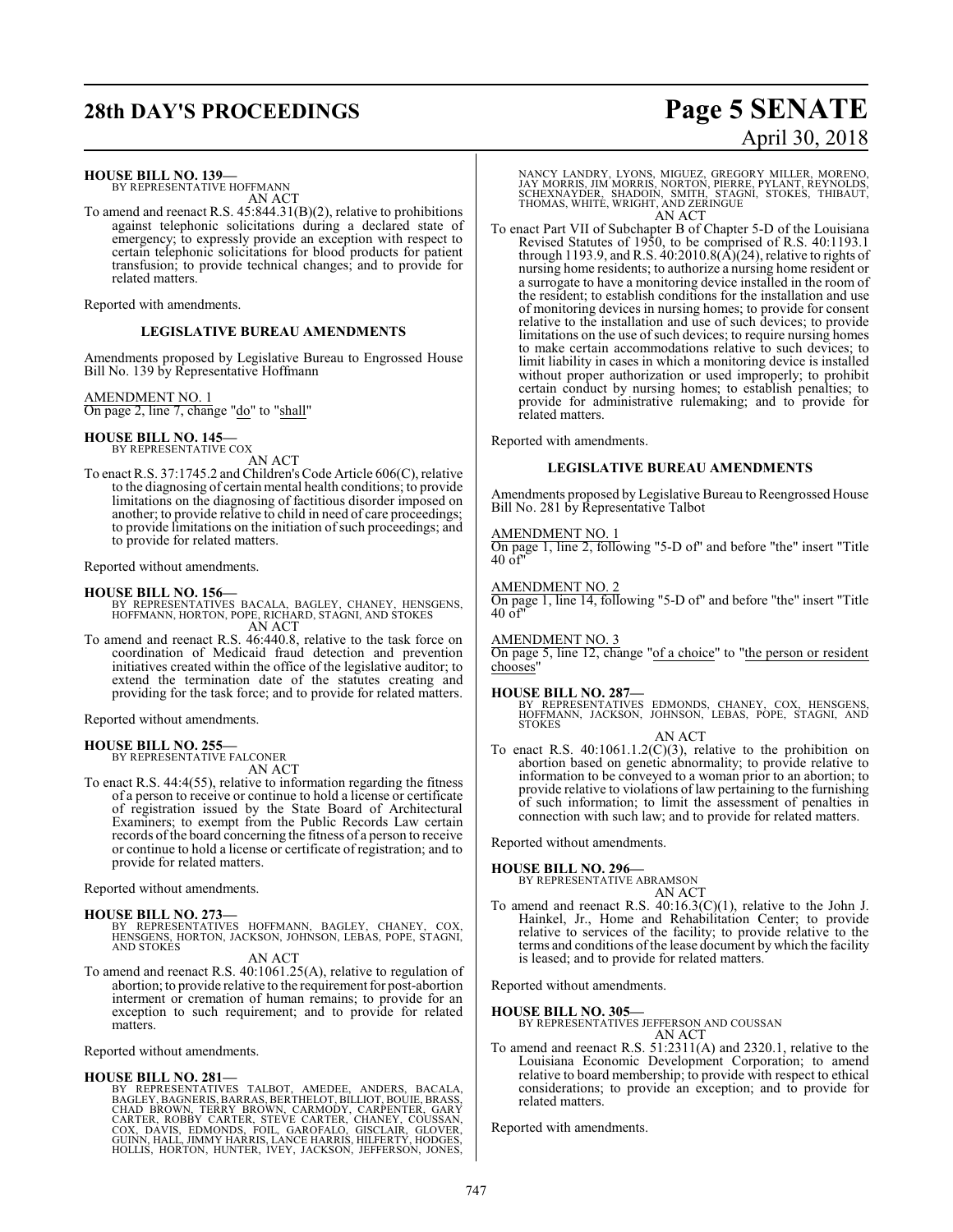#### **LEGISLATIVE BUREAU AMENDMENTS**

Amendments proposed by Legislative Bureau to Reengrossed House Bill No. 305 by Representative Jefferson

#### AMENDMENT NO. 1

On page 2, line3, delete "members of the"

#### AMENDMENT NO. 2

On page 3, line 14, change "does" to "shall"

**HOUSE BILL NO. 326—** BY REPRESENTATIVES HENSGENS AND HOFFMANN AN ACT

To amend and reenact R.S. 28:2(16)(introductory paragraph), 52(F),  $53(B)(4)$ (introductory paragraph),  $(D)$ ,  $G)(4)$  and  $(7)(a)$ (introductory paragraph) and (i), (I), (O), and  $(P)(1)(a)$ , 53.2(C)(2) and (4) and (G)(1), 58,  $63(A)(2)$  and (C),  $69(A)(1)$ and (C) through (E), 70(D) and (E)(2)(b), 72(B), 98.2, 171(F), (G), and (K), 185(C), 206(C), 215.1, 215.2(3), 215.5(B)(7),  $454.5(D)(2)$  and  $(3)(introductory paragraph)$  and  $(d),$ 469(C)(1)(a)(introductory paragraph), (i), and (ii), 470(E), 757, 772(D), 823(11), 911(6), 915(A)(2), and 932(B)(2), R.S.  $36:254(A)(6)(b)$  and  $(10)(a)$  through (e),  $(B)(1)$  and  $(6)$ ,  $(D)(1)(a)(i), (E)(1), (F)(1), (H)(1), (I)(1), (J)(1), (K)(1),$  and  $(L)$ , 254.1, 254.3, 258(G) through (L), 259(E)(10), 474(B)(1) and (6), and 477(B)(1), R.S. 37:9, 21(B)(6), 751(A)(2), 757(B), 779(B), 781(E), 790, 796.1(A)(1), 843, 846(A)(3)(a)(iv), 883(C), 930(A), (B)(1) and (3) through (5), (D), and (E),  $1033(\hat{A})(3)$  and  $(\hat{C})$ ,  $1048(4)$ ,  $(5)(a)$ ,  $(8)$ ,  $(9)$ , and  $(12)$ ,  $1056$ , 1103(11) and (12), 1164(3), (7), (10), (13)(a), (16), (29), (30),  $(43)$ ,  $(46)$ ,  $(57)$ , and  $(58)$ ,  $1182(A)(13)$ ,  $(17)$ , and  $(18)$  and  $(B)(1)$ and (6), 1226.1(B), 1226.2(D)(1), 1277(A)(3), 1281(A)(1)(a),  $(3)(a)(ii)$  and (c), and (5), 1307(1), (7), and (8), 1340(introductory paragraph), 1543(A)(3)(b)(ii) and (5), 1721, 1731(A)(2)(a) and (d), 1732.1, 1742.1(G)(introductory paragraph) and (5), 1743(C), 1743.1(E), 1744(A), (B), and  $(C)(\overline{2})$ , 1745(A), (B), and  $(C)(3)$ , the heading of Part VIII of Chapter 20 of Title 37 of the Louisiana Revised Statutes of 1950, R.S. 37:1746, 1747, 2111, 2114, 2351, 2352(2), 2354(A), 2356.2(A)(6) and (B), 2371(1), 2404(C), 2442(2), (4), and  $(6)$ (introductory paragraph),  $(c)$  through  $(e)$ ,  $(j)$ ,  $(k)$ ,  $(m)$ ,  $(n)$ ,  $(r)$ , (u), and (v), 2443, 2446, 2458, 2459, 2465(D)(introductory paragraph) and  $(1)$ , 2503 $(A)(2)(d)$ , 2504 $(A)(1)$  and  $(5)$ , 2802 $(C)$ ,  $2816(A)(2)$ , (4), (6), (8), (13), and (15), (B), and (F)(2), 2819(Section heading), 2950(B) and (D)(1)(a)(viii), 3014, 3214(1), 3241(introductory paragraph) and (1), 3258(C),  $3302(4)(b)(i)$  and (iv),  $3309.\overline{1}(A)$ ,  $3386.1(introductor)$ paragraph), (1), (2), (6), (7), (9), (11), (12), and (16), 3387(A), (C), (D), and (E)(2) and (6), 3387.1(A), (C), (D), and (E)(6),  $3387.2(A), (C), (D),$  and  $(E)(5), 3387.3(A), (C), (D),$  and  $(E)(1),$ 3387.4(C), (D), and (E)(1), 3387.5(D), (E), and (F), 3387.6(B) through (G),  $3387.10(D)(5)$  and (7),  $3387.11(D)(5)$  and (7),  $3387.12(D)(5)$  and  $(7), 3387.13(D), 3387.14(A), 3388.4(A)(7),$ (10), and (11), 3389(A) and (E), 3390(B) and (D), 3390.2,  $3390.3(A)(11)$  and  $(13)$ ,  $(B)(4)$ , and  $(D)$ ,  $3428(B)$ , and 3703(B)(7), R.S. 40:1, 3, 3.1(D), 4(A)(1)(a), (2)(b)(i) and (c)(i) and (vii), (3)(a), (6), (8)(a), and (9) through (13) and (B)(3)(b) and (c), (4), and (5), 4.3, 4.6, 4.10(C)(2)(introductory paragraph), (3) through (5), and (7), 5.3(E), 5.9(A)(7), 7, 9, 13, 18,  $\overline{23}$ ,  $\overline{24}$ ,  $\overline{31}$ .1,  $\overline{31}$ . $\overline{3}$ (B)(2) and (4),  $\overline{31}$ . $\overline{32}$ (E)(2),  $\overline{31}$ . $\overline{36}$ (D), 41(E), 64(9) and (10), 600.34(C), 608.1(B), 625(A) and (B), 634, 641, 671, 682, 700.1, 700.5(C), 700.6, 700.7(A) and (E), 700.8, 700.9, 700.10(A), 700.12(A), 701(introductory paragraph), 701.1(A) and (D), 701.2 through 701.4, 781(3), 824, 853, 940.51(A), 952(C) and (D), 953, 962(B), (C)(introductory paragraph) and (8), and (D) through (H), 962.1(A) and (B)(introductory paragraph), 962.1.1(A)(2), 963(introductory paragraph), 964(Schedule III)(F)(1) and (Schedule V)(E)(3)(b) and  $(4)$ ,  $965$ ,  $968(A)(introductory paragramh)$ ,  $969(A)(introductory paragraph),$  970(A)(introductory 969(A)(introductory paragraph), 970(A)(introductory paragraph), 971.1(B), 972(A) and (B)(introductory paragraph), 973(A), (B)(1) and (2), (C), (E), (F), and (G)(1) and (2)(a), 974(A)(introductory paragraph) and  $(C)$ , 975(A) through  $(E)$  and  $(G)(1)$  and  $(3)$ , 976, 976.1(H), 978(F)(1)(introductory

# **Page 6 SENATE 28th DAY'S PROCEEDINGS**

paragraph) and (d) and (H)(2)(b), 978.1(A)(1)(c), 978.3(B), 980, 982, 984(introductory paragraph),  $986(A)(1)$ ,  $(3)$ , and  $(4)$  and (B)(introductory paragraph), (1), (2), (3)(introductory paragraph) and (b), (4), and (5)(introductory paragraph), (a), and (b),  $987$ ,  $988(A)$ (introductory paragraph),  $(B)$ , and  $(C)$ , 989.1(F), 989.2(F), 990, 992(A)(introductory paragraph),  $(B)$ (introductory paragraph), and  $(C)$  through  $(E)$ ,  $993(A)$ ,  $(B)$ , and (D), 995, 996.1(M), 996.3(C), 1003(12) and (14), 1005(Section heading), 1006(E), 1007(B) and (I)(introductory paragraph), 1046(F), 1049.7(Section heading), 1058, 1071.1(introductory paragraph), 1079.1(D), 1087.1(A) and  $(B)(2)$ (introductory paragraph) and  $(3)$ ,  $1089.2(1)$ , 1089.3(C)(2)(b), 1089.4(A)(3), (B), and (C), 1101.1(1), 1105.3(3), 1105.6(E), 1105.8(F), 1105.8.1(B)(1) and (F)(3),  $1107.1(1)$ ,  $1111.3(B)(5)$ ,  $(C)(3)$ , and  $(F)$ ,  $1117.1(B)$ ,  $1121.11$ , 1135.13(D)(3) and (I), 1155.6(D), 1157.3(A) and (B), 1165.1(C)(2), 1165.3(B), 1171.1, 1171.2,the heading ofSubpart C of Part IV of Subchapter A of Chapter 5-D of Title 40 of the Louisiana Revised Statutes of 1950, R.S. 40:1173.2(1)(a),  $1173.3(3)$  and (8),  $1173.4(B)$ ,  $1173.5(A)$  through (C),  $1173.6(B)$ and (E),  $1183.2(A)(1)$  and (5),  $1183.4(A)(1)$ ,  $1189.2(A)(1)$ , 1201.1, 1203.1(3)(o) and (5), 1211.4(B)(2), 1217.16, 1219.2(1) and (3), 1219.3(A) and (B), 1219.4(A)(introductory paragraph), 1221.2(2), 1226.1(2)(c), 1231.5(E)(1)(c), 1237.1(J), the heading of Subpart B of Part I of Chapter 5-E of Title 40 of the Louisiana Revised Statutes of 1950, R.S. 40:1243.1(A), 1243.3(A), 1253.3(A)(9), 1261(A)(1)(k) and (3), 1261.1(B), 1271.1(B), 1277.1 through 1281.1, 1285.3, 1285.4(A)(1), 1285.7(D), 1287.1, 1291.3(7) and (9), 1291.23(A)(1) and (B)(1), 1300.21, 1356(A), 1732(1), the heading of Chapter 11 of Title 40 of the Louisiana Revised Statutes of 1950, R.S. 40:2009.1(C)(2)(a) and (D), 2009.2(2), (3)(b) through (d) and (f), and (7),  $2009.6(A)(1)$  through (3) and (B)(1) through (3), 2009.12, 2009.18, 2009.21(Section heading), 2017.9,  $2018.1(B)(2)(c)$  and (d),  $2019(\tilde{C})(9)$ ,  $2102$ ,  $2109(\tilde{B})(1)(a)$  and (c)(ii) and (2) through (6), (C), and (D),  $2116(D)(1)(c)$ ,  $2116.32(B), 2116.34(B), 2117.5(B)$  and (C),  $2120.4(B)(9)$  and (10)(a), 2120.5(E), 2120.44(B)(9), 2120.45(D), 2120.47(B)(1) and  $(2)$ , 2144 $(A)$ ,  $(C)$ ,  $(F)(2)$ (introductory paragraph),  $(G)$ , and (H)(1), (2)(b)(iii), and (3), 2154(A)(6), (12), and (13), 2175.14(E), 2179(D), 2180.11, 2189, 2193.1(A)(8), 2193.4(9), 2194.2(4) through (6), 2195.1(A)(5), (8), (9), and (11) and (C),  $2195.2(A)(1)$ ,  $(2)$ ,  $(4)$ , and  $(5)$ ,  $2196.1(4)$ ,  $2197(A)$  and  $(D)$ through (G),  $2199(A)(1)$  and (5) and (F)(2),  $2199.1(A)$ (introductory paragraph),  $2202(3)$  and  $(5)(a)$  and (e)(i), 2203(C), 2223, 2243, 2253, 2353, 2404(5), 2477, 2481,  $2530.4(B)$ (introductory paragraph) and (3),  $2845(A)(6)$  and (C), and 2845.1, R.S. 46:3, 6, 9(B) and (C), 52.1(F)(3)(b), 54, 56(A), (B)(1), (F)(4)(b), and (J), 59,  $61(A)(1)$  and (3) and (C),  $107(A)(1)$ , (B), and (D),  $114(E)(1)$ (introductory paragraph), 114.3(A), 121(1)(introductory paragraph), 123(D)(3) and  $(K)(3)$ , 153(C), 153.4(F)(2), 156(A) and (B), 157 through 159, 159.1(C) and  $(D)$ , 160.1(10), 231.2(A)(1)(introductory paragraph) and (B)(introductory paragraph), 231.4(E), 232, 234, 234.1, 236,  $236.1.2(B)(1)$  and (I),  $236.1.10(B)$ ,  $236.3(L)(1)$ ,  $236.6(C)$ , 236.7(A)(2) and (E), 236.11.1(D), 237(B)(15), 285(D), 286, 301(A)(1), 326(B), 433, 444, 446.1(B), 447.1(B) through (E),  $447.2(A)(2)$ ,  $(B)(1)$  and  $(3)$ , and  $(D)(introductory paragraph)$ , (1), and (2),  $450.1(A)$  and (B)(6),  $450.3(B)$ (introductory paragraph), 460.1, 460.4(D), 465, 923(A) and (B), 924(A) and (B), 932(14), 936, 972, 975(C)(2), 976(A)(3)(c) and (5)(a) through  $(c)$  and  $(d)(i)$ ,  $(B)(3)(b)$ ,  $(C)(introducing paragnh)$ , and (E), 977.2, 977.3(3), 977.5(A)(2) and (C)(1), 977.8, 977.9(A) and (D)(1), 977.10(4), 979.4(H), 1052(introductory paragraph), 1056(A), 1057(introductory paragraph), (10), and (11), the heading of Chapter 10-D of Title 46 of the Louisiana Revised Statutes of 1950, R.S. 46:1194(introductory paragraph) and (1), 1195(A)(2) and (B) through (D), 1402, 1403.1, 1433(Section heading), 1602(A), (D), and  $(F)(1)(a)(i)$  through (iii) and (b), 1906.2, 1953(F), 1954(B), 2121(C), 2125(A),  $2127(C)$ ,  $2135(C)$ ,  $2136(A)(4)(b)$  and (c),  $2200$ ,  $2254(F)(2)$ , 2256(B) and (C), 2352(4), 2402(3) and (5), 2603(A)(4) and (B)(introductory paragraph), 2692(C),2702(8) and (9), 2704(B),  $2722(B)$ ,  $2731(B)(2)$ ,  $(C)(3)$ ,  $(D)(3)$  and  $(4)$ ,  $(E)$ , and  $(F)$ , and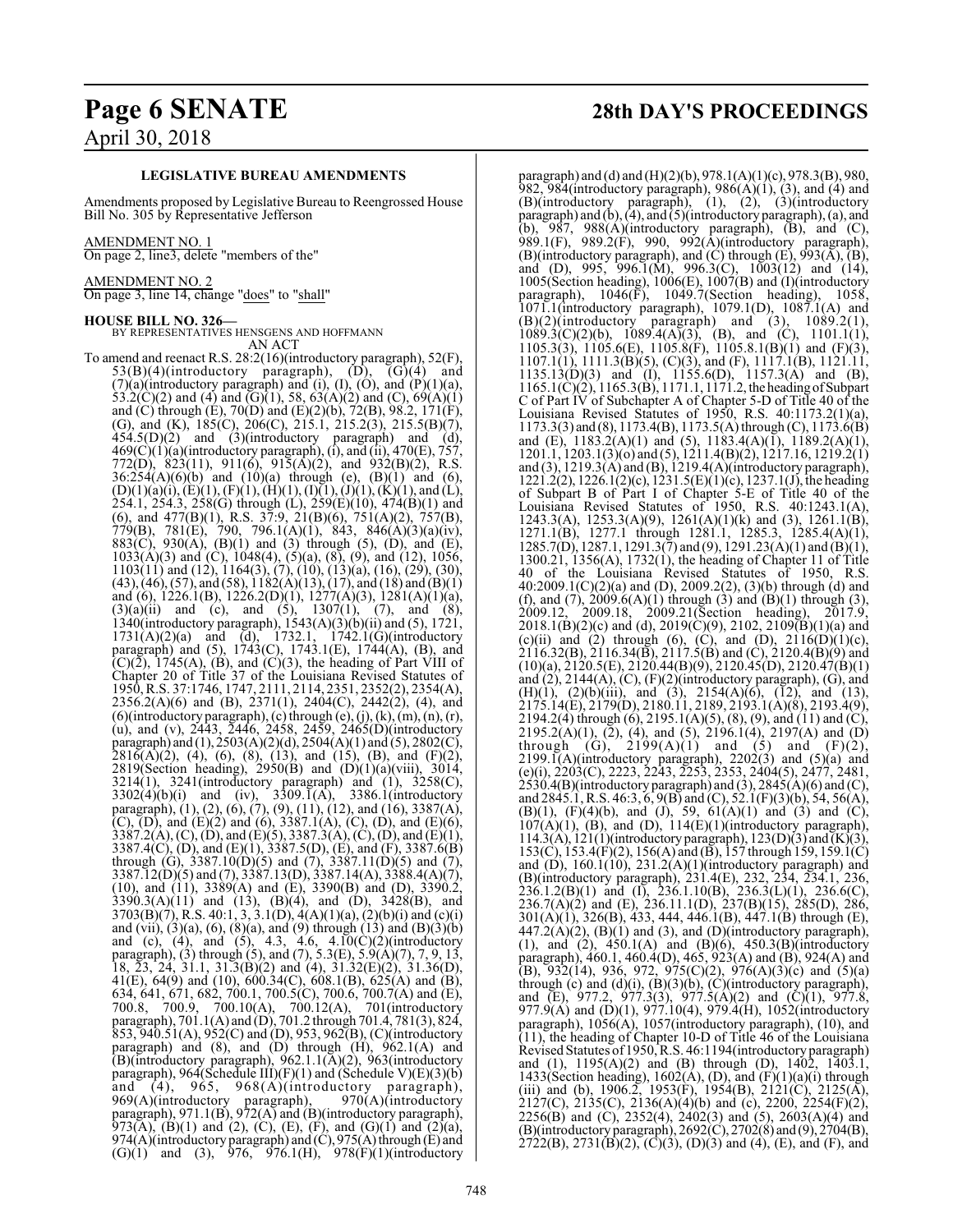# **28th DAY'S PROCEEDINGS Page 7 SENATE**

2758.2(C)(1), and Children's Code Articles 1015(4)(i), 1354, 1409(F), and 1461.1(A)(2), to enact R.S. 37:1103(introductory paragraph), 3387.5(G) and (H), 3387.6(H) and (I), and R.S. 40:1081.9(D) and 1221.2(introductory paragraph), and to repeal R.S.  $46:932(13)(c)$  and  $2692(A)(1)$ , relative to the various provisions of Titles 28, 36, 37, 40, and 46 of the Louisiana Revised Statutes of 1950 and the Louisiana Children's Code; to make technical corrections in provisions relative to behavioral health, mental health, human services, administration of the Louisiana Department of Health, administration of the Department of Children and Family Services, health professions and occupations, boards and commissions, public health, health care, food and drugs, public welfare and assistance, child welfare, and other matters within or relating to the purview of the legislative committees on health and welfare; to make corrective changes including corrections in legal citations and in names of assistance programs, publications, agencies, boards, commissions, offices and officers of departments, and other entities; to remove references to agencies, offices, divisions, and programs that have been repealed or no longer exist; to designate undesignated statutory provisions; and to provide for related matters.

Reported without amendments.

## **HOUSE BILL NO. 335—** BY REPRESENTATIVE GARY CARTER AN ACT

To amend and reenact R.S. 36:744(D) and to enact Chapter 6 of Title 44 of the Louisiana Revised Statutes of 1950, to be comprised of R.S. 44:501 through 503, relative to the Louisiana Historical Records Advisory Board; to provide for the membership of the board; to provide for the duties of the board; to provide relative to the state historical records coordinator and the deputy state historical records coordinator; and to provide for related matters.

Reported without amendments.

# **HOUSE BILL NO. 351—** BY REPRESENTATIVE JENKINS

AN ACT

To amend and reenact R.S.  $18:1333(A), (B), (C)(2)$ , and  $(D)$ , relative to the nursing home early voting program; to provide relative to the requirements for eligibility to participate in the program; to provide relative to the requirements for making application to participate in the program; and to provide for related matters.

Reported with amendments.

#### **LEGISLATIVE BUREAU AMENDMENTS**

Amendments proposed by Legislative Bureau to Reengrossed House Bill No. 351 by Representative Jenkins

#### AMENDMENT NO. 1

On page 1, line 12, change "(1)" to "(3)"

#### **HOUSE BILL NO. 360—**

BY REPRESENTATIVE GAROFALO AN ACT

To amend and reenact R.S. 6:708(G) and 710(A) and (B) and to enact R.S.  $6:272(D)(5)$ ,  $283(B)(4)$ ,  $1183(C)$ , and  $1188(F)$ , relative to delivery notices of meetings and other communications; to provide authorization for electronic notification within articles of incorporation or bylaws; and to provide for related matters.

Reported without amendments.

#### **HOUSE BILL NO. 373—** BY REPRESENTATIVE JOHNSON

AN ACT

To amend and reenact R.S. 49:964(A)(2) and 992(B)(3), relative to administrative procedure; to provide relative to judicial review of administrative decisions; to authorize the Department of Children and Family Services to seek judicial review of certain

# April 30, 2018

decisions by the division of administrative law; and to provide for related matters.

Reported without amendments.

- **HOUSE BILL NO. 402—** BY REPRESENTATIVE EDMONDS AN ACT
- To amend and reenact R.S. 23:634(B) and to enact R.S. 23:897(N), relative to preemployment criminal background checks; to provide for reimbursement of costs associated with employment in certain circumstances; and to provide for related matters.

Reported without amendments.

# **HOUSE BILL NO. 429—** BY REPRESENTATIVE CROMER

AN ACT To amend and reenact R.S. 22:1155, relative to claims for dental services; to provide for prior authorization requests; to provide a time limit for prior authorization approvals; to prohibit a claim denial or recoupment in certain circumstances; to provide for an effective date; and to provide for related matters.

Reported without amendments.

### **HOUSE BILL NO. 436—**

BY REPRESENTATIVES JOHNSON AND LEBAS AN ACT

To amend and reenact R.S. 22:1060.6(B), 1863(introductory paragraph), (1), and (6), 1864(A)(introductory paragraph) and (3) and (B)(introductory paragraph), and 1865 and to enact R.S.  $22:1060.6(C)$ , 1860.3, 1863(8), and 1864(A)(4), relative to coverage of prescription drugs; to prohibit limitations on certain disclosures by pharmacists; to update terminology; to provide for reimbursements to nonaffiliate pharmacies; to require disclosures by pharmacy benefit managers; to provide for appeals relative to maximum allowable cost; to impose a fee on pharmacy benefit managers; to provide for an effective date; and to provide for related matters.

Reported without amendments.

#### **HOUSE BILL NO. 443—**

BY REPRESENTATIVE SMITH AN ACT

To amend and reenact R.S.  $40:1216.1(A)(4)(a)$ , relative to the procedures for medical treatment of a victim of a sexuallyoriented criminal offense; to provide for the protection of a victim who is aged seventeen or younger; to provide for the requirements ofmandatory reporting to law enforcement; and to provide for related matters.

Reported without amendments.

#### **HOUSE BILL NO. 449—**

- BY REPRESENTATIVES EDMONDS, ABRAHAM, AMEDEE, ANDERS, BACALA, BAGILEY, BAGNERIS, BARAAS, BERTHELOT, TERRY<br>BROWN, CARMODY, STEVE CARTER, BARRAS, BERTHELOT, TERRY<br>COX, CREWS, DWIGHT, EMERSON, FALCONER, GAROFALO,<br>GISCLAIR, GUI AN ACT
- To amend and reenact R.S. 40:1061.17(C)(1)(e) and (D)(introductory paragraph) and (2) and to enact R.S. 40:1061.17.1, relative to regulation of abortion; to provide for information to be conveyed pursuant to the Woman's Right To Know law; to provide relative to the abortion alternatives and informed consent website of the Louisiana Department of Health; to provide for delivery of information concerning adoption; to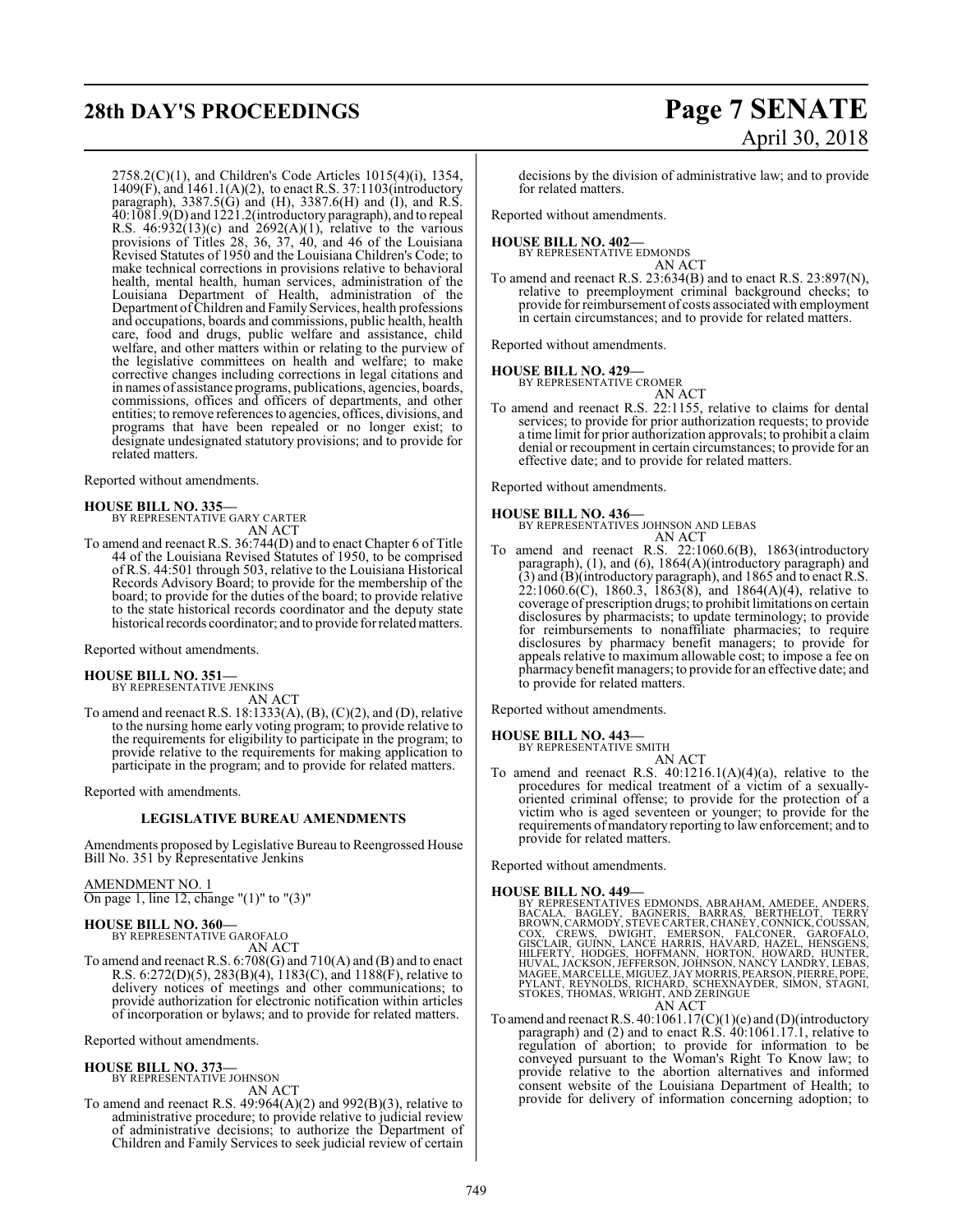# **Page 8 SENATE 28th DAY'S PROCEEDINGS**

provide for a task force to assist the Louisiana Department of Health in developing certain informational resources; and to provide for related matters.

Reported with amendments.

#### **LEGISLATIVE BUREAU AMENDMENTS**

Amendments proposed by Legislative Bureau to Reengrossed House Bill No. 449 by Representative Edmonds

AMENDMENT NO. 1 On page 2, line 14, following "aid" insert "a"

AMENDMENT NO. 2 On page 2, line 15, change "women" to "woman"

AMENDMENT NO. 3 On page 3, line 4, change "which" to "that"

AMENDMENT NO. 4 On page 3, line 5, change "which" to "that"

AMENDMENT NO. 5 On page 3, line 18, change "Up to" to "Not more than"

AMENDMENT NO. 6 On page 3, line 21, change "Up to" to "Not more than"

AMENDMENT NO. 7 On page 3, line 24, change "Up to" to "Not more than"

AMENDMENT NO. 8 On page 3, line 28, change "Up to" to "Not more than"

AMENDMENT NO. 9 On page 4, line 1, change "Up to" to "Not more than"

#### **HOUSE BILL NO. 455—**

BY REPRESENTATIVES GAROFALO, CARMODY, AND MORENO AN ACT

To amend and reenact R.S. 40:1573(3) and (4) and to enact R.S. 40:1573(5) and 1580.2, relative to short-term rental dwellings; to provide for definitions; to provide with respect to responsibilities of the state fire marshal and owners of shortterm rental dwellings; to authorize certain investigations and inspections; to provide for certain exceptions and prohibitions; to provide for applicable fees and penalties; to authorize the adoption of administrative rules and regulations; to provide for the deposit of proceeds from fees and penalties collected into a certain state trust fund; to provide for an effective date; and to provide for related matters.

Reported without amendments.

#### **HOUSE BILL NO. 459—**

BY REPRESENTATIVE GREGORY MILLER AN ACT

To amend and reenact R.S. 6:315.1(A) through (C), relative to the transfer of small deposits to the surviving spouse or heirs upon the death of an intestate depositor; to provide an increase in the amount of small deposit transfers; and to provide for related matters.

Reported without amendments.

#### **HOUSE BILL NO. 503—**

BY REPRESENTATIVES CARMODY, AMEDEE, BARRAS, BERTHELOT,<br>CHAD BROWN, TERRY BROWN, CHANEY, COUSSAN, COX, CREWS,<br>EDMONDS, FALCONER, HAVARD, HENSGENS, HILFERTY, HOLLIS,<br>HORTON, HOWARD, JACKSON, JEFFERSON, JORDAN, NANCY<br>LANDRY, THOMAS

AN ACT

To enact Chapter 20 of Title 6 of the Louisiana Revised Statutes of 1950, to be comprised of R.S. 6:1371 through 1376, relative to

protecting eligible adults fromfinancial exploitation; to provide for legislative intent; to provide for definitions; to provide for notices relative to covered financial institutions; to provide for the delay of financial transactions in instances of suspicion of financial exploitation; to provide for applicability; to provide for immunity; to provide for effectiveness; and to provide for related matters.

Reported without amendments.

#### **HOUSE BILL NO. 546—**

BY REPRESENTATIVE LEBAS

AN ACT To amend and reenact R.S. 40:1135.1(A)(3) and 1135.2(B)(1), relative to emergency medical response vehicles; to provide for qualifications to operate emergency medical response vehicles; to provide for qualifications to operate ambulances; to provide for the duties of the Louisiana Department of Health; to provide for the duties of the Health Standards Subcommittee of the Louisiana Ambulance Alliance; and to provide for related matters.

Reported with amendments.

#### **LEGISLATIVE BUREAU AMENDMENTS**

Amendments proposed by Legislative Bureau to Engrossed House Bill No. 546 by Representative LeBas

#### AMENDMENT NO. 1

In Senate Committee Amendment No. 3 proposed by the Senate Committee on Health and Welfare and adopted by the Senate on April 26, 2018, on page 1, line 36, following "emergency" insert "medical"

#### **HOUSE BILL NO. 591—**

BY REPRESENTATIVE LEGER AN ACT

To enact Chapter 39-A of Title 51 of the Louisiana Revised Statutes of 1950, to be comprised of R.S. 51:2375 and 2376, relative to the creation of the Louisiana Small Business and Entrepreneurship Council; to provide for the purpose of the council; to provide for the composition; to provide for the members on the board of directors; to provide for the duties of the board of directors; and to provide for related matters.

Reported without amendments.

**HOUSE BILL NO. 620—** BY REPRESENTATIVES GARY CARTER, BAGLEY, CHANEY, COX, HENSGENS, HOFFMANN, HORTON, JACKSON, JOHNSON, AND DUSTIN MILLER

AN ACT To enact R.S. 40:41(L), relative to vital records disclosure; to provide for the disclosure of certain vital records to the United States<br>Department of Veterans Affairs; to provide for the duties of the<br>state registrar in disclosure of records; and to provide for related matters.

Reported without amendments.

**HOUSE BILL NO. 634—**<br>BY REPRESENTATIVES HUNTER, CHAD BROWN, CARMODY, COX,<br>GLOVER, HOLLIS, JEFFERSON, LYONS, MORENO, REYNOLDS, AND<br>THOMAS

AN ACT<br>To enact Chapter 2-A of Title 21 of the Louisiana Revised Statutes<br>of 1950, to be comprised of R.S. 21:61, relative to short-term rental structures; to define key terms; to prohibit the use of a camera unless notice is provided; and to provide for related matters.

Reported without amendments.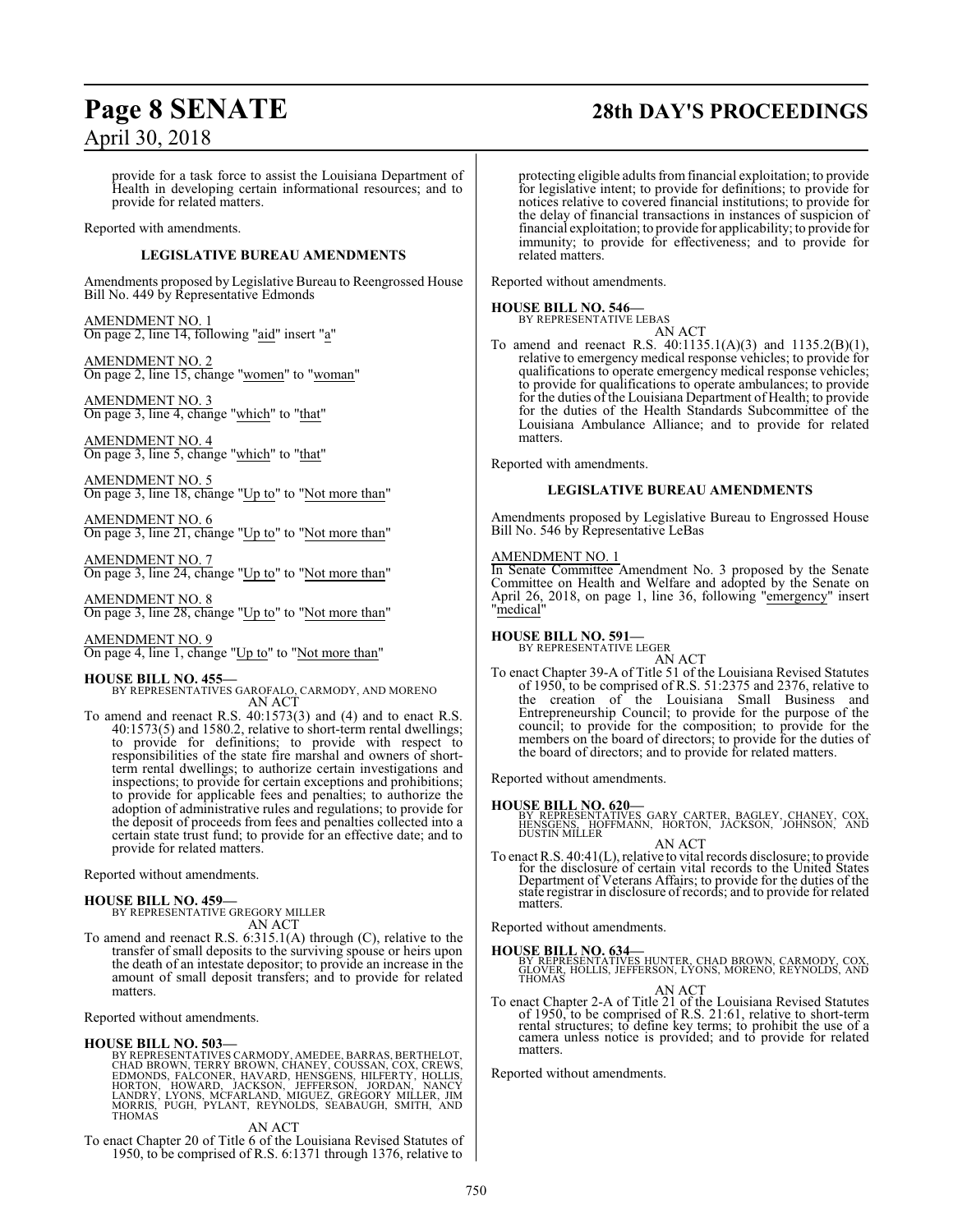# **28th DAY'S PROCEEDINGS Page 9 SENATE**

# April 30, 2018

**HOUSE BILL NO. 660—**

BY REPRESENTATIVE MAGEE AN ACT

To enact R.S. 46:2305, relative to the Governor's Office of Indian Affairs; to provide for the creation of the Native American Commission within the Governor's Office of Indian Affairs; to provide for the membership, duties, governance, compensation, and powers of the commission; and to provide for related matters.

Reported without amendments.

#### **HOUSE BILL NO. 704— (Substitute for House Bill No. 535 by Representative Smith)** BY REPRESENTATIVE SMITH

AN ACT

To amend and reenact R.S. 40:2018.1, to enact R.S. 36:259(M), and to repeal R.S. 36:4(B)(1)(ee), relative to the Louisiana Commission on HIV, AIDS, and Hepatitis C; to revise the name of the commission; to provide relative to the composition of the commission and the means of appointment of certain commission members; to provide relative to meetings of the commission; to provide for placement of the commission within the executive branch of government; to extend the termination date of the commission; and to provide for related matters.

Reported without amendments.

#### **HOUSE BILL NO. 711—** BY REPRESENTATIVE JAMES

AN ACT

To amend and reenact R.S.  $36:4(X)$ , the title of Chapter 18 of Title 49 of the Louisiana Revised Statutes of 1950, and R.S. 49:1211(E), 1212(A), (B), (C), (D), (E), and (K) and 1213(B), relative to the Louisiana Council on the Social Status of Black Men and Boys; to change the name of the council; to move the council from the office of the lieutenant governor to the office of the governor; to provide relative to the membership and meetings of the council; to provide relative to the council's annual report; and to provide for related matters.

Reported without amendments.

## **HOUSE BILL NO. 734— (Substitute for House Bill No. 238 by Representative McFarland)** BY REPRESENTATIVE MCFARLAND

AN ACT

To enact Subpart E of Part XIII of Chapter 3 of Title 46 of the Louisiana Revised Statutes of 1950, to be comprised of R.S. 46:460.91, relative to the state medical assistance program known commonly as Medicaid; to require the Louisiana Department of Health to submit reports to certain legislative committees concerning the Medicaid managed care program; to provide for the content of the reports; to establish a reporting schedule; and to provide for related matters.

Reported without amendments.

#### **HOUSE BILL NO. 735— (Substitute for House Bill No. 364 by Representative Jackson)**

BY REPRESENTATIVES JACKSON AND PIERRE AN ACT

To enact Part III of Chapter 3 of Title 46 of the Louisiana Revised Statutes of 1950, to be comprised of R.S. 46:351 through 356, relative to public assistance programs; to establish a workforce training pilot initiative to serve public assistance recipients in certain regions; to provide for interagency collaboration in administering the pilot initiative; to provide for duties of the executive director of the Louisiana Workforce Commission, the secretary of the Department of Children and Family Services, the secretary of the Louisiana Department of Health, the state superintendent of education, and the president of the Louisiana Community and Technical College System with respect to the pilot initiative; to provide for administrative rulemaking; and to provide for related matters.

Reported without amendments.

- **HOUSE BILL NO. 768—** BY REPRESENTATIVES HOFFMANN, BAGLEY, CHANEY, COX, HENSGENS, HORTON, JACKSON, LEBAS, POPE, RICHARD, STAGNI, AND STOKES AN ACT
- To amend and reenact Children's Code Article 610(A), relative to child abuse and neglect reporting; to provide for reporting of child abuse and neglect in military families; to provide for the duties of the Louisiana Department of Children and Family Services in reporting child abuse and neglect to the United States Department of Defense Family Advocacy Program; and to provide for related matters.

Reported without amendments.

#### **HOUSE BILL NO. 778—**

BY REPRESENTATIVE JACKSON AN ACT

To amend and reenact R.S. 37:1263 and 1285.2(A) and to enact R.S.  $37:1270(A)(9)$ , relative to regulation of the practice of medicine; to provide for the membership, powers, and duties of the Louisiana State Board of Medical Examiners; to provide requirements relative to investigations of physicians by the Louisiana State Board of Medical Examiners; to establish restrictions relative to such investigations; and to provide for related matters.

Reported without amendments.

### **HOUSE BILL NO. 820—**

BY REPRESENTATIVE JACKSON

AN ACT To amend and reenact R.S. 37:2801(3)(a), relative to the practice of chiropractic; to provide for the definition of the practice of chiropractic; and to provide for related matters.

Reported without amendments.

# **HOUSE BILL NO. 891— (Substitute for House Bill No. 338 by Representative Hoffmann)**<br>BY REPRESENTATIVES HOFFMANN, CHANEY, COX, HENSGENS,<br>JACKSON, JOHNSON, LEBAS, POPE, STAGNI, AND STOKES<br>AN ACT

To amend and reenact R.S. 36:21(B) and R.S. 40:1061.6(A)(2) and 2175.4(B), relative to a prohibition on public funding for entities that perform abortions; to provide for applicability of and exceptions to the prohibition; to provide relative to the validity of outpatient abortion facility licenses; to provide for legislative findings; to provide for the redesignation of certain statutes; and to provide for related matters.

Reported without amendments.

Respectfully submitted, DANIEL R. MARTINY Chairman

#### **Adoption of Legislative Bureau Report**

On motion of Senator Martiny, the Legislative Bureau amendments were adopted and the Bills and Joint Resolutions were read by title and passed to a third reading.

#### **Motion to Reconsider Vote**

Senator Morrish asked for and obtained a suspension of the rules to reconsider the vote by which House Bill No. 306 passed on April 26, 2018.

The Chair declared the vote was reconsidered.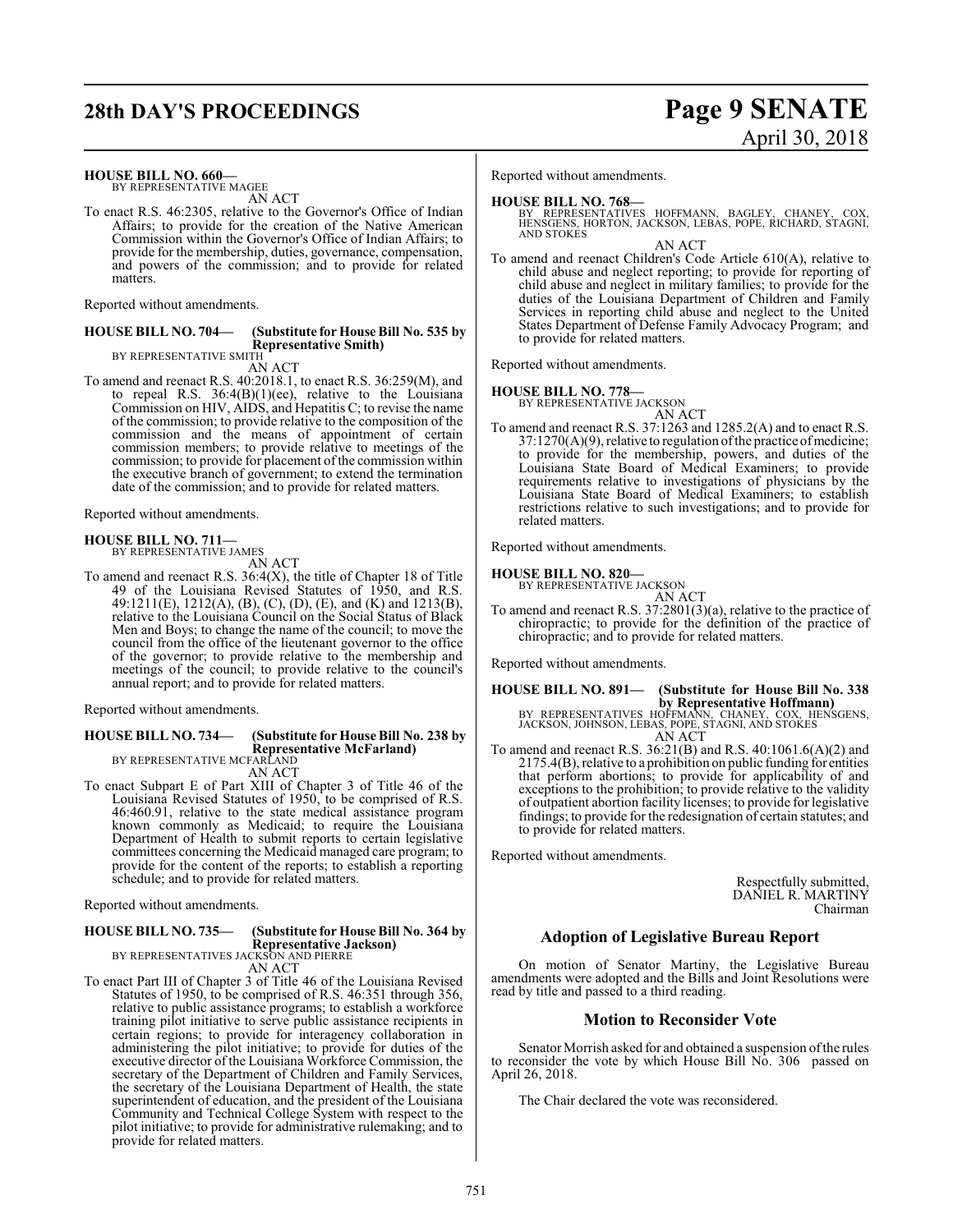# **Page 10 SENATE 28th DAY'S PROCEEDINGS**

**HOUSE BILL NO. 306—**

BY REPRESENTATIVE THOMAS AND SENATOR LAFLEUR AN ACT

To amend and reenact R.S.  $17:273.3(C)(2)(c)$  and to enact R.S.  $17:10.1(G)(4)$ ,  $273.2(D)$ , and  $273.3(H)$ , relative to foreign language immersion programs in public schools; to provide that such programs can be any type of dual language immersion program; to require local public school boards to notify parents or legal guardians of certain determinations with regard to requests to establish a program; and to provide for related matters.

On motion of Senator Morrish, the bill was read by title and returned to the Calendar, subject to call.

#### **Introduction of Senate Resolutions**

Senator Hewitt asked for and obtained a suspension of the rules to read Senate Resolutions a first and second time.

#### **SENATE RESOLUTION NO. 156—** BY SENATOR HEWITT

A RESOLUTION

To commend and recognize Alyssa Carson on her many accomplishments.

On motion of Senator Hewitt the resolution was read by title and adopted.

#### **SENATE RESOLUTION NO. 157—** BY SENATOR BARROW

A RESOLUTION

To commend Donna Britt for her accomplishments and service to the Grandparents Raising Grandchildren Information Center of Louisiana.

The resolution was read by title and placed on the Calendar for a second reading.

#### **SENATE RESOLUTION NO. 158—** BY SENATOR MILLS

A RESOLUTION

To express the sincere condolences of the Senate of the Legislature of Louisiana upon the death of Wade Joseph Watkins.

The resolution was read by title and placed on the Calendar for a second reading.

#### **SENATE RESOLUTION NO. 159—** BY SENATOR TARVER

A RESOLUTION

To commend the Reverend Lonnie Hamilton Jr. for thirty-eight years of faithful Christian service as pastor of New Boggy Baptist Church in Bethany, Louisiana.

The resolution was read by title and placed on the Calendar for a second reading.

#### **Introduction of Senate Concurrent Resolutions**

#### **SENATE CONCURRENT RESOLUTION NO. 97—** BY SENATOR LONG

A CONCURRENT RESOLUTION

To commend and congratulate the Braden family upon earning the Political Family of Officeholders Award.

The resolution was read by title and placed on the Calendar for a second reading.

#### **SENATE CONCURRENT RESOLUTION NO. 98—** BY SENATOR MILLS

opioids.

A CONCURRENT RESOLUTION To request the law enforcement agencies of Louisiana to take advantage of the Attorney General's Drug Take Back Box program to receive free receptacles for the safe disposal of

The resolution was read by title and placed on the Calendar for a second reading.

#### **Senate Concurrent Resolutions on Second Reading**

#### **SENATE CONCURRENT RESOLUTION NO. 95—** BY SENATOR ALLAIN

A CONCURRENT RESOLUTION

To urge and request the Coastal Protection and Restoration Authority and the Department of Wildlife and Fisheries to develop and submit a proposal seeking Open Ocean Trustee Implementation Group (TIG) and Region-wide (RW) TIG funds to monitor red snapper and other reef fish impacted by the Deepwater Horizon oil spill.

The resolution was read by title and referred by the President to the Committee on Natural Resources.

#### **SENATE CONCURRENT RESOLUTION NO. 96—** BY SENATOR ALLAIN

A CONCURRENT RESOLUTION

To urge and request the Louisiana State UniversityCenter for Energy Studies (LSU CES), the Louisiana State University Public Administration Institute (LSU PAI), and the Louisiana State Law Institute to analyze mineral revenues, taxes, and exemptions in Louisiana and to submit a written report of its findings to the legislature.

The resolution was read by title and referred by the President to the Committee on Revenue and Fiscal Affairs.

#### **Message from the House**

#### **ASKING CONCURRENCE IN HOUSE BILLS AND JOINT RESOLUTIONS**

April 30, 2018

To the Honorable President and Members of the Senate:

I am directed to inform your honorable body that the House of Representatives has finally passed and asks your concurrence in the following House Bills and Joint Resolutions:

| <b>HB</b> No. 17 | <b>HB</b> No. 18 | <b>HB</b> No. 19 |
|------------------|------------------|------------------|
| HB No. 141       | HB No. 221       | HB No. 469       |
| HB No. 264       | HB No. 315       | HB No. 493       |
| HB No. 771       | HB No. 830       | HB No. 837       |
| HB No. 839       | HB No. 895       |                  |

Respectfully submitted, ALFRED W. SPEER Clerk of the House of Representatives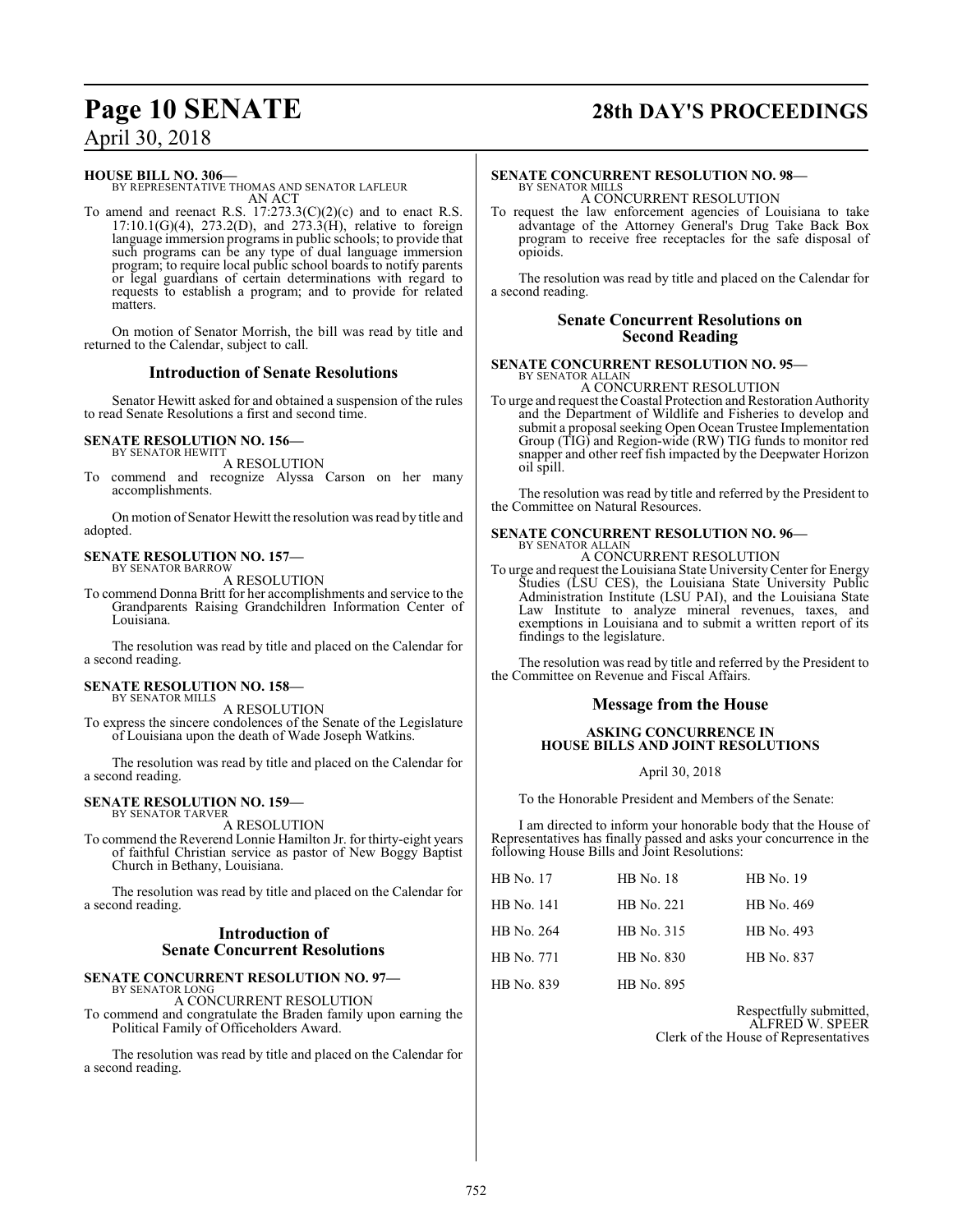# **28th DAY'S PROCEEDINGS Page 11 SENATE** April 30, 2018

#### **House Bills and Joint Resolutions on First Reading**

### **HOUSE BILL NO. 17—**

BY REPRESENTATIVE CARPENTER AN ACT

To amend and reenact R.S. 11:2075, relative to the repayment of contributions by a member of the Registrars of Voters Employees' Retirement System; to allow a former member to repay withdrawn contributions upon return to the system; and to provide for related matters.

The bill was read by title and placed on the Calendar for a second reading.

#### **HOUSE BILL NO. 18—**

BY REPRESENTATIVE CARPENTER AN ACT

To amend and reenact R.S. 11:1402(6)(a) and to repeal R.S. 11:231, relative to calculation of average compensation for members of the Registrars of Voters Employees' Retirement System; and to provide for related matters.

The bill was read by title and placed on the Calendar for a second reading.

#### **HOUSE BILL NO. 19—**

BY REPRESENTATIVE CARPENTER AN ACT

To amend and reenact R.S. 11:2165.5(A), relative to the annual amount of retirement allowance for members of the Registrars of Voters Employees' Retirement System; to provide relative to the accrual rate applicable to creditable service; and to provide for related matters.

The bill was read by title and placed on the Calendar for a second reading.

#### **HOUSE BILL NO. 141—**

BY REPRESENTATIVE LEOPOLD AN ACT

To amend and reenact R.S. 13:5704(B), relative to coroners; to provide relative to qualifications of coroners; to provide for residency requirements; and to provide for related matters.

The bill was read by title and placed on the Calendar for a second reading.

#### **HOUSE BILL NO. 221—** BY REPRESENTATIVE MACK

AN ACT

To amend and reenact R.S. 40:2405.4(A) and (C), relative to peace officers; to provide relative to the submission of DNA samples; to provide relative to the storage of DNA samples; and to provide for related matters.

The bill was read by title and placed on the Calendar for a second reading.

#### **HOUSE BILL NO. 264—** BY REPRESENTATIVE SMITH

AN ACT

To enact Chapter 33-D of Title 13 of the Louisiana Revised Statutes of 1950, to be comprised ofR.S. 13:5381 through 5386, relative to divisions of court; to authorize the establishment of divisions of court to which offenses committed by primary caretakers of dependent children are assigned; to provide for definitions; to provide for eligibility and screening of potential participants in the program; to provide for certain factors for the court to consider in determining a defendant's eligibility; to provide relative to the conditions of the defendant's participation in the program; to provide for a program agreement and the terms of such agreement; to provide relative to the rights of the defendant with respect to representation by counsel and admissibility of statements made by the defendant; to provide relative to

removal of the defendant from the program or revocation of probation for violations of his probation or participation in the program; to provide for the vacation of judgment and conviction upon the defendant's successful completion of the program; to provide for definitions; to provide for certain duties of the court and the defendant; and to provide for related matters.

The bill was read by title and placed on the Calendar for a second reading.

#### **HOUSE BILL NO. 315—**

BY REPRESENTATIVE CARPENTER

AN ACT

To amend and reenact R.S. 13:5807 and to repeal R.S. 13:5807.2, relative to fees and costs; to provide relative to city marshal and constable services; to increase fees and costs; to provide for the use of such fees and costs; to provide relative to effectiveness; and to provide for related matters.

The bill was read by title and placed on the Calendar for a second reading.

#### **HOUSE BILL NO. 469—**

BY REPRESENTATIVE SMITH

AN ACT To amend and reenact R.S. 46:2185(A), relative to jurisdiction; to provide for jurisdiction for cases of sexual assault; and to provide for related matters.

The bill was read by title and placed on the Calendar for a second reading.

#### **HOUSE BILL NO. 493—**

BY REPRESENTATIVE GARY CARTER AN ACT

To amend and reenact R.S. 13:62(B), relative to the Judicial Council of the Supreme Court of Louisiana; to provide for the content of recommendations made by the council to the legislature; to provide for the deadlines relative thereto; and to provide for related matters.

The bill was read by title and placed on the Calendar for a second reading.

## **HOUSE BILL NO. 771—** BY REPRESENTATIVE BACALA

AN ACT To amend and reenact R.S. 11:2225.4, relative to the payment of unfunded accrued liability by participating employers in the Municipal Police Employees'Retirement System; to provide for payment of unfunded accrued liability upon dissolution of a department or the reduction of the number of participating employees; to provide for the reinstatement of the number of participating employees; to provide for the amortization of payments; to provide for the collection of payments due; to provide definitions; and to provide for related matters.

The bill was read by title and placed on the Calendar for a second reading.

**HOUSE BILL NO. 830—**<br>BY REPRESENTATIVES STOKES, AMEDEE, BAGLEY, BAGNERIS,<br>BARRAS, BOUIE, GARY CARTER, CONNICK, COX, CREWS, DAVIS,<br>EDMONDS, EMERSON, FALCONER, GLOVER, HODGES, HOFFMANN,<br>HORTON, IVEY, JACKSON, JEFFERSON, JAY AN ACT

To enact Part XIV of Chapter 9 of Title 23 of the Louisiana Revised Statutes of 1950, to be comprised of R.S. 23:1019.1 through 1019.6, relative to work in a sexually oriented business; to provide for verification of age and work-eligibility status; to provide with respect to human trafficking; to provide for notices to be posted; to provide definitions; to provide for enforcement; to provide for penalties; and to provide for related matters.

The bill was read by title and placed on the Calendar for a second reading.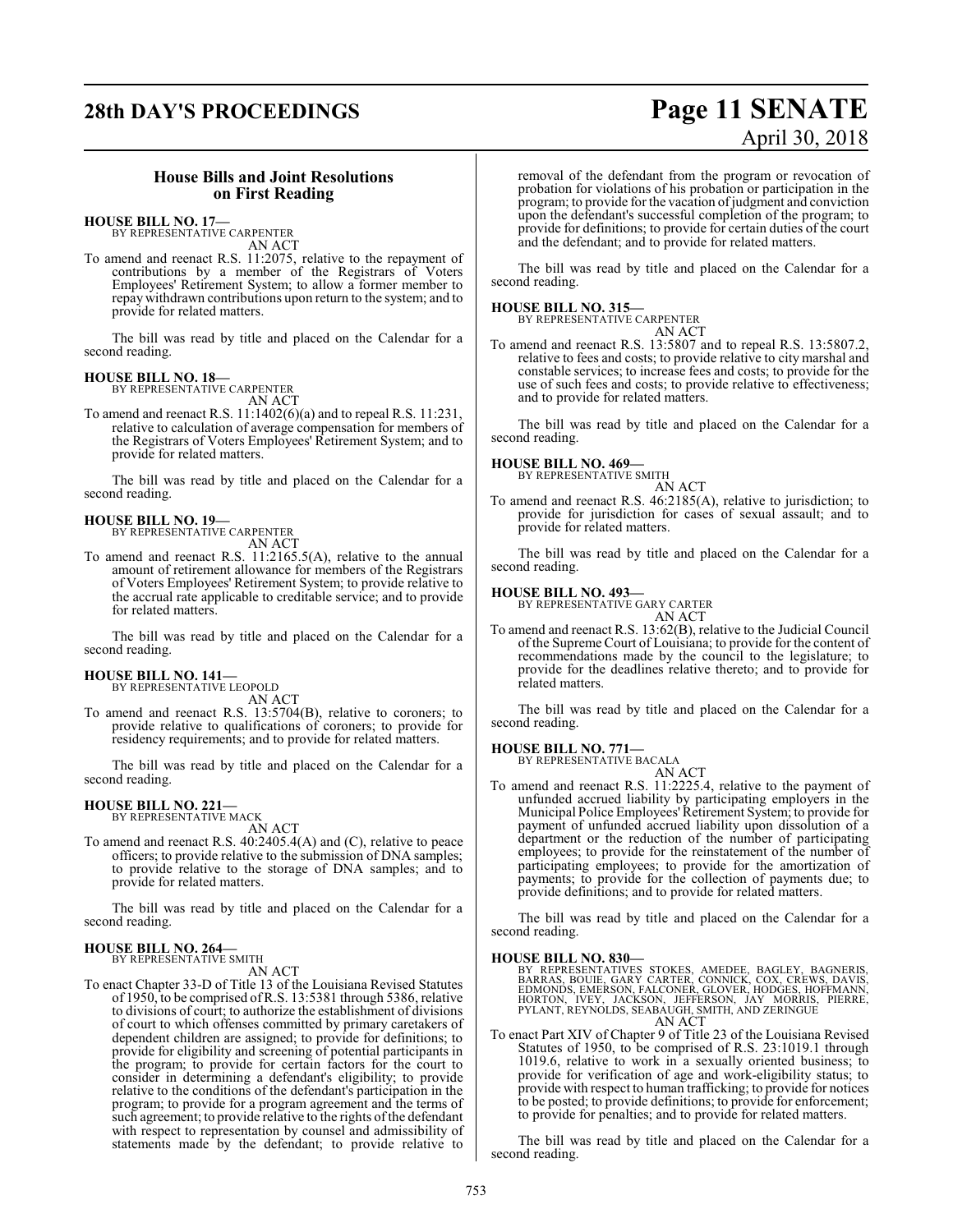# **Page 12 SENATE 28th DAY'S PROCEEDINGS**

#### **HOUSE BILL NO. 837—**

BY REPRESENTATIVE MARCELLE AN ACT

To amend and reenact R.S. 33:9099.1 and to enact R.S. 33:9099.4, relative to crime prevention districts; to provide relative to the powers and duties of such districts including the authority to impose a parcel fee; to provide relative to the liability of board members; to provide relative to the budgets of such districts; to provide relative to the authority of the governing authority and the tax collector of the parish in which the district is located; and to provide for related matters.

The bill was read by title and placed on the Calendar for a second reading.

#### **HOUSE BILL NO. 839—**

BY REPRESENTATIVE LYONS AN ACT

To amend and reenact R.S. 13:1596(B), relative to the Juvenile Court for the Parish of Jefferson; to provide for election sections for the Juvenile Court for the Parish of Jefferson; to provide for the assignment of judgeships for election purposes; and to provide for related matters.

The bill was read by title and placed on the Calendar for a second reading.

#### **HOUSE BILL NO. 895— (Substitute for House Bill No. 575 by Representative Norton)**

BY REPRESENTATIVES NORTON, AMEDEE, BAGLEY, BOUIE, BRASS, GARY CARTER, COX, DUPLESSIS, EDMONDS, HALL, HORTON, HUNTER, JACKSON, JEFFERSON, JENKINS, LYONS, MARCELLE, PIERRE, SMITH, AND STOKES

AN ACT

To enact R.S. 17:280.1 and 3399.16, relative to instruction in school safety in public schools and public postsecondary education institutions; to require school officials and campus security officers to provide information to students regarding potential threats to school safety exhibited through online content; to provide for elements to be included in such instruction; to provide a process for students to report online content deemed potentially dangerous; to provide for confidentiality of personal information about students who report such matters; and to provide for related matters.

The bill was read by title and placed on the Calendar for a second reading.

### **Message from the House**

#### **ASKING CONCURRENCE IN HOUSE CONCURRENT RESOLUTIONS**

#### April 30, 2018

To the Honorable President and Members of the Senate:

I am directed to inform your honorable body that the House of Representatives has finally passed and asks your concurrence in the following House Concurrent Resolutions:

HCR No. 78 HCR No. 79

Respectfully submitted, ALFRED W. SPEER Clerk of the House of Representatives

### **House Concurrent Resolutions on First Reading**

#### **HOUSE CONCURRENT RESOLUTION NO. 1—** BY REPRESENTATIVE HOLLIS A CONCURRENT RESOLUTION

To create the Sanitary Sewer Systems Overflows Commission to study and make recommendations on actions necessary to timely report, reduce, and eliminate sewage overflows.

The resolution was read by title and placed on the Calendar for a second reading.

### **HOUSE CONCURRENT RESOLUTION NO. 73—**

BY REPRESENTATIVE SMITH A CONCURRENT RESOLUTION

To urge and request the United States Department of Education to offer competitive sources of additional funding to states, through their respective eligible entities, in a second round of federal funding in accordance with the spirit of the federal Every Student Succeeds Act.

The resolution was read by title and placed on the Calendar for a second reading.

### **HOUSE CONCURRENT RESOLUTION NO. 75—**

BY REPRESENTATIVE HUVAL A CONCURRENT RESOLUTION

To recognize Tuesday, May 1, 2018, as Acadiana Day at the state capitol.

The resolution was read by title and placed on the Calendar for a second reading.

#### **HOUSE CONCURRENT RESOLUTION NO. 78—** BY REPRESENTATIVE TERRY LANDRY

A CONCURRENT RESOLUTION

To commend the Louisiana Motor Transport Association and to welcome trucking industry professionals to the state capitol for the 2018 Truck Day.

The resolution was read by title and placed on the Calendar for a second reading.

#### **HOUSE CONCURRENT RESOLUTION NO. 79—** BY REPRESENTATIVE AMEDEE

A CONCURRENT RESOLUTION

To urge and request each public school governing authority to take certain actions relative to helping students avoid injury due to the use of heavy backpacks.

The resolution was read by title and placed on the Calendar for a second reading.

### **House Bills and Joint Resolutions on Second Reading**

#### **HOUSE BILL NO. 377—**

BY REPRESENTATIVES HAZEL, BACALA, BAGNERIS, CARPENTER, DUPLESSIS, HODGES, HOWARD, JAMES, MACK, MARCELLE, MARINO, NORTON, PYLANT, AND STEFANSKI

AN ACT

To amend and reenact Code of Criminal Procedure Articles 989, 992. 993, and 994, relative to expungement; to provide with respect to expungement forms; to make technical changes to the forms; to extend the amount of time that a background check may be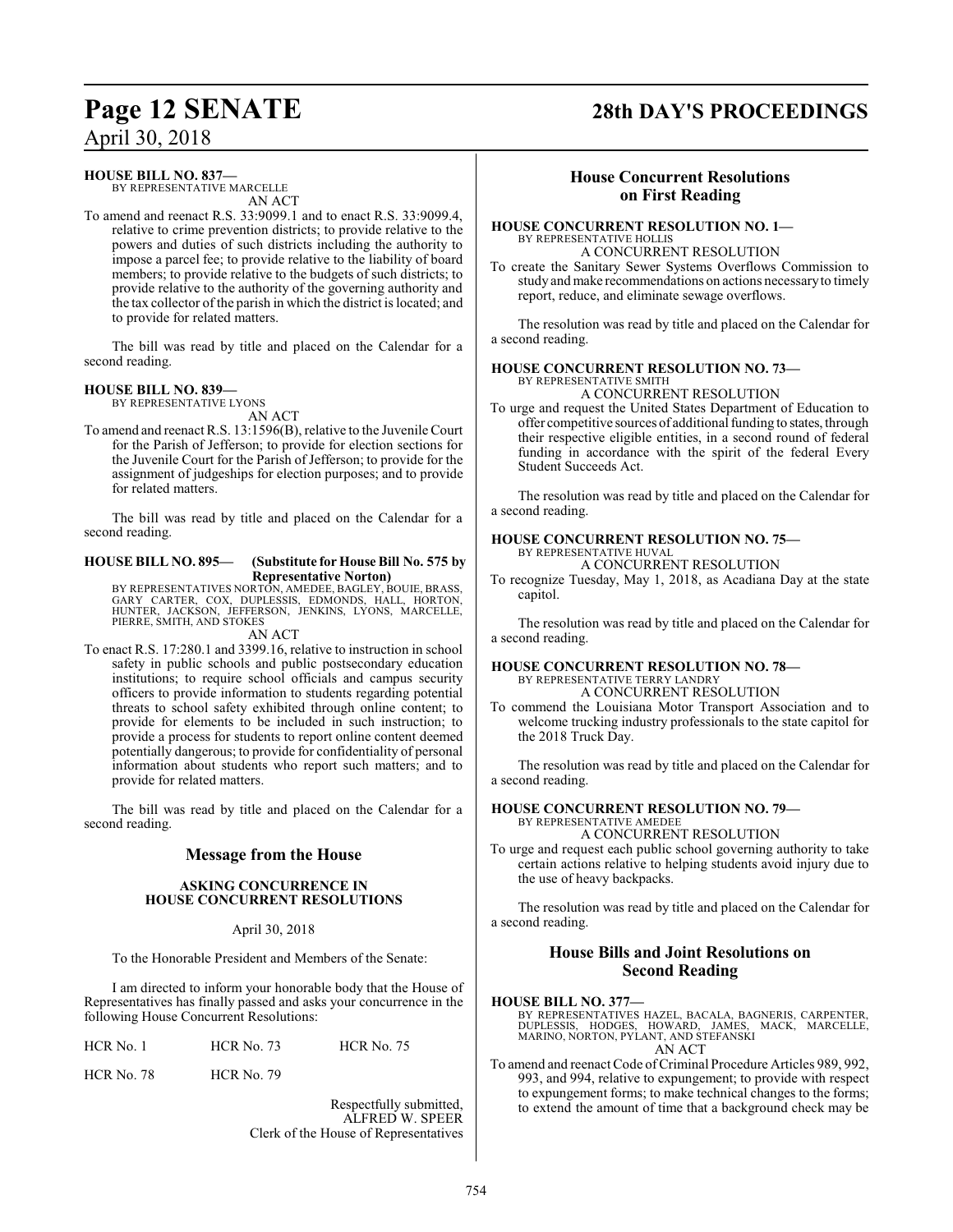used in a motion for an expungement; and to provide for related matters.

The bill was read by title and referred by the President to the Committee on Judiciary C.

#### **HOUSE BILL NO. 773—**

BY REPRESENTATIVE LYONS AN ACT

To amend and reenact R.S. 46:2136(A)(4), relative to protective orders and consent agreements issued in domestic abuse cases; to provide for a mental health evaluation of a perpetrator of domestic abuse; to remove the authority of the court to order a medical evaluation or counseling of an abused person; and to provide for related matters.

The bill was read by title and referred by the President to the Committee on Judiciary C.

#### **HOUSE BILL NO. 870—**

BY REPRESENTATIVE GAROFALO AN ACT

To amend and reenact R.S. 34:3494(A), (B), and (C), 3495(A), (C), and (G), and 3496(A) and to repeal R.S.  $34:3494(B)(12)$ , relative to the Louisiana International Deep Water Gulf Transfer Terminal board of commissioners; to provide for a reduction in membership on the board of commissioners; to provide for membership term limits; to provide for review of reporting practices; to provide for the election of officers to the board; to provide for quorum and vote requirements; to provide an effective date; and to provide for related matters.

The bill was read by title and referred by the President to the Committee on Transportation, Highways and Public Works.

#### **HOUSE BILL NO. 897— (Substitute for House Bill No. 506 by Representative Jackson)**

BY REPRESENTATIVE JACKSON AN ACT

To amend and reenact R.S. 22:1556(C) and (D) and to enact R.S. 22:1586, relative to bail enforcement agents; to authorize disciplinary actions for certain prohibited bail-related activities; to prohibit certain disciplinary actions based solely upon prohibited acts by bail enforcement agents; to provide for liability; and to provide for related matters.

The bill was read by title and referred by the President to the Committee on Insurance.

#### **HOUSE BILL NO. 898— (Substitute for House Bill No. 511 by Representative Bacala)**

BY REPRESENTATIVE BACALA AN ACT

To enact Part XII of Chapter 1 of Title 17 of the Louisiana Revised Statutes of 1950, to be comprised of R.S. 17:409.1 through 409.6, and R.S. 17:3996(B)( $\overline{45}$ ), relative to terrorism in schools; to provide for legislative findings and purposes; to provide for definitions; to require the reporting of any threats of violence to appropriate law enforcement; to provide for mandatory mental health evaluations; to provide for safety measures; and to provide for related matters.

The bill was read by title and referred by the President to the Committee on Education.

# **28th DAY'S PROCEEDINGS Page 13 SENATE** April 30, 2018

#### **Reports of Committees**

The following reports of committees were received and read:

#### **REPORT OF COMMITTEE ON**

### **EDUCATION**

Senator Dan W. "Blade" Morrish, Chairman on behalf of the Committee on Education, submitted the following report:

#### April 26, 2018

To the President and Members of the Senate:

I am directed by your Committee on Education to submit the following report:

#### **SENATE RESOLUTION NO. 103—** BY SENATOR WALSWORTH

A RESOLUTION

To urge and request the Board of Regents to report information to the Senate Committee on Education by February 15, 2019, regarding students admitted to public postsecondary four-year institutions who did not meet the board's minimum admission standards policy.

Reported favorably.

#### **SENATE RESOLUTION NO. 114—**

BY SENATOR MORRISH A RESOLUTION

To urge and request the Board of Regents, in consultation with the postsecondary education management boards, to update the comprehensive state student financial aid plan in order to better meet the needs of all prospective Louisiana postsecondary education students, both traditional and non-traditional, and better link students with careers demanded by Louisiana's economy.

Reported favorably.

#### **SENATE RESOLUTION NO. 133—** BY SENATOR BOUDREAUX

A RESOLUTION

To urge and request the state Department of Education to promote the Community Schools Model as a school reform strategy for schools identified as needing comprehensive support and improvement.

Reported with amendments.

## **SENATE CONCURRENT RESOLUTION NO. 76—** BY SENATOR JOHNS AND REPRESENTATIVE DWIGHT A CONCURRENT RESOLUTION

To authorize and direct the State Board of Elementary and Secondary Education to ensure that the Jason Flatt Act is complied with by all Louisiana public, approved nonpublic, and charter school teachers, school counselors, principals, and other school administrators for whom suicide awareness training is deemed beneficial.

Reported with amendments.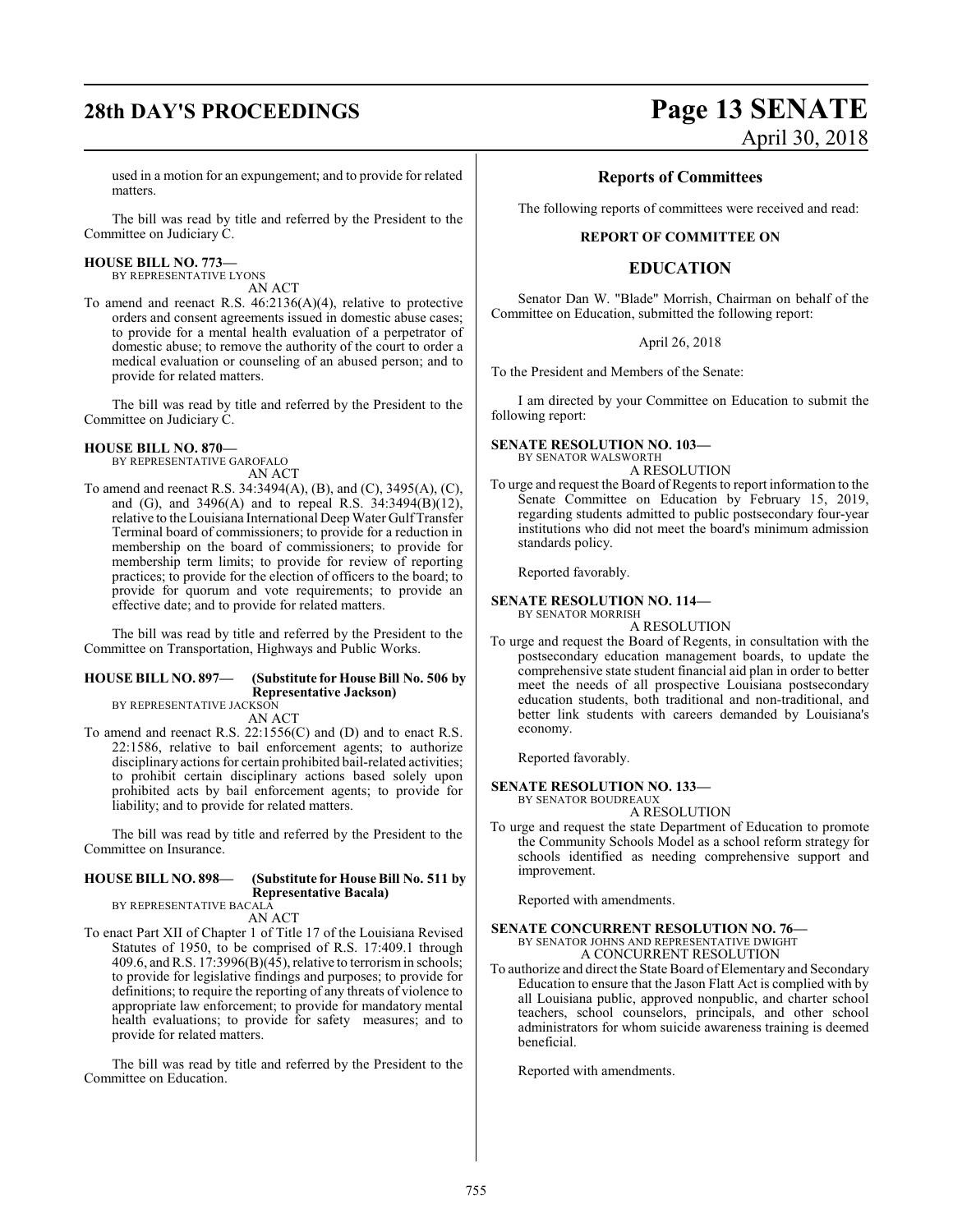#### **HOUSE BILL NO. 193—**

BY REPRESENTATIVE COUSSAN AN ACT

To amend and reenact R.S. 17:350.21, relative to funding of laboratory schools; to provide relative to inclusion of University of Louisiana at Lafayette as a public postsecondary education institution eligible to receive state funding for a laboratory school; to provide for the allocation of funds attributable to such inclusion; and to provide for related matters.

Reported favorably.

#### **HOUSE BILL NO. 199—**

BY REPRESENTATIVES SMITH, AMEDEE, ANDERS, BACALA,<br>BAGNERIS, BARRAS, BERTHELOT, BILLIOT, BOUIE, BRASS, CHAD<br>BROWN, TERRY BROWN, CARMODY, CARPENTER, GARY CARTER,<br>STEVE CARTER, COX, DAVIS, DEVILLIER, EDMONDS, EMERSON,<br>FALCONE AN ACT

To enact R.S. 17:1960.1 and R.S. 36:651(G)(6) and to repeal R.S. 17:1960.1 andR.S. 36:651(G)(6), relative to the development of children who are deaf or hard of hearing; to establish the Language Equality and Acquisition for Deaf Kids (LEAD-K) Task Force; to provide relative to the purpose, membership, and meetings of the task force; to require the task force to study and make recommendations relative to specific matters; to require the task force to submit a report to the legislature; to require the state Department of Education and the Louisiana Department of Health to provide a response to such report to the legislature; to provide for termination of the task force; and to provide for related matters.

Reported with amendments.

# **HOUSE BILL NO. 225—** BY REPRESENTATIVE STAGNI

AN ACT

To enact R.S. 17:270 and 3996(B)(45), relative to required instruction; to require public high schools to provide instruction in the recognition and prevention of shaken baby syndrome; and to provide for related matters.

Reported favorably.

#### **HOUSE BILL NO. 498—**

BY REPRESENTATIVE JORDAN AN ACT

To amend and reenact R.S. 17:416.16(A)(3), relative to school crisis management and response plans; to require plans to provide for parental notification in the event of a shooting or other violent incident or emergency situation; and to provide for related matters.

Reported favorably.

**HOUSE BILL NO. 676—**<br>BY REPRESENTATIVES HILFERTY, ANDERS, BACALA, BAGNERIS,<br>BERTHELOT, BILLIOT, BOUIE, BRASS, CHAD BROWN, TERRY<br>BROWN, GARY CARTER, ROBBY CARTER, STEVE CARTER, CONNICK,<br>COX, DAVIS, EDMONDS, FALCONER, FOIL,

AN ACT

To amend and reenact R.S. 17:407.51(H), to enact R.S. 17:407.23(B)(6) and (D) and Part X-F of Chapter 1 of Title 17 of the Louisiana Revised Statutes of 1950, to be comprised of R.S. 17:407.101, and R.S. 36:651(G)(6), and to repeal R.S. 17:407.23(D)(3) and Part X-F of Chapter 1 of Title 17 of the Louisiana Revised Statutes of 1950, comprised of R.S. 17:407.101, and R.S. 36:651(G)(6), relative to the development of early childhood care and education; to establish the Early Childhood Care and Education Commission; to provide relative

# **Page 14 SENATE 28th DAY'S PROCEEDINGS**

to the purpose, membership, and meetings of the commission; to require the commission to study and make recommendations relative to specific matters; to require the commission report to the legislature; to provide for termination of the commission; to provide for an early childhood care and education pilot program within the Department of Education; to provide for program funding; to provide for the authority and responsibilities of the State Board of Elementary and SecondaryEducation; to provide for participation in pilot programs; to provide for the powers and duties of the Advisory Council on Early Childhood Care and Education; and to provide for related matters.

Reported favorably.

#### **HOUSE BILL NO. 716—**

BY REPRESENTATIVE LEGER AN ACT

To amend and reenact R.S. 17:3914(C)(2)(introductory paragraph) and (b), relative to student information; to authorize the state Department of Education to share student information with certain postsecondary education institutions including those located out-of-state; to provide for the use of information for academic research; to provide conditions; and to provide for related matters.

Reported favorably.

Respectfully submitted, DAN W. "BLADE" MORRISH Chairman

### **REPORT OF COMMITTEE ON**

#### **NATURAL RESOURCES**

Senator Norbèrt N. "Norby" Chabert, Chairman on behalf ofthe Committee on Natural Resources, submitted the following report:

April 26, 2018

To the President and Members of the Senate:

I am directed by your Committee on Natural Resources to submit the following report:

**SENATE RESOLUTION NO. 18—** BY SENATOR CHABERT

A RESOLUTION

To approve the annual integrated coastal protection plan for Fiscal Year 2019, as adopted by the Coastal Protection and Restoration Authority Board.

Reported favorably.

#### **SENATE CONCURRENT RESOLUTION NO. 86—** BY SENATOR HEWITT

A CONCURRENT RESOLUTION

To urge and request the oil and gas industry in Louisiana to support the construction of the Louisiana Geological Survey (LGS) Coastal Geohazards Atlas by providing access to interpretations of faults and other geological features from 3-D seismic data.

Reported with amendments.

## **HOUSE BILL NO. 116—** BY REPRESENTATIVE ZERINGUE

- AN ACT
- To amend and reenact R.S. 49:214.6.2(A) and to enact R.S.  $49:191(11)(a)$ , relative to the Coastal Protection and Restoration Authority; to authorize and direct the Coastal Protection and Restoration Authority to issue rules, regulations, or guidelines for the implementation of their existing contracting authority; and to provide for related matters.

Reported with amendments.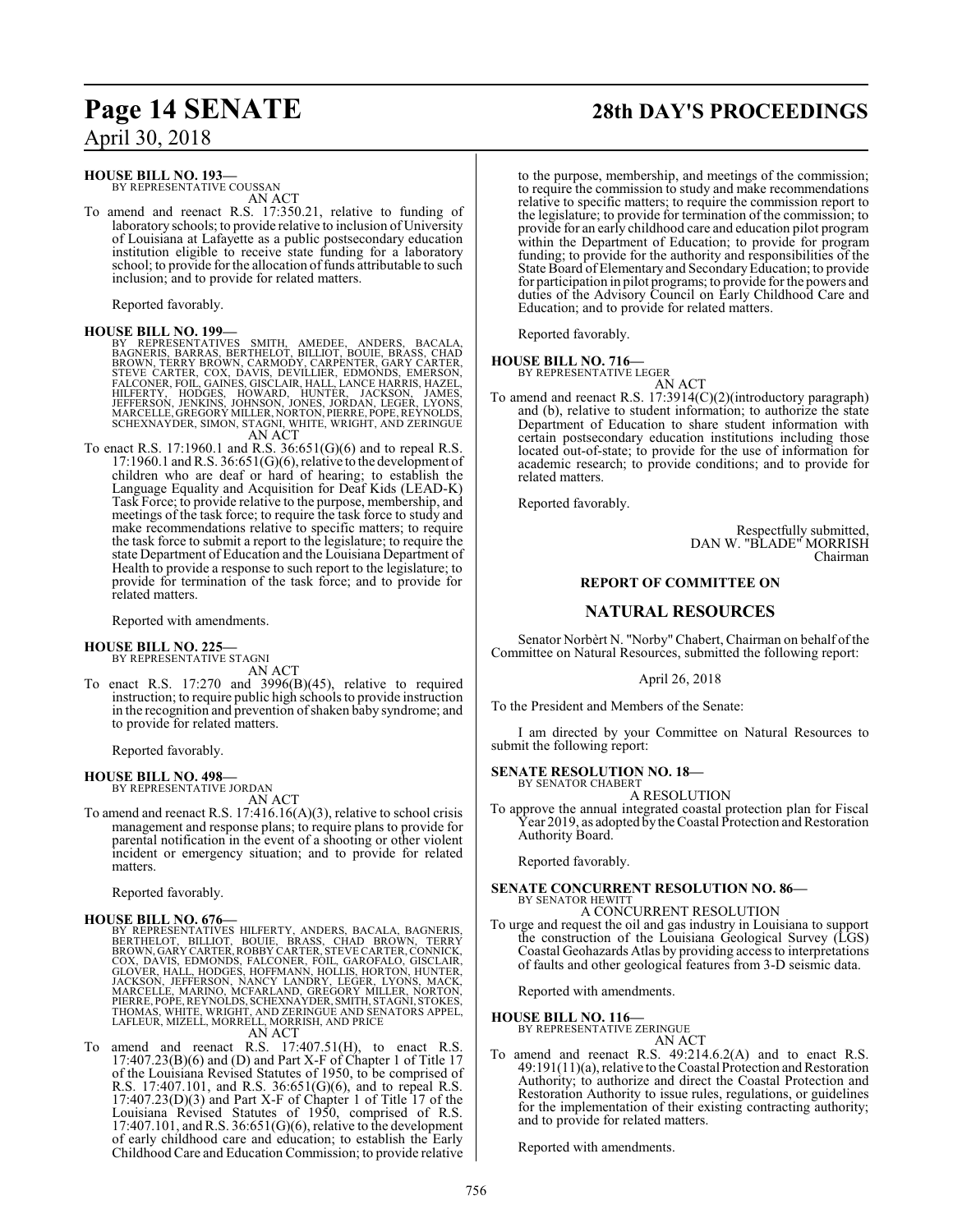**HOUSE BILL NO. 118—** BY REPRESENTATIVE BILLIOT AN ACT

To amend and reenact R.S. 56:700.2(A)(4) and 700.6, relative to the Fishermen's Gear Compensation Fund; to extend the existence of such fund; to extend payments into the Underwater Obstruction Removal Fund; and to provide for related matters.

Reported favorably.

**HOUSE BILL NO. 411—** BY REPRESENTATIVE SCHEXNAYDER AN ACT

To amend and reenact R.S. 56:1855(O), relative to the Louisiana Scenic Rivers Act; to provide an exception for certain uses on

the Tickfaw River and Blind River; to provide terms, conditions, and procedures; and to provide for related matters.

Reported with amendments.

**HOUSE BILL NO. 425—** BY REPRESENTATIVE ZERINGUE

AN ACT

To amend and reenact R.S. 56:303(E), relative to charter boat guide fishing; provides for certification of a licensed charter boat captain as earning more than fifty percent of his income from charter fishing activities; and to provide with respect thereto.

Reported favorably.

**HOUSE BILL NO. 706—** BY REPRESENTATIVE ZERINGUE

AN ACT

To amend and reenact R.S. 56:325.1(A)(3), relative to recreational saltwater finfish; to provide for possession limits of certain filleted saltwater finfish on board a vessel while on the water; and to provide for related matters.

Reported with amendments.

#### **HOUSE BILL NO. 797—**

BY REPRESENTATIVES ZERINGUE AND JIM MORRIS AN ACT

To amend and reenact R.S. 49:214.41(B), relative to mitigation of coastal wetlands; to require consultation with the Coastal Protection and Restoration Authority in determination of mitigation that is required for projects contained in the coastal master plan; and to provide for related matters.

Reported favorably.

Respectfully submitted, NORBÈRT N. "NORBY" CHABERT Chairman

#### **REPORT OF COMMITTEE ON**

#### **REVENUE AND FISCAL AFFAIRS**

Senator Jean-Paul "JP" Morrell, Chairman on behalf of the Committee on Revenue and Fiscal Affairs, submitted the following report:

#### April 30, 2018

To the President and Members of the Senate:

I am directed by your Committee on Revenue and Fiscal Affairs to submit the following report:

#### **HOUSE BILL NO. 598—**

BY REPRESENTATIVE HAVARD AN ACT

To enact R.S. 47:2138, to provide with respect to ad valorem tax; to authorize a local taxing authority to enter into certain agreements concerning payment of ad valorem taxes; to require

# **28th DAY'S PROCEEDINGS Page 15 SENATE** April 30, 2018

notification of the Board of Commerce and Industry of advance tax payment agreements; to establish requirements for the agreements and taxpayers who may participate in agreements; to provide for the use of monies paid under an agreement; to authorize a local taxing authority to issue ad valorem tax credits under certain circumstances; to provide with respect to the application of certain tax credits; to authorize the payment of interest; to provide for effectiveness; and to provide for related matters.

Reported favorably.

**HOUSE BILL NO. 800—** BY REPRESENTATIVES ABRAMSON AND JIM MORRIS

AN ACT

To enact R.S.  $47:1508(B)(42)$ , relative to the confidentiality of tax records; to authorize the disclosure of certain information to the Department of the Treasury; to provide for certain limitations; and to provide for related matters.

Reported favorably.

## **HOUSE BILL NO. 893— (Substitute for House Bill No. 382 by Representative Connick)**<br>BY REPRESENTATIVE CONNICK

AN ACT To amend and reenact R.S. 47:1853(B)(3) and 1855(E), relative to ad valorem property tax assessments for public service properties; to require the retention of certain information relative to appraisals and allocations of value; and to provide for related matters.

Reported with amendments.

Respectfully submitted, JEAN-PAUL "JP" MORRELL Chairman

#### **REPORT OF COMMITTEE ON**

#### **TRANSPORTATION, HIGHWAYS AND PUBLIC WORKS**

Senator Patrick Page Cortez, Chairman on behalf of the Committee on Transportation, Highways and Public Works, submitted the following report:

#### April 26, 2018

To the President and Members of the Senate:

I am directed by your Committee on Transportation, Highways and Public Works to submit the following report:

#### **SENATE RESOLUTION NO. 112—** BY SENATOR BISHOP

A RESOLUTION

To urge and request the office of motor vehicles to continue to improve its efficiency in delivering services to the citizens of Louisiana.

Reported favorably.

# **SENATE BILL NO. 549—** BY SENATOR HEWITT

AN ACT

To enact R.S. 32:1(35.1) and 299.5 and R.S. 47:451(20.1) and 471, relative to motor vehicles; to provide with respect to military surplus motor vehicles; to provide with respect to the registration and operation of a military surplus motor vehicle; to provide for the creation of a special license plate for a military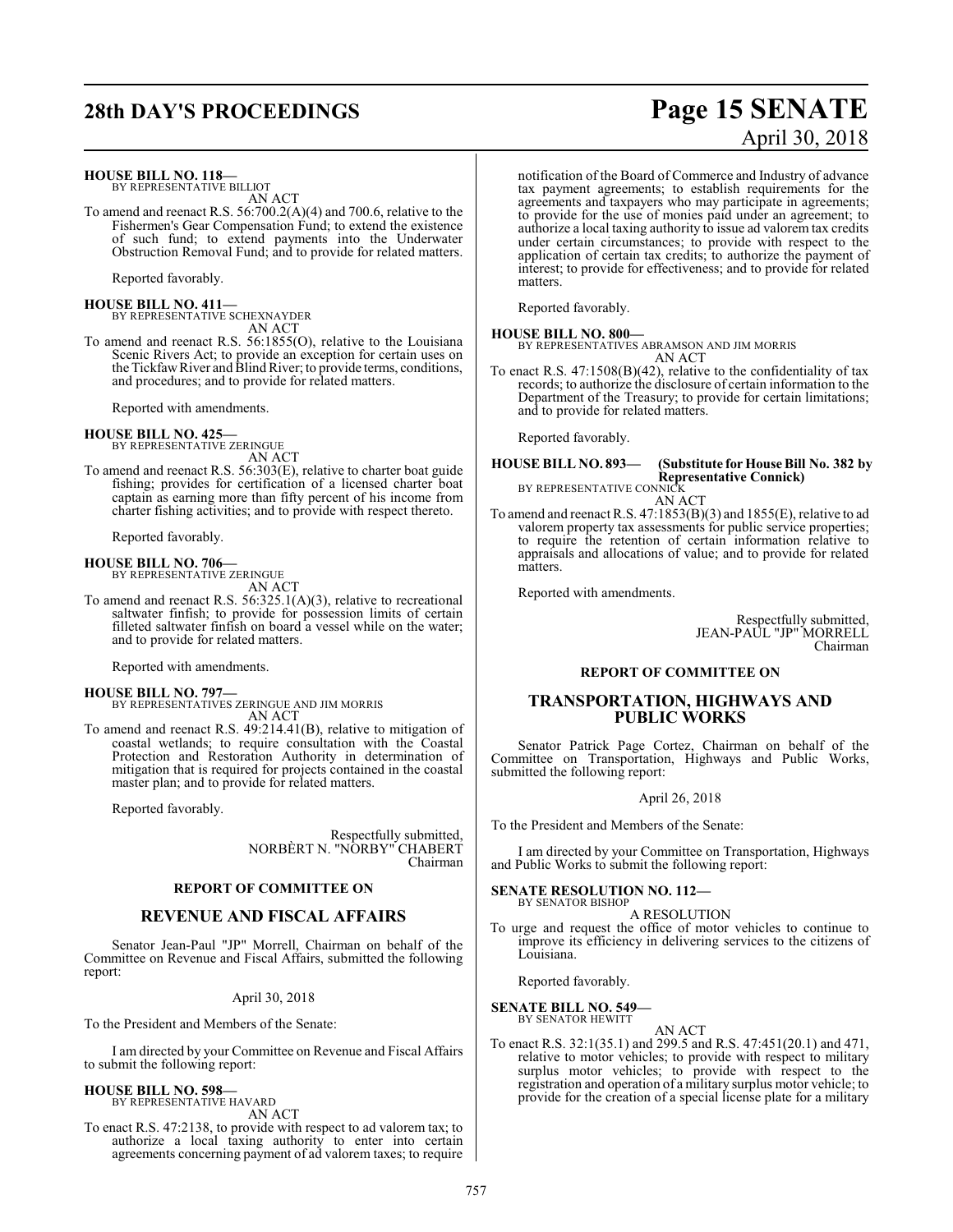# **Page 16 SENATE 28th DAY'S PROCEEDINGS**

surplus motor vehicle; to provide for the operation of a military surplus motor vehicle under certain conditions; to provide for rules; and to provide for related matters.

Reported with amendments.

# **SENATE BILL NO. 557—** BY SENATOR BISHOP

AN ACT

To enact R.S. 40:1667.10, relative to levee district police; to authorize the payment of extra compensation to certain levee district police officers from district funds; and to provide for related matters.

Reported favorably.

#### **HOUSE BILL NO. 52—**

BY REPRESENTATIVE MARCELLE AN ACT

To enact R.S. 47:463.196, relative to motor vehicle special prestige license plates; to provide for the "Capitol High School" special prestige license plate; to provide for creation, issuance, and design of such license plate; to provide relative to the fee and distribution of fees for such plate; to authorize the promulgation of rules and regulations relative to the creation and implementation of a special prestige license plate; and to provide for related matters.

Reported with amendments.

#### **HOUSE BILL NO. 60—**

BY REPRESENTATIVES COX, BRASS, TERRY BROWN, CARPENTER,<br>STEVE CARTER, FRANKLIN, GISCLAIR, GUINN, HALL, HILL,<br>HOWARD, TERRY LANDRY, MARCELLE, NORTON, PIERRE, POPE,<br>AND WRIGHT

AN ACT

To designate a portion of Louisiana Highway 175 fromthe city limits of Mansfield to Interstate 49 as the "SSG Richard Lee Vazquez Memorial Highway"; and to provide for related matters.

Reported with amendments.

#### **HOUSE BILL NO. 63—** BY REPRESENTATIVE SCHEXNAYDER

AN ACT

To designate a portion of United States Highway 61 as the "Deputy Brandon Nielsen and Deputy Jeremy Triche Memorial Highway"; and to provide for related matters.

Reported with amendments.

#### **HOUSE BILL NO. 64—**

BY REPRESENTATIVE THIBAUT AN ACT

To designate a portion of Louisiana Highway 415 in Port Allen, Louisiana as the "Corporal Donna LeBlanc Memorial Highway"; to designate Louisiana Highway 418 in Lettsworth, Louisiana as "Buddy Guy Way"; and to provide for related matters.

Reported with amendments.

#### **HOUSE BILL NO. 127—** BY REPRESENTATIVE MACK

AN ACT

To repeal R.S. 32:398.1(C), relative to the issuance of warning citations for violations of motor vehicle laws; to repeal the prohibition on the issuance of warning citations for violations of motor vehicle laws.

Reported favorably.

#### **HOUSE BILL NO. 177—**

BY REPRESENTATIVE ZERINGUE AN ACT

To amend and reenact R.S.  $38:2212(C)(3)(b)$ , relative to the termination date applicable to restoring or rehabilitating a levee; to provide for an extension of the termination date for restoring or rehabilitating a levee not maintained with federal funds and not publicly bid; and to provide for related matters.

Reported favorably.

#### **HOUSE BILL NO. 208—**

BY REPRESENTATIVE FALCONER

AN ACT To amend and reenact R.S. 38:2225.2.4(A)(3), relative to public contracts; to reduce the monetary threshold for the use of the construction management at risk project delivery method; to provide submission and notification guidelines; and to provide for related matters.

Reported with amendments.

#### **HOUSE BILL NO. 303—**

BY REPRESENTATIVE GISCLAIR AN ACT

To amend and reenact R.S. 32:408(A)(5)(b)(i), relative to certain military personnel obtaining a commercial driver's license; to increase the time period of employment in a specific military position permitted to waive the skills test required for a commercial driver's license; and to provide for related matters.

Reported with amendments.

#### **HOUSE BILL NO. 308—**

- BY REPRESENTATIVE HAVARD AND SENATOR CORTEZ AN ACT
- To amend and reenact R.S. 32:81(B) and (C) and to enact R.S. 32:1(95) and 81(D), (E), and (F), relative to vehicle platooning; to authorize non-lead motor vehicles in a platoon to follow other motor vehicles in a platoon closely; to exempt non-lead motor vehicles in a platoon from operating such vehicle in a manner that allows sufficient space to enable any other vehicle to enter and occupy the space between any motor vehicle in a platoon; to authorize platoon operation upon approval of an operational plan by the Department of Public Safety and Corrections and the Department of Transportation and Development; to provide for rulemaking authority; to provide for a prohibition against platoon operation; to provide for definitions; and to provide for related matters.

Reported favorably.

# **HOUSE BILL NO. 319—** BY REPRESENTATIVES DAVIS AND THIBAUT

AN ACT

To amend and reenact R.S. 32:388(B)(1)(b)(iv) and to enact R.S. 32:387.20, relative to trucks hauling concrete or construction aggregates; to authorize the issuance of special permits for vehicles transporting ready-mixed concrete under certain circumstances; to provide that such authorization to exceed the maximum gross vehicle weight shall not apply in certain circumstances; to provide for weight limits under the special permit for ready-mixed concrete trucks; to establish a fee for the special permit for ready-mixed concrete trucks; to provide for the design and placement of the special permit; to provide for exceptions; to provide for deposit of fees; and to provide for related matters.

Reported favorably.

#### **HOUSE BILL NO. 441—**

BY REPRESENTATIVE STOKES AN ACT

To enact R.S. 47:463.47.1, relative to motor vehicle special prestige license plates; to provide for the "Military Order of the Purple Heart First Responder Program" special prestige license plate;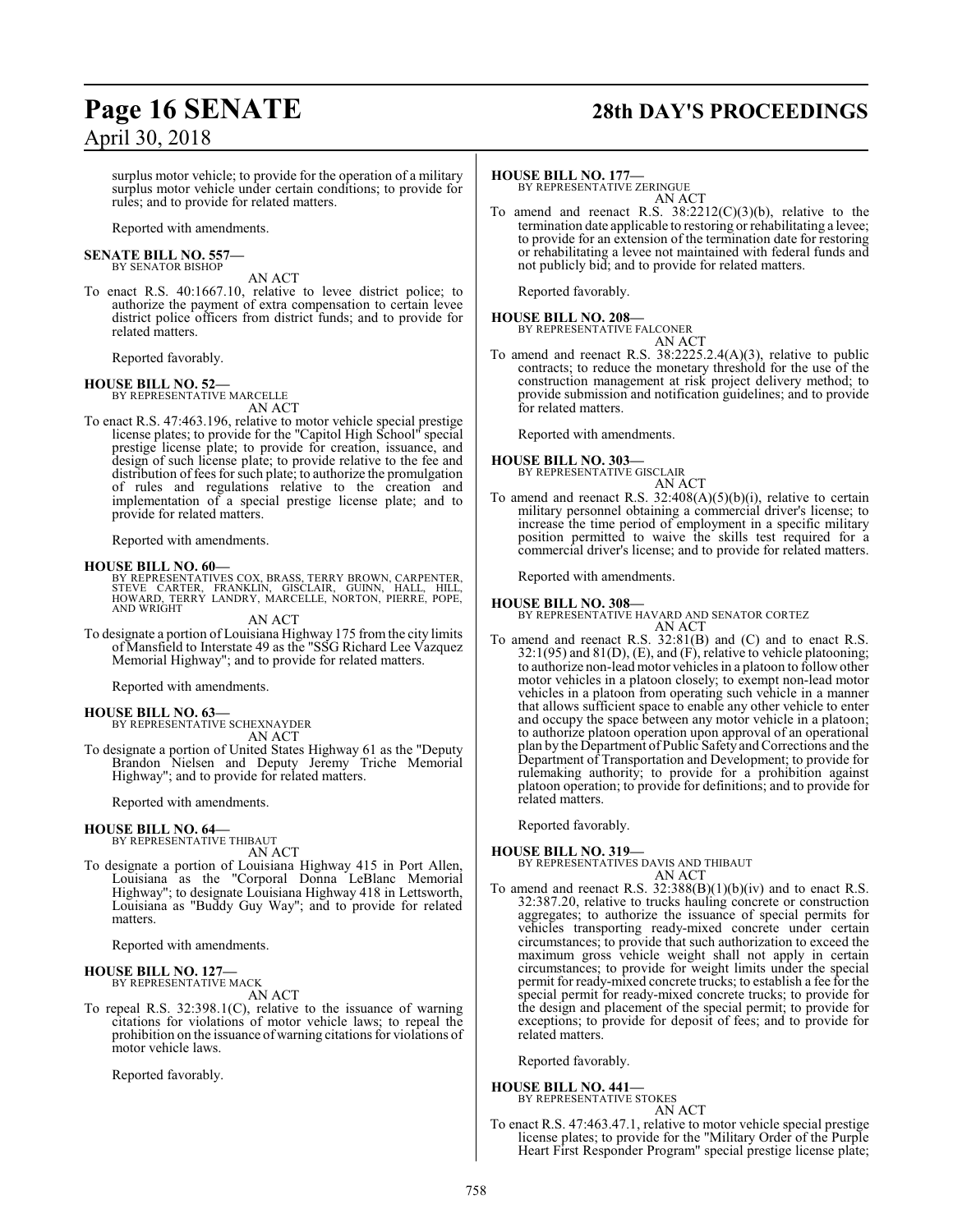# **28th DAY'S PROCEEDINGS Page 17 SENATE**

# April 30, 2018

to provide for the creation, issuance, design, fees, distribution, and rule promulgation applicable to such license plates; and to provide for related matters.

Reported with amendments.

#### **HOUSE BILL NO. 450—** BY REPRESENTATIVE JAMES

AN ACT

To amend and reenact R.S. 32:401(introductory paragraph) and (14) and  $411(F)(1)$  and  $(3)(a)$  and R.S.  $40:132I(B)$ , relative to the possession of driver's licenses and special identification cards; to authorize a digitized format of a driver's license and special identification card that complies with the standards ofREALID; to provide for the issuance of a digitized special identification card; to establish a fee to install the application to display a digitized driver's license; to provide for definitions; and to provide for related matters.

Reported with amendments.

**HOUSE BILL NO. 496—**<br>BY REPRESENTATIVES HAZEL, ABRAMSON, AMEDEE, ANDERS, BAGLEY, BERTHELOT, BILLIOT, BRASS, TERRY BROWN,<br>CARMODY, CARPENTER, STEVE CARTER, CHANEY, COX, DAVIS,<br>EDMONDS, FOIL, FRANKLIN, GISCLAIR, GLOVER, GUI AND WRIGHT

AN ACT

To enact R.S. 32:412(A)(8), relative to driver's license fees; to provide for a voluntary donation to the Louisiana Military Family Assistance Fund; and to provide for related matters.

Reported with amendments.

#### **HOUSE BILL NO. 573—**

BY REPRESENTATIVE ZERINGUE AN ACT

To enact Part XI of Chapter 10 of Title 38 of the Louisiana Revised Statutes of 1950, to be comprised of R.S. 38:2320.1, relative to contracting for integrated coastal protection projects; to authorize political subdivisions to use outcome-based performance contracts for integrated coastal protection projects; and to provide for related matters.

Reported favorably.

#### **HOUSE BILL NO. 648—** BY REPRESENTATIVE LEGER

AN ACT

To enact Part XI of Chapter 10 of Title 38 of the Louisiana Revised Statutes of 1950, to be comprised of R.S. 38:2320.1, relative to the purchase of port-related specialized cranes and replacement parts; to authorize all port commissions and port, harbor, and terminal districts to purchase specialized cranes and replacement parts through methods of procurement; to establish requirements for requests for qualifications and requests for proposals; to provide for definitions; to provide for an effective date; and to provide for related matters.

Reported favorably.

#### **HOUSE BILL NO. 678—** BY REPRESENTATIVE TALBOT

AN ACT

To provide relative to the naming of a proposed roadway or ramp; to designate a proposed airport flyover road for the Louis Armstrong International Airport as the "Francis E. 'Hank' Lauricella Memorial Road"; and to provide for related matters.

Reported with amendments.

#### **HOUSE BILL NO. 764—**

BY REPRESENTATIVE BOUIE AN ACT

To enact R.S.  $32:415.3(A)(5)$ , relative to the issuance of an exoffender provisional driver's license; to provide for a definition; and to provide for related matters.

Reported favorably.

**HOUSE BILL NO. 777—** BY REPRESENTATIVE FALCONER AN ACT

To enact R.S. 47:463.196, relative to motor vehicle special prestige license plates; to establish the "Seymore D'Fair Foundation One Hundred Percent Me Drug Free" special prestige plate; to provide for creation, issuance, design, fees, distribution, and rule promulgation applicable to such license plates; and to provide for related matters.

Reported favorably.

#### **HOUSE BILL NO. 794—** BY REPRESENTATIVE HALL



To amend and reenact R.S. 48:221(A)(4)(introductoryparagraph) and (b), relative to excess immovable property not purchased at public or private sale; to change the governmental entity to which the Department of Transportation and Development may convey excess land that is not purchased at public or private sale; to provide for an effective date; and to provide for related matters.

Reported favorably.

**HOUSE BILL NO. 798—**

BY REPRESENTATIVE WRIGHT AN ACT

To amend and reenact R.S. 47:463.73(G), relative to motor vehicle special prestige license plates; to provide for the "Covington High School" special prestige license plate; to provide for the creation, issuance, design, fees, distribution, and rule promulgation applicable to such license plates; and to provide for related matters.

Reported favorably.

**HOUSE BILL NO. 804—**

BY REPRESENTATIVE THIBAUT AN ACT

To amend and reenact R.S. 34:340.11, relative to leases and subleases of land and buildings; to provide for leasing or subleasing of land or buildings owned by ports, harbors, or terminal districts for processing, manufacturing, or commercial business purposes; to provide for a maximum term for the lease or sublease; to provide for an extension of the term upon expiration of the original term; to provide for the ratification, confirmation, and approval of a lease or sublease; and to provide for related matters.

Reported with amendments.

#### **HOUSE BILL NO. 819—**

BY REPRESENTATIVE BERTHELOT AN ACT

To amend and reenact R.S. 38:2212.1(A)(1)(b), relative to bid submission for public contracts for materials and supplies of a certain value; to provide for additional methods of bid submission; to provide for an effective date; and to provide for related matters.

Reported with amendments.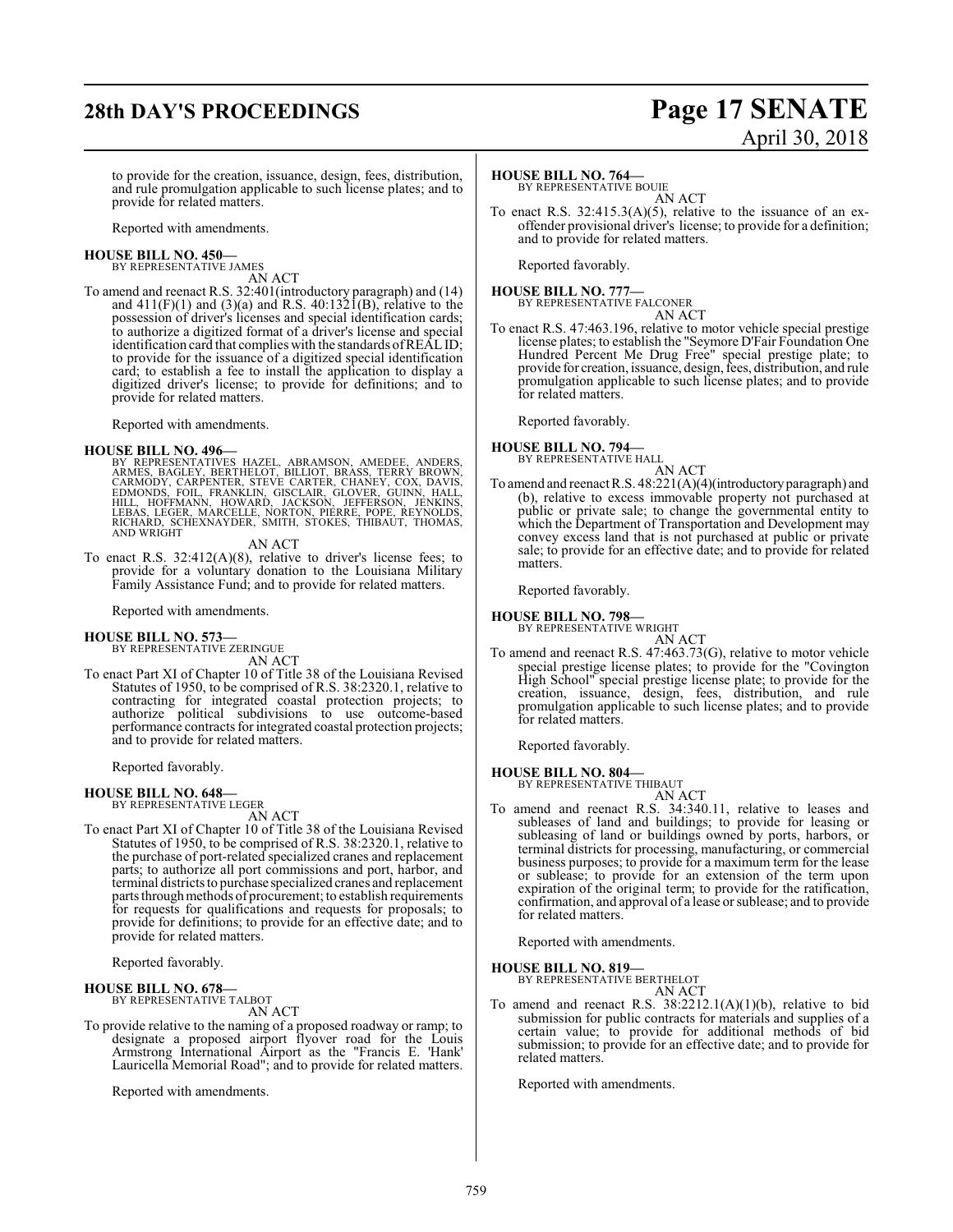#### **HOUSE BILL NO. 832—**

BY REPRESENTATIVE GISCLAIR AN ACT

To amend and reenact R.S.  $32:387.1(B)(1)$  and  $(2)(b)$ , relative to escort vehicles; to modify requirements for the registration of escort vehicles to require proof of general liability insurance, motor vehicle liability insurance, and workers' compensation coverage; and to provide for related matters.

Reported favorably.

#### **HOUSE BILL NO. 890— (Substitute for House Bill No. 637 by Representative Hunter)**

BY REPRESENTATIVE HUNTER AN ACT

To amend and reenact R.S. 32:667(A)(introductory paragraph) and (2), relative to the seizure of licenses for persons cited for driving while intoxicated; to provide for an extension ofthe time for which to appeal to the district court; and to provide for related matters.

Reported favorably.

Respectfully submitted, PATRICK PAGE CORTEZ Chairman

#### **Senate Bills and Joint Resolutions on Third Reading and Final Passage**

**SENATE BILL NO. 400—** BY SENATOR HEWITT AND REPRESENTATIVE EDMONDS AN ACT

To amend and reenact R.S. 3:2(C), 3210(B), the introductory paragraph of(C), (4), and (5), R.S. 9:154.3, R.S. 15:572.8(H)(1) and the introductory paragraph of (2), and 921, R.S. 17:3141.16(A), (B)(1), (2), (3), (7), and (8), (C)(1), (D)(1), (2),  $(5)$ ,  $(8)$ ,  $(9)$ , and  $(10)$ ,  $(E)(1)(a)$  and  $(2)$ ,  $(F)$ ,  $(G)(1)$ , and  $3138.4$ , R.S.  $22:1071(D)(3)(b)$  and (c), and  $1476(A)(2)$ , R.S. 23:1514(D)(5), R.S. 24:653(N)(3), R.S. 30:2004(11), 2014(B),  $(D)(4)(a)$  and the introductory paragraph of  $(b)$ ,  $2015(A)$ ,  $(B)$ , the introductory paragraph of  $(\tilde{C})$ , the introductory paragraph of (D), and (E),  $2035(B)(1)$ ,  $2054(B)(8)$ ,  $2109(A)$  and (C), 2192(B)(4), 2195(B), (C), and (E), 2195.2(A)(4), 2195.4(C)(1) and (2), 2195.5, 2205(A)(1), and 2252(A), (B), and (C), R.S. 32:202, 402.3(I), and 412(C)(2), R.S. 39:82(A), 91(B), 100.136, and 352, R.S. 40:1135.10, R.S. 46:1301(A)(1), R.S. 47:318(D), 463.48(D), 463.60(F), 463.104(C), 463.148(E), 463.167(E), 6351(G), and 7019.2(B)(1), R.S. 49:259(D), 308.3(B)(7) and (D), and 308.5(B)(3) and (4), R.S. 51:1927.1(A) and (C), 2315, and  $2341(F)$ , the introductory paragraph of R.S.  $56:10(B)(1)$  and (b), 70.3, 70.4(A), 253(C)(2)(a), 278(A), 279(A), (C), (D)(1) and (3),  $302.3(B)(5)(c)$ ,  $494(E)(5)$  and (F),  $644(B)$ , the introductory paragraph of (C), (D), and (E), Code of Criminal Procedure Article  $\overline{895.1}$ (F)(2), the introductory paragraph of (3), (b), and (e), Section 4(B) of Act No. 421 of the 2013 Regular Session of the Legislature, as amended by Section 4(B) of Act No. 822 of the 2014 Regular Session of the Legislature, the introductory paragraph of Section 7(A) and (B) of Act 41 of the 2006 First Extraordinary Session of the Legislature, and to repeal R.S. 11:544, R.S. 15:185.5, 572.8(N) and (S), R.S. 17:354, 3129.6, 3138.2, and 3138.3, and Subpart A-2 ofPart IX-A of Chapter 26 of Title 17 of the Louisiana Revised Statutes of 1950, comprised of R.S. 17:3397.11, R.S. 27:392(C)(4), R.S. 30:2000.12 and 2551, R.S. 33:2740.18, R.S. 39:87.5, Subpart H of Part II-A of Chapter 1 of Subtitle I of Title 39 of the Louisiana Revised Statutes of 1950, comprised of R.S. 39:100.11, Subpart N of Part II-A of Chapter 1 of Subtitle I of Title 39 of the Louisiana Revised Statutes of 1950, comprised of R.S. 39:100.51, Subpart Q-1 of Part II-A of Chapter 1 of Subtitle I of Title 39 of the Louisiana Revised Statutes of 1950, comprised of R.S. 39:100.122, Subpart Q-2 of Part II-A of Chapter 1 of Subtitle I of Title 39 of the Louisiana Revised Statutes of 1950, comprised of R.S. 39:100.123, Subpart S of Part II-A of Chapter 1 of Subtitle I of Title 39 of the Louisiana

# **Page 18 SENATE 28th DAY'S PROCEEDINGS**

Revised Statutes of 1950, comprised of R.S. 39:100.146, R.S. 39:1357, R.S. 40:16.2 and 1402, R.S. 46:290.1, 977.13, and 1816, Chapter 54 of Title 46 of the Louisiana Revised Statutes of 1950, comprised of R.S. 46:2691 and 2692, 2731, 2742(D), and 2901, R.S. 47:120.39, 463.104(D), and 841.2, R.S. 49:214.6.7(D) and (E), R.S. 51:2211 through 2216, R.S. 56:14, 305(H) and 633, Section 9 of Act No. 138 of the 2005 Regular Session of the Legislature as amended by Section 7 of Act 642 of the 2006 Regular Session of the Legislature, Sections (3)(D) and (6) of Act No. 41 of the 2006 First Extraordinary Session of the Legislature, Section 7 of Act No. 420 of the 2013 Regular Session of the Legislature, Section (4)(B)(1) of Act No. 421 of the 2013 Regular Session of the Legislature, as amended by Section (4)(B)(1) of Act No. 822 of the 2014 Regular Session of the Legislature, and Section  $(4)(B)(2)$  of Act No. 421 of the 2013 Regular Session of the Legislature, relative to certain funds in the state treasury; to provide for meeting dates of the Dedicated Fund Review Subcommittee of the Joint Legislative Committee on the Budget; to provide for the review of certain funds in the state treasury by the subcommittee; to provide for the powers, duties, functions, and responsibilities of the subcommittee, including the recommendation for the reclassification, elimination, and expenditure of certain funds in the treasury; to provide for the reclassification of funds in the treasury; to provide for the elimination of certain treasury funds and the creation of certain treasury accounts; to provide relative to monies deposited and credited into certain agency accounts in the state treasury; to provide for the classification and consideration of certain monies as fees and self-generated revenues; to provide that such fees and self-generated revenues shall be available for appropriation as recognized by the Revenue Estimating Conference; to provide for the retention of monies in certain agency accounts for future appropriation; to provide relative to monies deposited and credited to certain accounts in the state treasury; to provide for an effective date; and to provide for related matters.

#### **Floor Amendments**

Senator Martiny proposed the following amendments.

#### **SENATE FLOOR AMENDMENTS**

Amendments proposed by Senator Martiny on behalf of the Legislative Bureau to Engrossed Senate Bill No. 400 by Senator **Hewitt** 

AMENDMENT NO. 1 On page 1, line 10, change "2252(A)" to "2552(A)"

AMENDMENT NO. 2 On page 1, line 14, delete "the introductory"

#### AMENDMENT NO. 3

On page 1, line 15, change "paragraph of R.S. 56:10(B)(1) and (b)" to "R.S. 56:10(B)(1)(b)"

#### AMENDMENT NO. 4

On page 4, line 13, change "hereof" to "of this Section"

#### AMENDMENT NO. 5

On page 4, line 17, change "hereof" to "of this Section"

#### AMENDMENT NO. 6

On page 9, line 21, change "hereinafter referred to" to "to be known"

#### AMENDMENT NO. 7

On page 17, line 12, following "Education," and before "Senate" insert "the"

#### AMENDMENT NO. 8

On page 19, line 10, change "hereinafter" to "to be"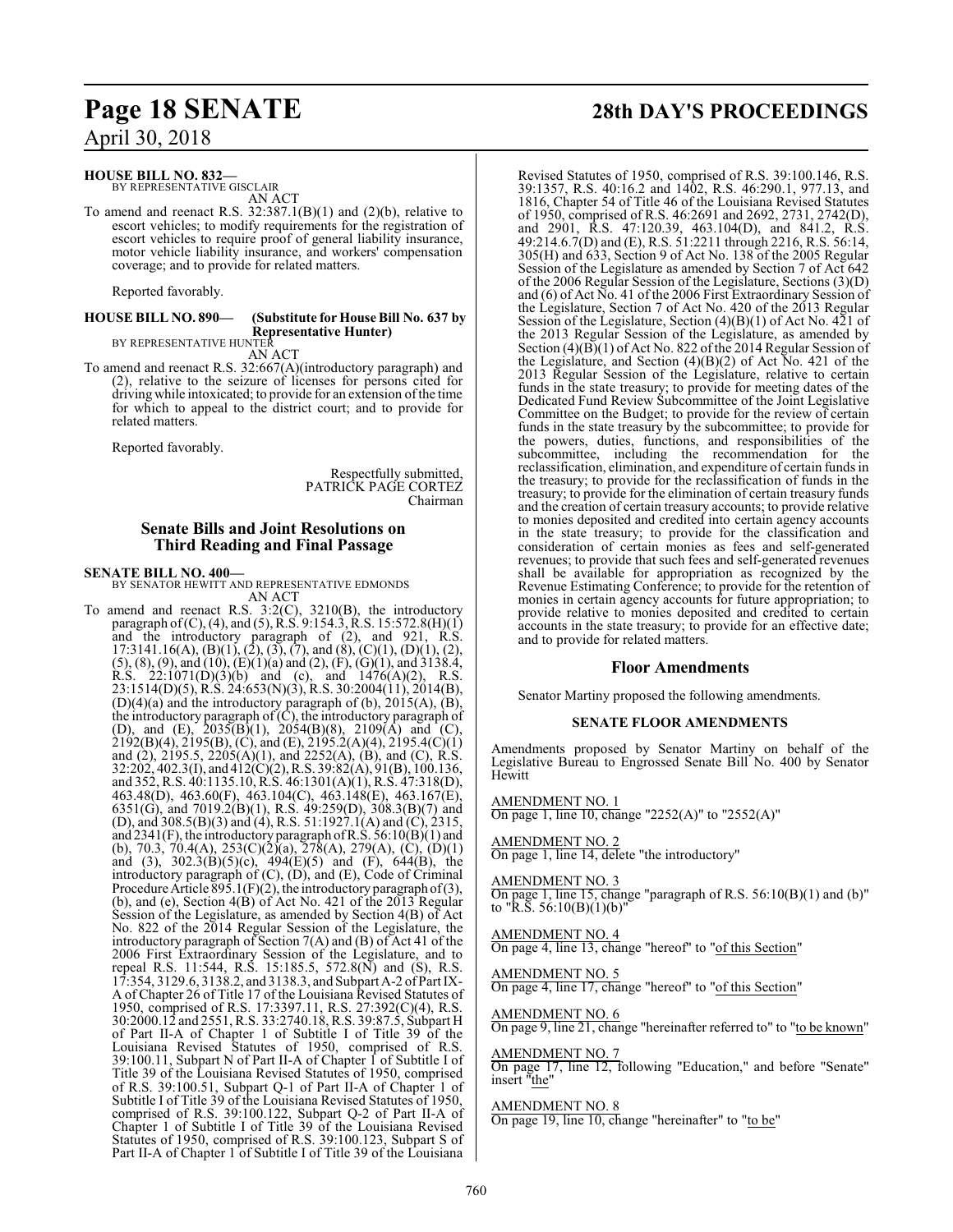# **28th DAY'S PROCEEDINGS Page 19 SENATE**

# April 30, 2018

AMENDMENT NO. 9 On page 20, lines 20-21, delete "the introductory paragraph of"

AMENDMENT NO. 10 On page 20, line 22, change "2252" to "2552"

AMENDMENT NO. 11 On page 28, line 12, delete "\* \* \* \* "

AMENDMENT NO. 12 On page 30, line 9, change "said" to "the"

AMENDMENT NO. 13 On page 31, line 3, change "hereinafter" to "to be"

AMENDMENT NO. 14 On page 32, line 23, change "hereinafter" to "to be"

AMENDMENT NO. 15 On page 39, line 1, change "R.S. 40:1236.5" to "R.S. 40:1135.10"

AMENDMENT NO. 16 On page 46, line 12, change "The introductory paragraph of R.S. 56:10(B)(1) and (b)" to "R.S. 56:10(B)(1)(b)"

On motion of Senator Martiny, the amendments were adopted.

#### **Floor Amendments**

Senator Hewitt proposed the following amendments.

#### **SENATE FLOOR AMENDMENTS**

Amendments proposed by Senator Hewitt to Engrossed Senate Bill No. 400 by Senator Hewitt

AMENDMENT NO. 1 On page 1, line 16, delete "302.3(B)(5)(c),"

AMENDMENT NO. 2 On page 2, line 20, between "56:14," and "305(H)" insert "302.3(B)(5)(c),"

AMENDMENT NO. 3 On page 12, lines 24 and 25, delete "after July 1, 1999"

AMENDMENT NO. 4 On page 14, delete lines 1 through 3 and insert "Account". All interest earned on the"

AMENDMENT NO. 5 On page 14, line 4, delete "after July 1, 2000,"

AMENDMENT NO. 6 On page 14, line 5, delete "after July 1, 2000,"

AMENDMENT NO. 7 On page 14, line 8, change "Fund" to "**Strategic Planning Council**"

AMENDMENT NO. 8 On page 15, line 19, delete "Fund"

AMENDMENT NO. 9 On page 19, delete lines 2 through 4 and insert "(2) An **In every year, an** amount equal to"; on line 5, delete "in the year 2001; and"; and on line 6, delete "in the year 2003 and every year thereafter"

AMENDMENT NO. 10 On page 24, line 19, delete "The inspection and" and delete lines 20 and  $21$ .

AMENDMENT NO. 11 On page 25, line 4, change "R.S. 29:705 or R.S. 29:706" to "**Chapter 6 of Title 29 of the Louisiana Revised Statutes of l950**"

AMENDMENT NO. 12 On page 28, line 5, change "R.S. 30:2195.3(A)(9)" to "**R.S. 30:2015**"

AMENDMENT NO. 13 On page 29, line 18, change "except as provided in R.S. 30:2551(C)" to "**other than a responsible person**"

AMENDMENT NO. 14 On page 46, line 13, delete "302.3(B)(5)(c),"

AMENDMENT NO. 15 On page 53, delete lines 9 through 21.

AMENDMENT NO. 16 On page 59, at the end of line 4, add "302.3(B)(5)(c),"

AMENDMENT NO. 17 On page 59, line 18, between "of" and "Section" insert "this Section and

AMENDMENT NO. 18 On page 59, line 19, between "legislature," and "Section" insert "this Section and"

AMENDMENT NO. 19 On page 59, line 23, change "24, and 25" to "and 24"

AMENDMENT NO. 20 On page 59, delete lines 24 through 26, and insert "1, 2020."

On motion of Senator Hewitt, the amendments were adopted.

#### **Floor Amendments**

Senator Hewitt proposed the following amendments.

#### **SENATE FLOOR AMENDMENTS**

Amendments proposed by Senator Hewitt to Engrossed Senate Bill No. 400 by Senator Hewitt

AMENDMENT NO. 1 On page 1, at the beginning of line 14, change "308.5 $(B)(3)$  and  $(4)$ ," to "308.5(B)(3),"

AMENDMENT NO. 2 On page 43, delete lines 19 through 25

On motion of Senator Hewitt, the amendments were adopted.

#### **Floor Amendments**

Senator Hewitt proposed the following amendments.

#### **SENATE FLOOR AMENDMENTS**

Amendments proposed by Senator Hewitt to Engrossed Senate Bill No. 400 by Senator Hewitt

#### AMENDMENT NO. 1

On page 58, between lines 19 and 20, insert the following:

"Section 22.A. There is hereby created in the state treasury the Medicaid Account for the Elderly, hereinafter referred to as the "account". The Louisiana Department of Health shall notify the state treasurer when the Centers for Medicare and Medicaid Services have approved the abolishment ofthe MedicaidTrust Fund for the Elderly, at which time the state treasurer shall transfer any cash balances remaining in the Medicaid Trust Fund for the Elderly to the account. Monies in the account shall be invested by the treasurer in the same manner as monies in the state general fund. Upon all the monies in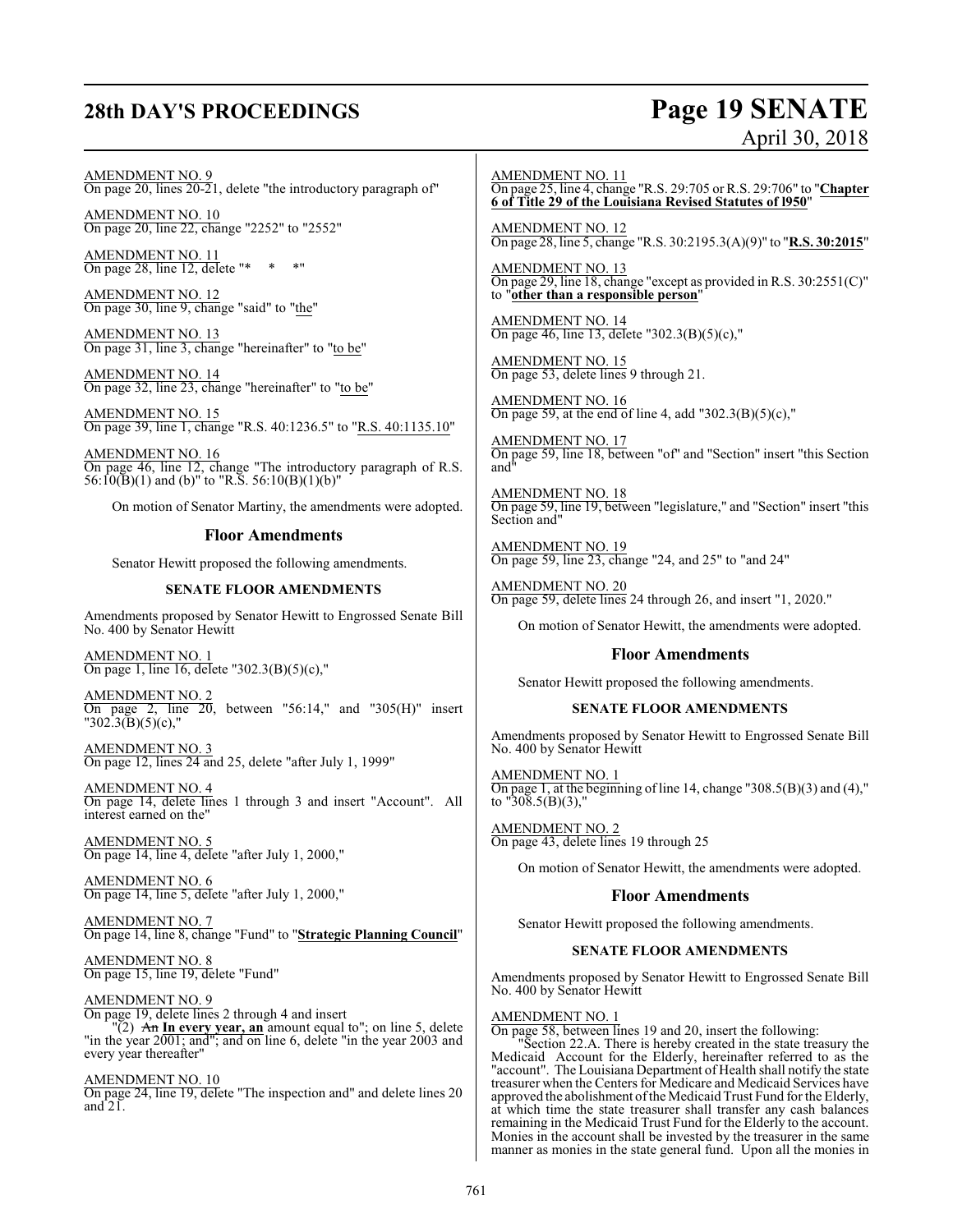# **Page 20 SENATE 28th DAY'S PROCEEDINGS**

the account being expended, the account shall expire and be abolished.

B. Monies in the account may be appropriated each fiscal year for services of the state Medicaid program:

(1) For providing for a wage enhancement for direct care personnel working in Medicaid certified nursing homes in accordance with a plan established by the Louisiana Department of Health and representatives ofthe nursing facility industry. The plan shall provide for a direct pass-through of the costs of such wage enhancement in a manner to ensure that the nursing home rate is adjusted to reflect the full costs of such wage enhancement.

(2) For appropriations solely and exclusively for services of the state Medicaid program that are subject to federal financial participation in matching funds.

(3) The re-basing of nursing homes in accordance with the approved state Medicaid plan.

(4) The development and funding of a case mix reimbursement system for the Medicaid nursing home program.

(5) The reimbursement of any monies deposited into the fund as a result of over payments of federal funds.

Section 23.A. There is hereby created in the state treasury the Health Account, hereinafter referred to as the "account". The Louisiana Department of Health shall notify the state treasurer when the Centers for Medicare and Medicaid Services have approved the abolishment of the Health Trust Fund, at which time the state treasurer shall transfer any cash balances remaining in the Health Trust Fund to the account. Monies in the account shall be invested by the treasurer in the same manner as monies in the state general fund. Upon all the monies in the account being expended, the account shall expire and be abolished.

B. Appropriations from the account shall be used and expended under the supervision of the secretary of the Louisiana Department of Health, hereinafter referred to as the "department", and shall be restricted to the purposes of enhancing the provision of appropriate health care to Louisiana's Medicaid and LaCHIP beneficiaries and the medically indigent by:

(1) Directing reimbursement to local providers of primary and preventive health care for the medically indigent in their communities.

(2) Expanding eligibility for uninsured children, parents of children who are recipients of Medicaid and LaCHIP, and pregnant women, and expanding the availability of services provided to them.

(3) Workforce development initiatives to increase access to primary and preventive health care services by supporting education and placement of physicians and other medical professionals in medically underserved areas, including but not limited to the State Loan Repayment Program, physician salary subsidies, and health education scholarships.

(4) Initiatives to provide primary and preventive health services, including but not limited to immunizations; maternal and child health; nutritional counseling; family planning; diagnosis, management, and treatment of HIV/AIDS; diagnosis, management and treatment of sexually transmitted diseases; women, infants, and children (WIC) nutritional services; genetic disease services; and other services as may be identified by the secretary through rules. Notwithstanding any other provision of this Chapter to the contrary, primary and preventive health care services shall not include any functions of the department relating to environmental health such as sanitarian services, drinking water, commercial body art regulations, sanitary code mandates, disease surveillance activities, and vital records and statistics.

(5) Funding for initiatives which increase the availability of primary care services, especially to the uninsured citizens ofthe state, including but not limited to, providing funding to match federal grants for community health centers, funding for primary care clinics in rural hospitals, for operation of hospital service district facilities, or in medically underserved areas which treat the uninsured, and funding to integrate new and existing systems such as telemedicine and development of referral systems.

#### AMENDMENT NO. 2

On page 58, line 20, change "Section 22" to "Section 24"

#### AMENDMENT NO. 3

On page 59, line 2, after "977.13," delete the remainder of the line, delete line 3, and insert "1816,"

#### AMENDMENT NO. 4

On page 59, line 13, change "Section 23" to "Section 25"

#### AMENDMENT NO. 5

On page 59, between lines 13 and 14, insert the following:

"Section 26. Chapter 54 of Title 46 of the Louisiana Revised Statutes of 1950, comprised of R.S. 46:2691 and 2692, and 2742(D) are hereby repealed in their entirety.

Section 27. R.S. 46:2731 is hereby repealed in its entirety."

#### AMENDMENT NO. 6

On page 59, line 14, change "Section 24" to "Section 28"

#### AMENDMENT NO. 7

On page 59, line 16, change "14" to "21, 24 and 25"

#### AMENDMENT NO. 8

On page 59, line 18, change "Section 25" to "Section 29"

#### AMENDMENT NO. 9

On page 59, line 20, change "Section 23" to "Section 25"

AMENDMENT NO. 10 On page 59, line 22, change "Section 23" to "Section 25"

### AMENDMENT NO. 11

On page 59, at the end of line 22, insert the following: "Sections 22, 23, 26, and 27 of this Act shall become effective upon approval of the elimination of the Medicaid Trust Fund for the Elderly by the Centers for Medicare and Medicaid Services."

#### AMENDMENT NO. 12

Delete Amendment No. 19 in the set of Senate Floor Amendments, proposed by Senator Hewitt and adopted by the Senate on April 30, 2018, designated as SFBNSB400GUILLOTJ.

#### AMENDMENT NO. 13

On page 59, line 23, change "12 through 22, 24, and 25" to "12 through 21, 24, and 28"

Senator Hewitt moved the adoption of the amendments.

Senator Mills objected.

#### **ROLL CALL**

The roll was called with the following result:

#### YEAS

| Allain<br>Appel<br>Total - 6                                                                              | Claitor<br>Donahue                                                                                  | Hewitt<br>Lambert                                                                             |
|-----------------------------------------------------------------------------------------------------------|-----------------------------------------------------------------------------------------------------|-----------------------------------------------------------------------------------------------|
|                                                                                                           | <b>NAYS</b>                                                                                         |                                                                                               |
| Mr. President<br>Barrow<br>Bishop<br>Boudreaux<br>Carter<br>Chabert<br>Cortez<br>Erdey<br>Fannin<br>Gatti | Johns<br>LaFleur<br>Long<br>Luneau<br>Milkovich<br>Mills<br>Mizell<br>Morrell<br>Morrish<br>Peacock | Perry<br>Price<br>Riser<br>Smith, G.<br>Smith, J.<br>Tarver<br>Thompson<br>Walsworth<br>White |
| Total - 29                                                                                                |                                                                                                     |                                                                                               |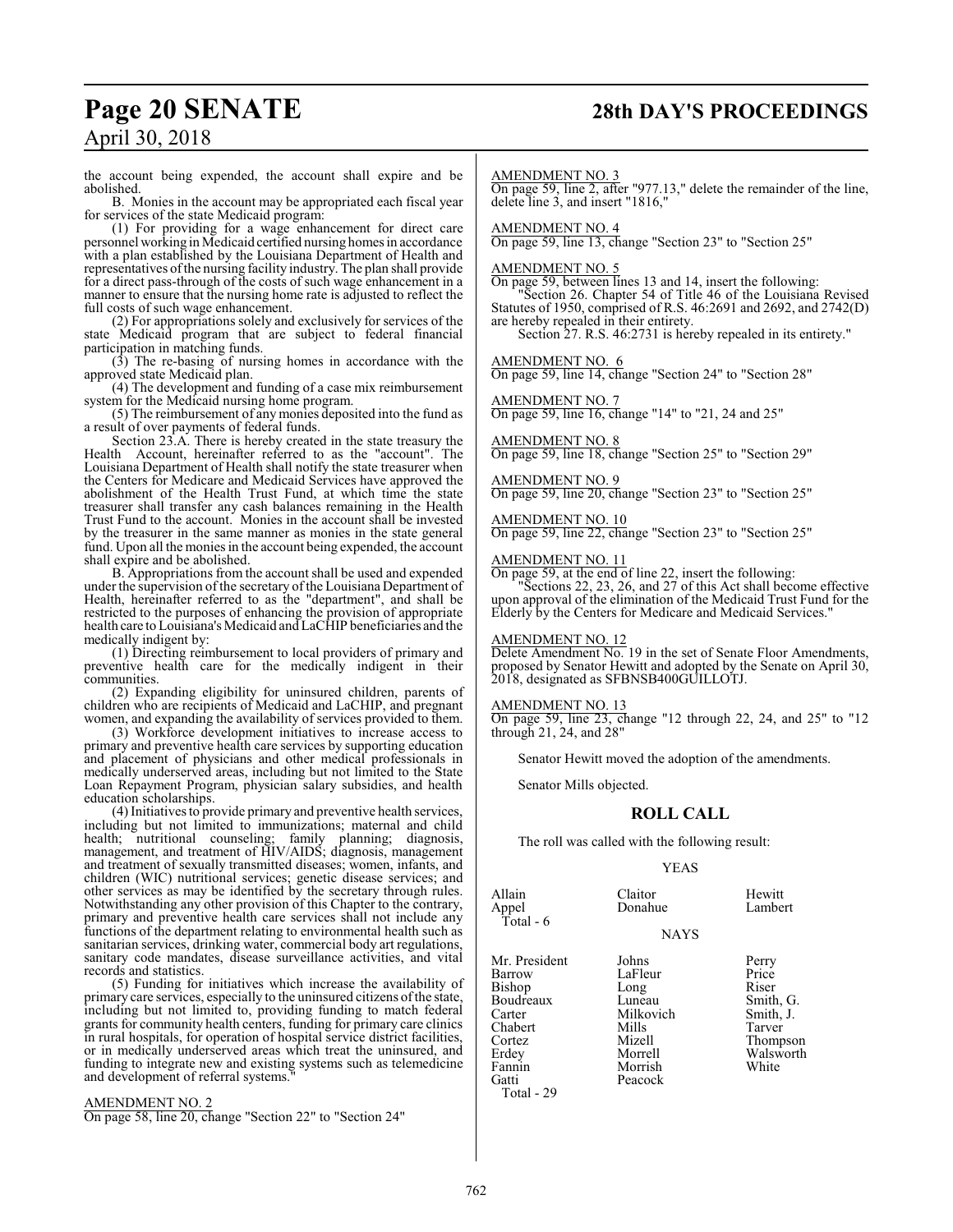#### ABSENT

Colomb Peterson<br>Martiny Ward Martiny Total - 4

The Chair declared the amendments were rejected.

#### **Floor Amendments**

Senator Barrow proposed the following amendments.

#### **SENATE FLOOR AMENDMENTS**

Amendments proposed by Senator Barrow to Engrossed Senate Bill No. 400 by Senator Hewitt

AMENDMENT NO. 1 On page 1, delete line 4 and insert "R.S. 17:3138.4,"

AMENDMENT NO. 2 On page 1, line 5, delete  $''(10)$ ,  $(E)(1)(a)$  and  $(2)$ ,  $(F)$ ,  $(G)(1)$ , and 3138.4,"

AMENDMENT NO. 3 On page 9, line 15, after "Section 5." delete the remainder of the line and insert "R.S. 17:3138.4 is hereby amended and"

AMENDMENT NO. 4 On page 9, delete line 16

AMENDMENT NO. 5 On page 9, delete lines 18 through 29

AMENDMENT NO. 6 Delete pages 10 through 13

AMENDMENT NO. 7 On page 14, delete lines 1 through 7

AMENDMENT NO. 8 On page 58, at the end of line 20, delete "3129.6,"

Senator Barrow moved the adoption of the amendments.

Senator Hewitt objected.

#### **ROLL CALL**

The roll was called with the following result:

#### YEAS

| Mr. President<br>Barrow<br>Bishop<br>Boudreaux<br>Carter<br>Fannin<br>Gatti<br>Total $-20$ | LaFleur<br>Long<br>Luneau<br>Mills<br>Morrell<br>Morrish<br>Perry<br><b>NAYS</b> | Price<br>Smith, G.<br>Smith, J.<br>Tarver<br>Thompson<br>Walsworth |
|--------------------------------------------------------------------------------------------|----------------------------------------------------------------------------------|--------------------------------------------------------------------|
| Allain<br>Appel<br>Chabert<br>Claitor<br>Cortez<br>Total $-15$                             | Donahue<br>Erdey<br>Hewitt<br>Johns<br>Lambert<br><b>ABSENT</b>                  | Milkovich<br>Mizell<br>Peacock<br>Riser<br>White                   |
| Colomb                                                                                     | Peterson                                                                         |                                                                    |

Martiny Ward Total - 4

**28th DAY'S PROCEEDINGS Page 21 SENATE** April 30, 2018

The Chair declared the amendments were adopted.

#### **Floor Amendments**

Senator Bishop proposed the following amendments.

#### **SENATE FLOOR AMENDMENTS**

Amendments proposed by Senator Bishop to Engrossed Senate Bill No. 400 by Senator Hewitt

AMENDMENT NO. 1 On page 2, at the end of the line 7, delete, "R.S." and on line 8, delete "27:392(C)(4),"

AMENDMENT NO. 2 On page 58, line 22, delete "R.S.27:392(C)(4),"

On motion of Senator Bishop, the amendments were adopted.

The bill was read by title. Senator Hewitt moved the final passage of the amended bill.

#### **ROLL CALL**

The roll was called with the following result:

Milkovich<br>Mizell

#### YEAS

Allain Gatti Morrish Appel Hewitt Peacock Chabert Johns<br>Claitor Lambert Claitor Lambert Smith, G. Cortez Luneau Walsworth<br>
Donahue Milkovich White Erdey Total - 20

Barrow LaFleur Riser<br>Bishop Long Smith Boudreaux Mills<br>Carter Morrell Fannin Total - 14

Eur Panel<br>
Long Smith, J.<br>
Mills Tarver Morrell Thompson<br>Price

ABSENT

**NAYS** 

Mr. President Martiny Ward<br>Colomb Peterson

Colomb Total - 5

The Chair declared the amended bill was passed, ordered reengrossed and sent to the House. Senator Hewitt moved to reconsider the vote by which the bill was passed and laid the motion on the table.

#### **SENATE BILL NO. 536—** BY SENATOR LUNEAU

AN ACT

To amend and reenact R.S. 23:1124, the introductory paragraph of 1201.1(A), (I)(1), and (K), and 1226(B)(3)(c), relative to workers' compensation; to provide for medical examinations; to provide for suspension of workers' compensation benefits; to provide for procedures; to provide for hearings; to provide for the reinstatement of benefits; and to provide for related matters.

The bill was read by title. Senator Luneau moved the final passage of the bill.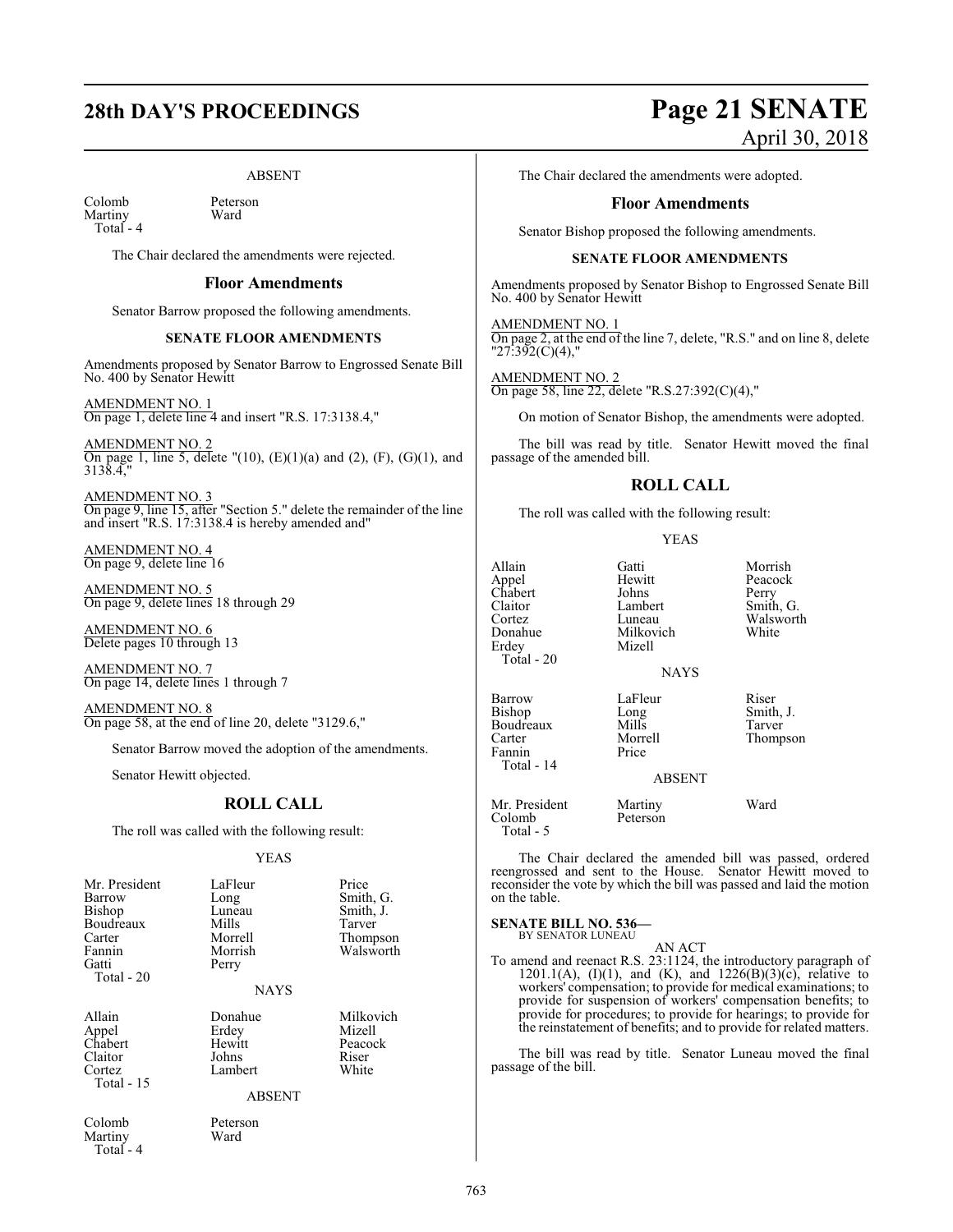### **ROLL CALL**

The roll was called with the following result:

#### YEAS

| <b>Barrow</b><br>Bishop<br>Boudreaux<br>Carter<br>Total - 12                                      | Claitor<br>Gatti<br>Luneau<br>Martiny<br><b>NAYS</b>                                         | Milkovich<br>Perry<br>Price<br>Tarver                            |
|---------------------------------------------------------------------------------------------------|----------------------------------------------------------------------------------------------|------------------------------------------------------------------|
| Mr. President<br>Allain<br>Appel<br>Chabert<br>Cortez<br>Donahue<br>Erdey<br>Fannin<br>Total - 22 | Hewitt<br>Johns<br>Lambert<br>Long<br>Mills<br>Mizell<br>Morrell<br>Morrish<br><b>ABSENT</b> | Peacock<br>Riser<br>Smith, G.<br>Smith, J.<br>Walsworth<br>White |
| Colomb<br>LaFleur<br>Total - 5                                                                    | Peterson<br>Thompson                                                                         | Ward                                                             |

The Chair declared the bill failed to pass.

#### **Notice of Reconsideration**

Senator Luneaumoved to reconsider on the next Legislative Day the vote by which the bill failed to pass.

## **SENATE BILL NO. 502—** BY SENATOR PERRY

AN ACT

To amend and reenact Civil Code Art. 3494(1), relative to prescription; to provide relative to liberative prescription for tuition fees; and to provide for related matters.

The bill was read by title. Senator Perry moved the final passage of the bill.

#### **ROLL CALL**

The roll was called with the following result:

#### YEAS

| Mr. President | Erdey     | Mizell    |
|---------------|-----------|-----------|
| Allain        | Fannin    | Morrell   |
| Appel         | Gatti     | Morrish   |
| Barrow        | Hewitt    | Peacock   |
| Bishop        | Johns     | Perry     |
| Boudreaux     | Lambert   | Price     |
| Carter        | Long      | Riser     |
| Chabert       | Luneau    | Smith, G. |
| Claitor       | Martiny   | Tarver    |
| Cortez        | Milkovich | Walsworth |
| Donahue       | Mills     | White     |
| Total - 33    |           |           |
|               | NAYS      |           |

Smith, J.

Total - 0

| Colomb    |  |
|-----------|--|
| LaFleur   |  |
| 6 - Total |  |

ABSENT

# Peterson Thompson<br>Smith, J. Ward

**Page 22 SENATE 28th DAY'S PROCEEDINGS**

The Chair declared the bill was passed and ordered it sent to the House. Senator Perry moved to reconsider the vote by which the bill was passed and laid the motion on the table.

#### **SENATE BILL NO. 538—** BY SENATOR WARD

AN ACT

To amend and enact R.S. 9:2800.1(E), relative to limitation of liability for loss connected with the sale, serving, or furnishing of alcoholic beverages; to provide relative to exceptions to such limitation of liability; to provide certain terms and conditions; and to provide for related matters.

On motion of Senator Long, the bill was read by title and returned to the Calendar, subject to call.

#### **SENATE BILL NO. 121—**

BY SENATOR PERRY AN ACT

To enact R.S. 42:1123(44), relative to an exception to the Code of Governmental Ethics; to provide for an exception to certain prohibitions of pharmacists as public servants; to provide an exception to allow a pharmacist to serve on a certain hospital service district; and to provide for related matters.

The bill was read by title. Senator Perry moved the final passage of the bill.

#### **ROLL CALL**

The roll was called with the following result:

#### YEAS

| Mr. President | Erdey         | Mizell    |
|---------------|---------------|-----------|
| Allain        | Fannin        | Morrell   |
| Appel         | Lambert       | Morrish   |
| Bishop        | Long          | Perry     |
| Boudreaux     | Luneau        | Riser     |
| Carter        | Martiny       | Smith, G. |
| Cortez        | Milkovich     | Tarver    |
| Donahue       | Mills         | White     |
| Total - 24    |               |           |
|               | <b>NAYS</b>   |           |
| Barrow        | Hewitt        | Smith, J. |
| Claitor       | Peacock       | Walsworth |
| Gatti         | Price         |           |
| Total - 8     |               |           |
|               | <b>ABSENT</b> |           |
| Chabert       | LaFleur       | Ward      |
| Colomb        | Peterson      |           |
| Johns         | Thompson      |           |

The Chair declared the bill was passed and ordered it sent to the House. Senator Perry moved to reconsider the vote by which the bill was passed and laid the motion on the table.

#### **SENATE BILL NO. 165—**

Total - 7

BY SENATOR PETERSON AN ACT

To enact R.S. 49:191(10)(c) and to repeal R.S. 49:191(8)(c), relative to the Department of State, including provisions to provide for the re-creation of the Department of State and the statutory entities made a part of the department by law; to provide for the effective termination date for all statutory authority for the existence of such statutory entities; and to provide for related matters.

On motion of Senator Long, the bill was read by title and returned to the Calendar, subject to call.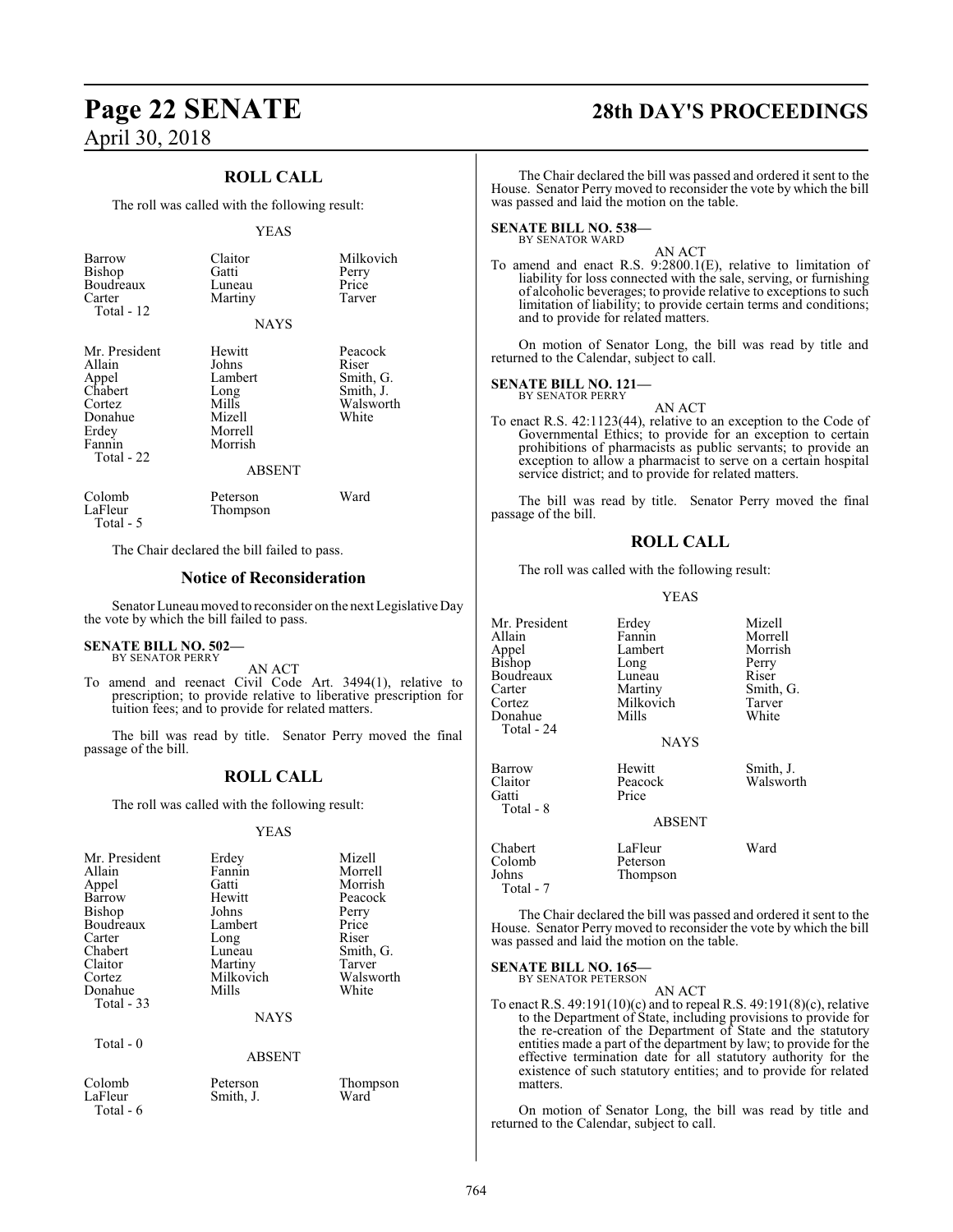# **28th DAY'S PROCEEDINGS Page 23 SENATE**

#### **SENATE BILL NO. 325—**

BY SENATOR MILKOVICH AN ACT

To enact R.S. 40:1061.30, relative to abortion clinics; to authorize and provide for civil action to enjoin the operation of an abortion clinic under certain circumstances; to provide penalties; to provide for certain terms, conditions, procedures, and requirements; and to provide for related matters.

On motion of Senator Milkovich, the bill was read by title and returned to the Calendar, subject to call.

#### **SENATE BILL NO. 376—** BY SENATOR GARY SMITH

AN ACT

To amend and reenact R.S. 42:1102(18)(a), relative to the application of the Code of Governmental Ethics to certain persons; to provide for public employees; to provide for the definition of "governmental function"; and to provide for related matters.

The bill was read by title. Senator Gary Smith moved the final passage of the bill.

#### **ROLL CALL**

The roll was called with the following result:

#### YEAS

| Mr. President<br>Allain<br>Appel<br>Barrow<br><b>Bishop</b><br>Boudreaux<br>Carter<br>Chabert<br>Claitor<br>Cortez<br>Donahue<br>Total - 33 | Erdey<br>Fannin<br>Gatti<br>Hewitt<br>Johns<br>LaFleur<br>Lambert<br>Long<br>Martiny<br>Mills<br>Mizell | Morrell<br>Morrish<br>Peacock<br>Perry<br>Price<br>Riser<br>Smith, G.<br>Smith, J.<br>Tarver<br>Walsworth<br>White |
|---------------------------------------------------------------------------------------------------------------------------------------------|---------------------------------------------------------------------------------------------------------|--------------------------------------------------------------------------------------------------------------------|
|                                                                                                                                             | <b>NAYS</b>                                                                                             |                                                                                                                    |
| Milkovich<br>Total - 1                                                                                                                      | 1.72717                                                                                                 |                                                                                                                    |

#### ABSENT

| Colomb    | Peterson | Ward |
|-----------|----------|------|
| Luneau    | Thompson |      |
| Total - 5 |          |      |

The Chair declared the bill was passed and ordered it sent to the House. Senator Gary Smith moved to reconsider the vote by which the bill was passed and laid the motion on the table.

#### **Rules Suspended**

#### **House Bills and Joint Resolutions on Third Reading and Final Passage**

#### **Bagneris Rule**

Senator Morrish moved to invoke the rule to temporarily pass over controversial House Bills on Third Reading and Final Passage with the intention of taking them up later, in their regular order and to specifically start with House Bill No. 58.

Without objection, so ordered.

# April 30, 2018

#### **HOUSE BILL NO. 58—**

BY REPRESENTATIVE ABRAHAM AN ACT

To enact R.S. 13:5554(II), relative to the payment of group insurance premiums for retirees from the Cameron Parish Sheriff's Office; to provide for qualifications for and payment of certain insurance premiums; and to provide for related matters.

The bill was read by title. Senator Morrish moved the final passage of the bill.

#### **ROLL CALL**

The roll was called with the following result:

#### YEAS

| Mr. President | Fannin        | Morrish   |
|---------------|---------------|-----------|
| Allain        | Gatti         | Peacock   |
| Appel         | Hewitt        | Perry     |
| Barrow        | Johns         | Price     |
| Bishop        | Lambert       | Riser     |
| Boudreaux     | Long          | Smith, G. |
| Carter        | Luneau        | Smith, J. |
| Chabert       | Martiny       | Tarver    |
| Claitor       | Milkovich     | Walsworth |
| Cortez        | Mills         | White     |
| Donahue       | Mizell        |           |
| Erdev         | Morrell       |           |
| Total - 34    |               |           |
|               | <b>NAYS</b>   |           |
| Total - 0     |               |           |
|               | <b>ABSENT</b> |           |
| Colomb        | Peterson      | Ward      |
| LaFleur       | Thompson      |           |
| Total - 5     |               |           |

The Chair declared the bill was passed and ordered it returned to the House. Senator Morrish moved to reconsider the vote by which the bill was passed and laid the motion on the table.

**HOUSE BILL NO. 62—** BY REPRESENTATIVE DWIGHT

AN ACT

To amend and reenact Code of Criminal Procedure Article 701(B)(2) and (D)(1)(introductory paragraph) and to enact Code of Criminal Procedure Article  $70I(D)(3)$ , relative to the period of time within which trial is required to commence; to provide relative to the right to a speedy trial; to provide relative to motions filed by the defendant for a speedy trial; to authorize the suspension or the dismissal of a defendant's motion for speedy trial and suspension of the time period for commencement of trial under certain circumstances; and to provide for related matters.

The bill was read by title. Senator Claitor moved the final passage of the bill.

#### **ROLL CALL**

The roll was called with the following result:

#### YEAS

| Mr. President | Erdey   | Morrell   |
|---------------|---------|-----------|
| Allain        | Fannin  | Morrish   |
| Appel         | Gatti   | Peacock   |
| Barrow        | Hewitt  | Perry     |
| Bishop        | Johns   | Price     |
| Boudreaux     | Lambert | Riser     |
| Carter        | Long    | Smith, G. |
| Chabert       | Luneau  | Smith, J. |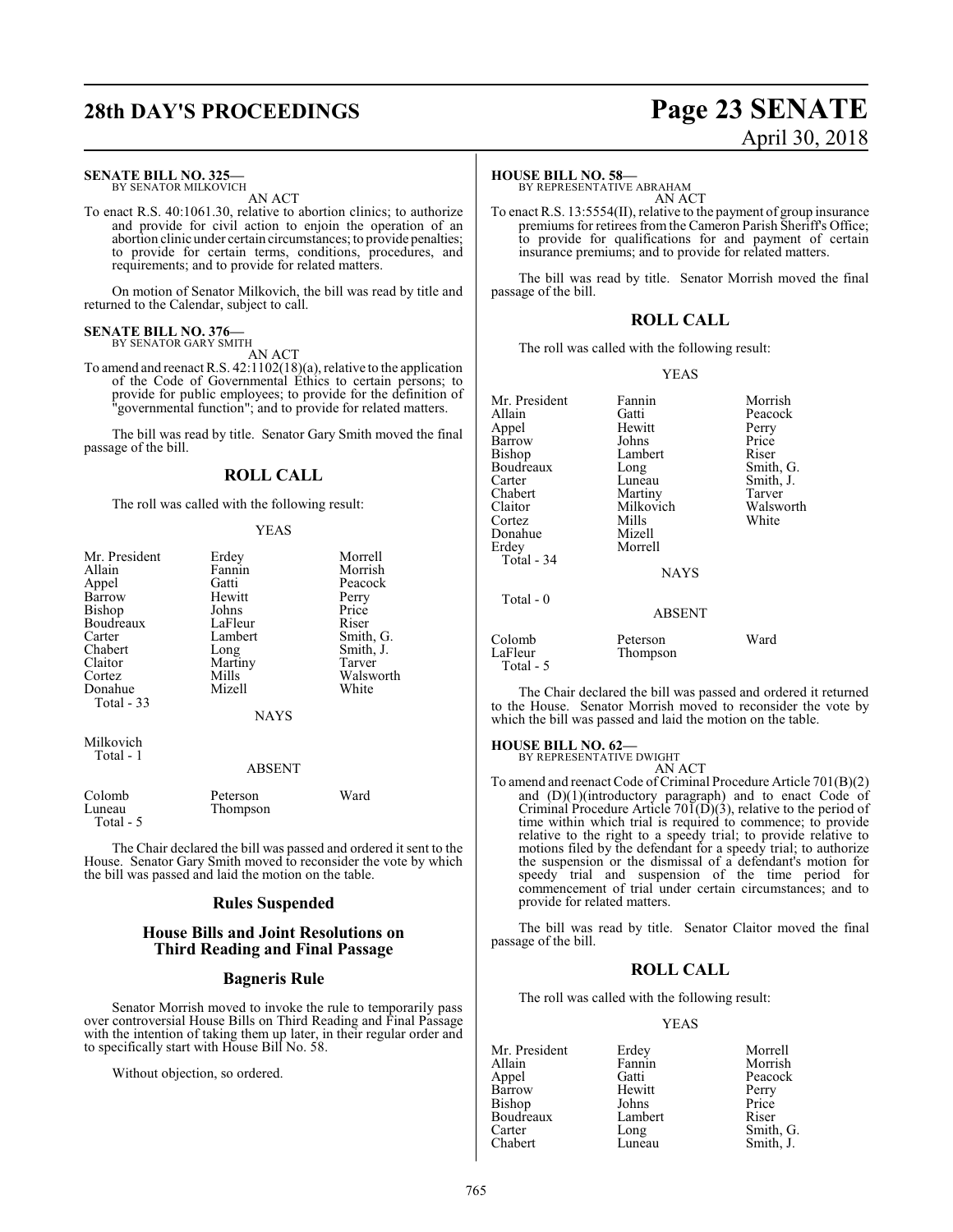| Claitor<br>Cortez<br>Donahue<br>Total - 33 | Martiny<br>Mills<br>Mizell | Tarver<br>Walsworth<br>White |
|--------------------------------------------|----------------------------|------------------------------|
|                                            | <b>NAYS</b>                |                              |
| Milkovich<br>Total - 1                     |                            |                              |
|                                            | <b>ABSENT</b>              |                              |

Colomb Peterson Ward Total - 5

The Chair declared the bill was passed and ordered it returned to the House. Senator Claitor moved to reconsider the vote by which the bill was passed and laid the motion on the table.

Thompson

#### **HOUSE BILL NO. 73—**

BY REPRESENTATIVE BACALA

AN ACT To amend and reenact R.S. 13:2590(A)(introductory paragraph), (B) and  $(C)$  and 3921 and to enact R.S. 13:2590 $(D)$ , relative to collection of costs or fees; to provide relative to processing fees prior to payment to a creditor; to provide relative to fees collected by constables of justice of the peace courts; to provide for the use of such fees; to provide with respect to the seizure of creditor; and to provide for related matters.

The bill was read by title. Senator Martiny moved the final passage of the bill.

#### **ROLL CALL**

The roll was called with the following result:

#### YEAS

| Mr. President<br>Allain<br>Appel<br>Barrow<br><b>Bishop</b><br>Boudreaux<br>Carter<br>Chabert<br>Claitor<br>Cortez<br>Donahue<br>Erdey<br>Total - 34 | Fannin<br>Gatti<br>Hewitt<br>Johns<br>Lambert<br>Long<br>Luneau<br>Martiny<br>Milkovich<br>Mills<br>Mizell<br>Morrell<br><b>NAYS</b> | Morrish<br>Peacock<br>Perry<br>Price<br>Riser<br>Smith, G.<br>Smith, J.<br>Tarver<br>Walsworth<br>White |
|------------------------------------------------------------------------------------------------------------------------------------------------------|--------------------------------------------------------------------------------------------------------------------------------------|---------------------------------------------------------------------------------------------------------|
| Total - 0                                                                                                                                            | <b>ABSENT</b>                                                                                                                        |                                                                                                         |
| Colomb                                                                                                                                               | Peterson                                                                                                                             | Ward                                                                                                    |
| <b>T E</b> 1                                                                                                                                         | $\sim$                                                                                                                               |                                                                                                         |

LaFleur Thompson Total - 5

The Chair declared the bill was passed and ordered it returned to the House. Senator Martiny moved to reconsider the vote by which the bill was passed and laid the motion on the table.

**HOUSE BILL NO. 78—**<br>BY REPRESENTATIVES NANCY LANDRY, AMEDEE, ANDERS,<br>BACALA, BAGNERIS, BARRAS, BERTHELOT, BILLIOT, BRASS, CHAD<br>BROWN, TERRY BROWN, CARMODY, CARPÉNTER, RÓBBY CARTER,<br>STEVE CARTER, CONNICK, COX, CROMER, DAVI

# **Page 24 SENATE 28th DAY'S PROCEEDINGS**

LEBAS, MACK, MARINO, MIGUEZ, GREGORY MILLER, JIM MORRIS, NORTON, PIERRE, POPE, PUGH, PYLANT, REYNOLDS, RICHARD, SCHEXNAYDER, SMITH, STAGNI, TALBOT, THOMAS, WHITE, WRIGHT, AND ZERINGUE

AN ACT To amend and reenact R.S. 17:1801 and to enact R.S. 14:40.8, relative to acts of hazing; to create the crime of hazing; to provide exceptions, definitions, and criminal penalties relative to the crime of hazing; to provide relative to consequences imposed by the education institution for certain acts of hazing; and to provide for related matters.

#### **Floor Amendments**

Senator Claitor proposed the following amendments.

#### **SENATE FLOOR AMENDMENTS**

Amendments proposed by Senator Claitor to Reengrossed House Bill No. 78 by Representative Nancy Landry

AMENDMENT NO. 1 On page 1, line 3, between "of" and "hazing" insert "criminal"

AMENDMENT NO. 2 On page 1, line 4, between "of" and "hazing" insert "criminal"

On motion of Senator Claitor, the amendments were adopted.

The bill was read by title. Senator Claitor moved the final passage of the amended bill.

#### **ROLL CALL**

The roll was called with the following result:

#### YEAS

| Mr. President     | Fannin               | Morrish   |
|-------------------|----------------------|-----------|
| Allain            | Gatti                | Peacock   |
| Appel             | Hewitt               | Perry     |
| Barrow            | Johns                | Price     |
| Bishop            | Lambert              | Riser     |
| Boudreaux         | Long                 | Smith, G. |
| Carter            | Luneau               | Smith, J. |
| Chabert           | Martiny              | Tarver    |
| Claitor           | Milkovich            | Walsworth |
| Cortez            | Mills                | White     |
| Donahue           | Mizell               |           |
| Erdey             | Morrell              |           |
| <b>Total - 34</b> |                      |           |
|                   | <b>NAYS</b>          |           |
| Total - 0         |                      |           |
|                   | <b>ABSENT</b>        |           |
| Colomb<br>LaFleur | Peterson<br>Thompson | Ward      |
| $Total - 5$       |                      |           |

The Chair declared the amended bill was passed and ordered it returned to the House. Senator Claitor moved to reconsider the vote by which the bill was passed and laid the motion on the table.

#### **HOUSE BILL NO. 79—**

BY REPRESENTATIVES MACK, AMEDEE, BACALA, BAGLEY, BRASS,<br>CHAD BROWN, TERRY BROWN, CARPENTER, COX, CREWS,<br>EDMONDS, FOIL, GISCLAIR, GLOVER, JIMMY HARRIS, LANCE<br>HARRIS, HAVARD, HAZEL, HENRY, HENSGENS, HODGES, HORTON,<br>HUNTER, J AN ACT

To enact R.S. 14:283.3, relative to abuse of persons with infirmities; to create the crime of abuse of persons with infirmities through electronic means; to provide for exceptions; to provide for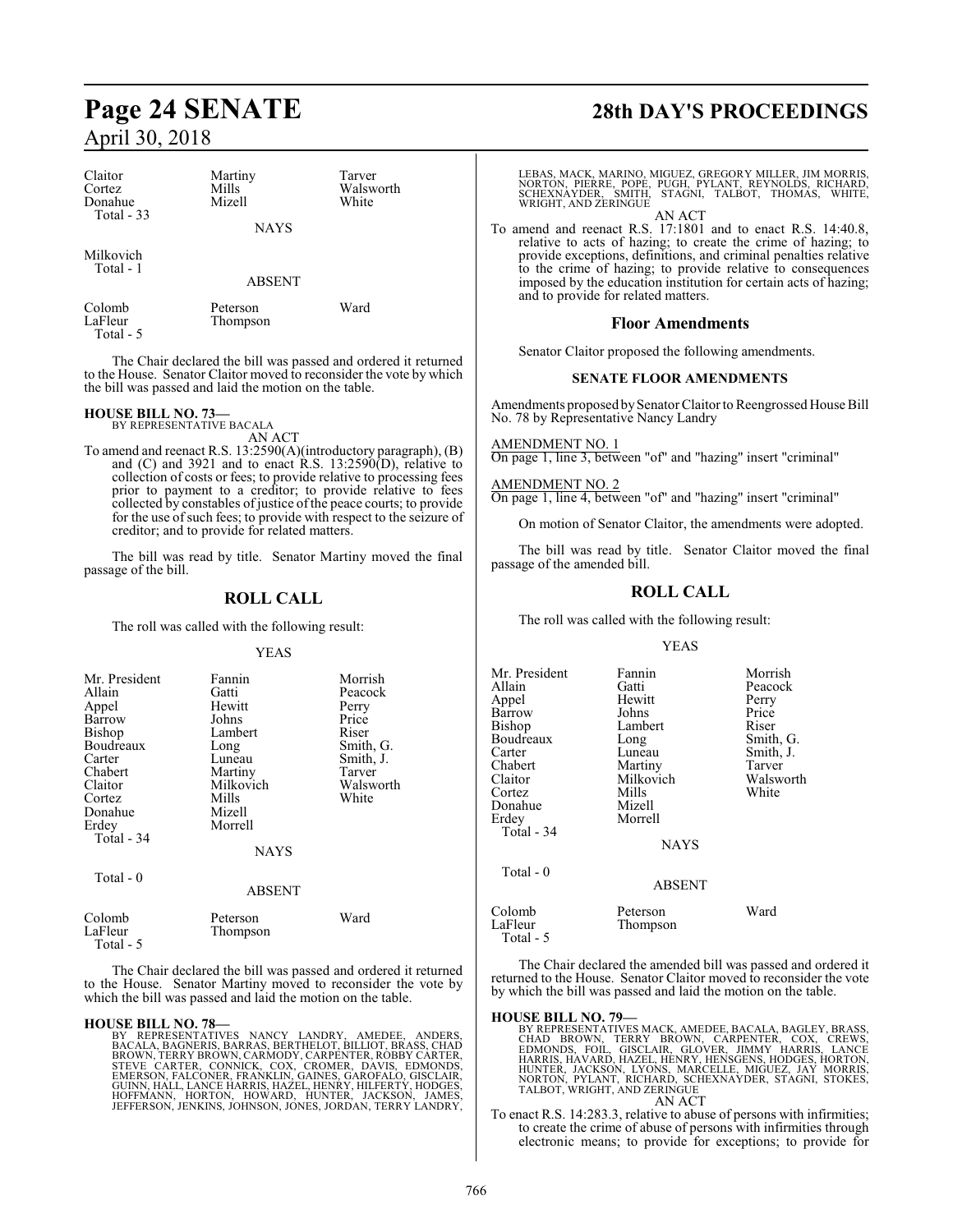penalties; to provide for definitions; and to provide for related matters.

The bill was read by title. Senator Claitor moved the final passage of the bill.

#### **ROLL CALL**

The roll was called with the following result:

#### YEAS

| Mr. President | Fannin      | Morrish   |
|---------------|-------------|-----------|
| Allain        | Gatti       | Peacock   |
| Appel         | Hewitt      | Perry     |
| <b>Barrow</b> | Johns       | Price     |
| Bishop        | Lambert     | Riser     |
| Boudreaux     | Long        | Smith, G. |
| Carter        | Luneau      | Smith, J. |
| Chabert       | Martiny     | Tarver    |
| Claitor       | Milkovich   | Thompson  |
| Cortez        | Mills       | Walsworth |
| Donahue       | Mizell      | White     |
| Erdey         | Morrell     |           |
| Total - 35    |             |           |
|               | <b>NAYS</b> |           |
| Total - 0     |             |           |

#### ABSENT

| Colomb      | Peterson |
|-------------|----------|
| LaFleur     | Ward     |
| $Total - 4$ |          |

The Chair declared the bill was passed and ordered it returned to the House. Senator Claitor moved to reconsider the vote by which the bill was passed and laid the motion on the table.

#### **HOUSE BILL NO. 82—** BY REPRESENTATIVE STEFANSKI

AN ACT

To enact R.S. 13:783(F)(10), relative to group insurance expenses of the clerk of court's office; to provide for the payment of group insurance premiums for retirees of the Acadia Parish clerk of court; and to provide for related matters.

The bill was read by title. Senator Morrish moved the final passage of the bill.

#### **ROLL CALL**

The roll was called with the following result:

#### YEAS

| Fannin      | Morrish   |
|-------------|-----------|
| Gatti       | Peacock   |
| Hewitt      | Perry     |
| Johns       | Price     |
| Lambert     | Riser     |
| Long        | Smith, G. |
| Luneau      | Smith, J. |
| Martiny     | Tarver    |
| Milkovich   | Thompson  |
| Mills       | Walsworth |
|             | White     |
| Morrell     |           |
|             |           |
| <b>NAYS</b> |           |
|             | Mizell    |

Total - 0

# **28th DAY'S PROCEEDINGS Page 25 SENATE** April 30, 2018

#### ABSENT

Colomb Peterson<br>LaFleur Ward LaFleur Total - 4

The Chair declared the bill was passed and ordered it returned to the House. Senator Morrish moved to reconsider the vote by which the bill was passed and laid the motion on the table.

#### **HOUSE BILL NO. 166—**

BY REPRESENTATIVE MACK

AN ACT To amend and reenact R.S. 15:584, relative to criminal history record information; to provide relative to the interstate exchange of criminal history record information for noncriminal justice purposes; to adopt and ratify the National Crime Prevention and PrivacyCompact; to provide relative to the duties and authority of the Louisiana Bureau of Criminal Identification and Information in this regard; to provide relative to the effectiveness of the National Crime Prevention and Privacy Compact in Louisiana; and to provide for related matters.

The bill was read by title. Senator Claitor moved the final passage of the bill.

#### **ROLL CALL**

The roll was called with the following result:

#### YEAS

| Mr. President<br>Allain<br>Appel<br>Barrow<br>Bishop<br>Boudreaux<br>Carter<br>Chabert<br>Claitor<br>Cortez<br>Donahue<br>Erdey<br>Total - 34 | Fannin<br>Gatti<br>Hewitt<br>Johns<br>Lambert<br>Long<br>Luneau<br>Martiny<br>Mills<br>Mizell<br>Morrell<br>Morrish | Peacock<br>Perry<br>Price<br>Riser<br>Smith, G.<br>Smith, J.<br>Tarver<br>Thompson<br>Walsworth<br>White |
|-----------------------------------------------------------------------------------------------------------------------------------------------|---------------------------------------------------------------------------------------------------------------------|----------------------------------------------------------------------------------------------------------|
|                                                                                                                                               | <b>NAYS</b>                                                                                                         |                                                                                                          |
| Total $-0$                                                                                                                                    | <b>ABSENT</b>                                                                                                       |                                                                                                          |
| Colomb<br>LaFleur                                                                                                                             | Milkovich<br>Peterson                                                                                               | Ward                                                                                                     |

The Chair declared the bill was passed and ordered it returned to the House. Senator Claitor moved to reconsider the vote by which the bill was passed and laid the motion on the table.

#### **HOUSE BILL NO. 173—**

Total - 5

BY REPRESENTATIVE GAROFALO AN ACT

To amend and reenact R.S. 9:5630(A) and 5632, relative to successions; to provide relative to actions by successors; to provide relative to prescription; and to provide for related matters.

The bill was read by title. Senator Martiny moved the final passage of the bill.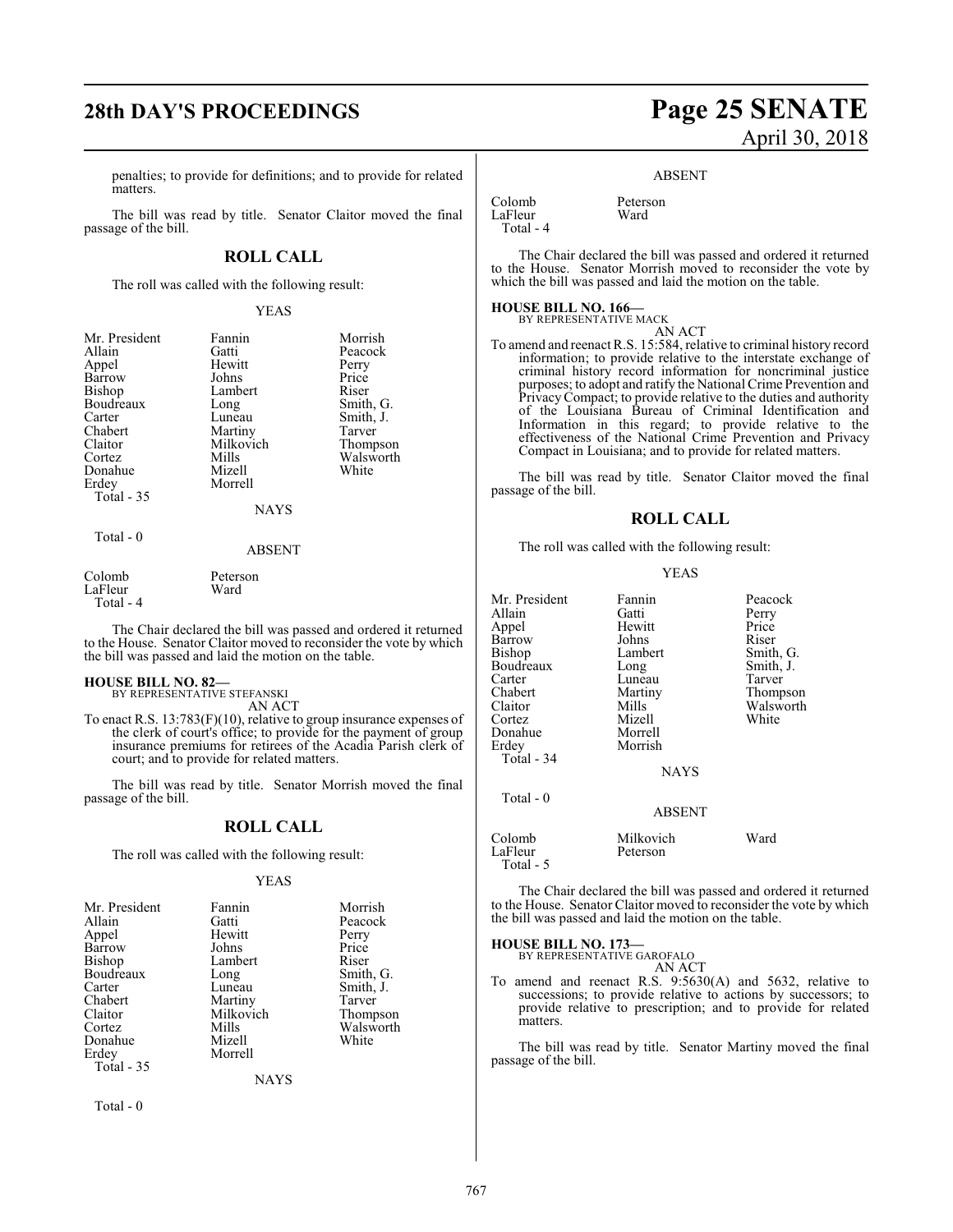#### **ROLL CALL**

The roll was called with the following result:

#### YEAS

| Mr. President | Fannin    | Peacock   |
|---------------|-----------|-----------|
| Allain        | Gatti     | Perry     |
| Appel         | Hewitt    | Price     |
| Barrow        | Johns     | Riser     |
| <b>Bishop</b> | Long      | Smith, G. |
| Boudreaux     | Luneau    | Smith, J. |
| Carter        | Martiny   | Tarver    |
| Chabert       | Milkovich | Thompson  |
| Claitor       | Mills     | Walsworth |
| Cortez        | Mizell    | White     |
| Donahue       | Morrell   |           |
| Erdey         | Morrish   |           |
| Total - 34    |           |           |
|               | NAYS      |           |

Lambert Total - 1

#### ABSENT

Colomb Peterson<br>LaFleur Ward LaFleur Total - 4

The Chair declared the bill was passed and ordered it returned to the House. Senator Martiny moved to reconsider the vote by which the bill was passed and laid the motion on the table.

# **HOUSE BILL NO. 181—** BY REPRESENTATIVE ARMES

AN ACT To amend and reenact R.S. 29:62(A), (2)(introductory paragraph), (f), and (3), 65(A)(introductory paragraph), and 67, relative to the Louisiana Military AdvisoryCouncil; to amend with respect to the number of council members; to provide discretion in the council's duties and power; to remove the establishment and requirements of a certain working group; to provide technical corrections; and to provide for related matters.

The bill was read by title. Senator John Smith moved the final passage of the bill.

#### **ROLL CALL**

The roll was called with the following result:

#### YEAS

| Mr. President | Fannin    | Morrish   |
|---------------|-----------|-----------|
| Allain        | Gatti     | Peacock   |
| Appel         | Hewitt    | Perry     |
| Barrow        | Johns     | Riser     |
| Bishop        | Lambert   | Smith, G. |
| Boudreaux     | Long      | Smith, J. |
| Carter        | Luneau    | Tarver    |
| Chabert       | Martiny   | Thompson  |
| Claitor       | Milkovich | Walsworth |
| Cortez        | Mills     | White     |
| Donahue       | Mizell    |           |
| Erdey         | Morrell   |           |
| Total - 34    |           |           |
|               | NAYS      |           |

Total - 0

# **Page 26 SENATE 28th DAY'S PROCEEDINGS**

#### ABSENT

| Colomb    | Peterson | Ward |
|-----------|----------|------|
| LaFleur   | Price    |      |
| Total - 5 |          |      |

The Chair declared the bill was passed and ordered it returned to the House. Senator John Smith moved to reconsider the vote by which the bill was passed and laid the motion on the table.

#### **HOUSE BILL NO. 184—**

BY REPRESENTATIVE LEGER

AN ACT To amend and reenact Code of Criminal Procedure Article 887(C), relative to operating a vehicle while intoxicated; to provide relative to special costs assessed for convictions of operating a vehicle while intoxicated; and to provide for related matters.

The bill was read by title. Senator Perry moved the final passage of the bill.

#### **ROLL CALL**

The roll was called with the following result:

#### YEAS

| Mr. President<br>Allain<br>Appel | Fannin<br>Gatti<br>Hewitt      | Morrish<br>Peacock<br>Perry     |
|----------------------------------|--------------------------------|---------------------------------|
| Barrow<br>Bishop<br>Boudreaux    | Johns<br>Lambert<br>Long       | Riser<br>Smith, G.<br>Smith, J. |
| Carter<br>Chabert<br>Claitor     | Luneau<br>Martiny<br>Milkovich | Tarver<br>Thompson<br>Walsworth |
| Cortez<br>Donahue<br>Erdev       | Mills<br>Mizell<br>Morrell     | White                           |
| Total - 34                       | <b>NAYS</b>                    |                                 |
| Total - 0                        | <b>ABSENT</b>                  |                                 |
| Colomb<br>LaFleur<br>Total - 5   | Peterson<br>Price              | Ward                            |

The Chair declared the bill was passed and ordered it returned to the House. Senator Perry moved to reconsider the vote by which the bill was passed and laid the motion on the table.

## **HOUSE BILL NO. 196—** BY REPRESENTATIVE MARINO

AN ACT To amend and reenact Code of Criminal Procedure Article 978(D), relative to expungement of records of arrest and conviction of a felony offense; to provide relative to the limit on the number of expungements a person may receive in a specified period of

time; to remove the limitation for persons whose conviction was set aside and prosecution dismissed; and to provide for related matters.

#### **Floor Amendments**

Senator Claitor proposed the following amendments.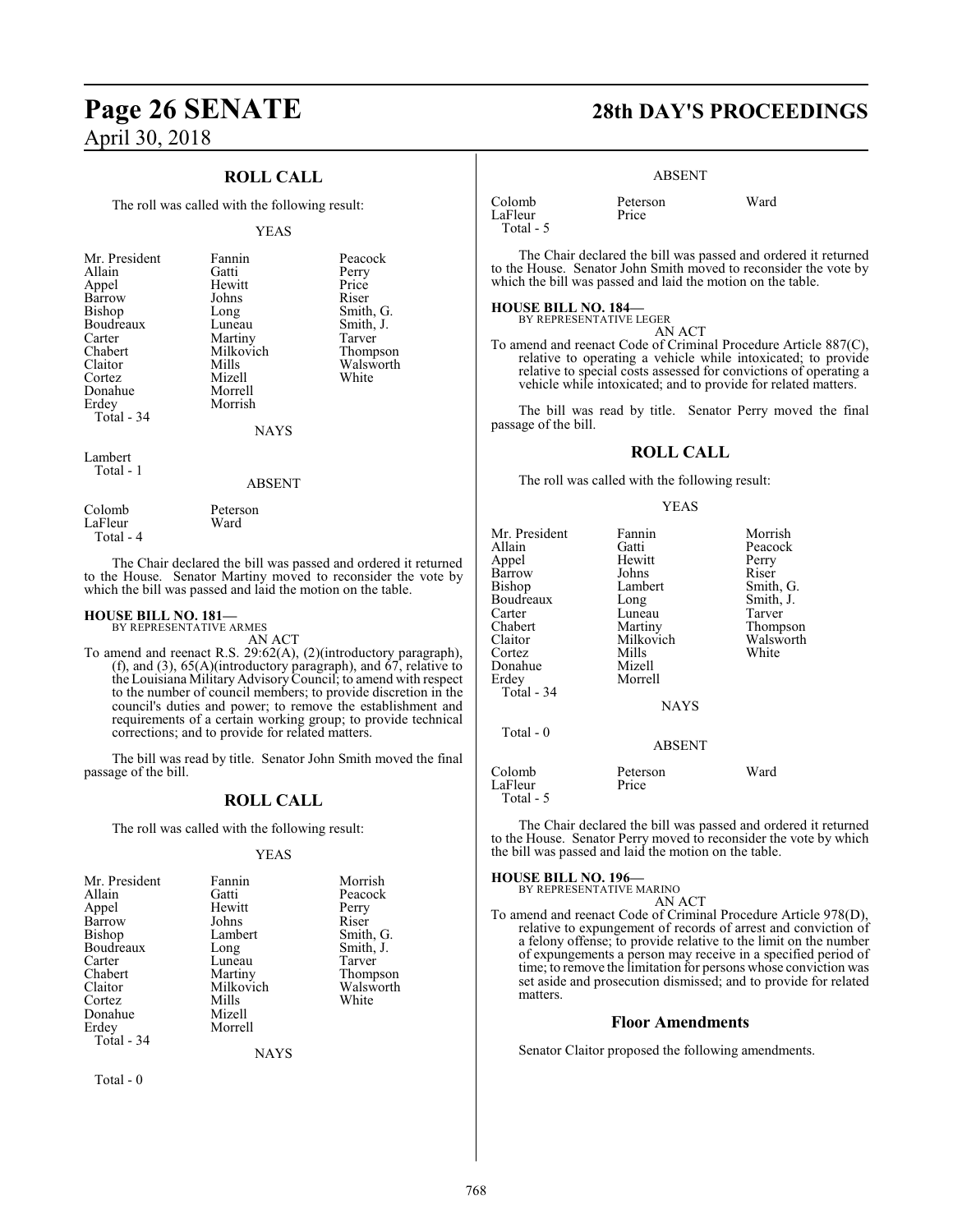# **28th DAY'S PROCEEDINGS Page 27 SENATE** April 30, 2018

#### **SENATE FLOOR AMENDMENTS**

Amendments proposed by Senator Claitor to Engrossed House Bill No. 196 by Representative Marino

#### AMENDMENT NO. 1

In Senate Committee Amendment No. 4 proposed by the Senate Committee on Judiciary C and adopted by the Senate on April 25, 2018, on page 2, line 1, change "Paragraph G" to "Paragraphs G and H"

#### AMENDMENT NO. 2

In Senate Committee Amendment No. 4 proposed by the Senate Committee on Judiciary C and adopted by the Senate on April 25, 2018, on page 2, lines 2 and 3, delete "**, except as provided by Paragraph H of this Article**"

On motion of Senator Claitor, the amendments were adopted.

The bill was read by title. Senator Claitor moved the final passage of the amended bill.

#### **ROLL CALL**

The roll was called with the following result:

#### YEAS

| Mr. President<br>Allain<br>Appel<br>Barrow<br>Bishop<br>Boudreaux<br>Carter<br>Chabert<br>Claitor<br>Cortez<br>Donahue<br>Total - 31 | Erdey<br>Fannin<br>Hewitt<br>Johns<br>Lambert<br>Long<br>Luneau<br>Martiny<br>Mills<br>Mizell<br>Morrell<br><b>NAYS</b> | Morrish<br>Price<br>Riser<br>Smith, G.<br>Smith, J.<br>Tarver<br>Thompson<br>Walsworth<br>White |
|--------------------------------------------------------------------------------------------------------------------------------------|-------------------------------------------------------------------------------------------------------------------------|-------------------------------------------------------------------------------------------------|
| Gatti<br>Milkovich<br>Total - 4                                                                                                      | Peacock<br>Perry<br><b>ABSENT</b>                                                                                       |                                                                                                 |
| Colomb                                                                                                                               | Peterson                                                                                                                |                                                                                                 |

LaFleur Ward Total - 4

The Chair declared the amended bill was passed and ordered it returned to the House. Senator Claitor moved to reconsider the vote by which the bill was passed and laid the motion on the table.

#### **HOUSE BILL NO. 226—**

BY REPRESENTATIVE TALBOT AN ACT

To enact R.S. 14:102.28, relative to offenses affecting the public sensibility; to create the crime of transporting live feral swine; to provide for definitions; to provide for penalties; and to provide for related matters.

#### **Floor Amendments**

Senator Fannin proposed the following amendments.

#### **SENATE FLOOR AMENDMENTS**

Amendments proposed by Senator Fannin to Engrossed House Bill No. 226 by Representative Talbot

#### AMENDMENT NO. 1

On page 1, line 4, after "penalties;" and before "and to provide" insert "to provide for exemptions;"

AMENDMENT NO. 2 On page 1, after line 20, insert the following:

"D. The provisions of this Section shall not apply to "Uncle Earl's Hog Dog Trials" as defined in R.S. 49:170.10."

On motion of Senator Fannin, the amendments were adopted.

The bill was read by title. Senator Appel moved the final passage of the amended bill.

#### **ROLL CALL**

The roll was called with the following result:

#### YEAS

| Mr. President<br>Allain<br>Appel<br>Barrow<br>Bishop<br>Boudreaux<br>Carter<br>Chabert<br>Claitor<br>Cortez<br>Donahue<br><b>Total - 33</b> | Erdey<br>Fannin<br>Gatti<br>Hewitt<br>Johns<br>Lambert<br>Long<br>Luneau<br>Martiny<br>Milkovich<br>Mills<br><b>NAYS</b> | Mizell<br>Morrell<br>Morrish<br>Peacock<br>Perry<br>Price<br>Smith, G.<br>Smith, J.<br>Thompson<br>Walsworth<br>White |
|---------------------------------------------------------------------------------------------------------------------------------------------|--------------------------------------------------------------------------------------------------------------------------|-----------------------------------------------------------------------------------------------------------------------|
| Riser<br>Total - 1                                                                                                                          | <b>ABSENT</b>                                                                                                            |                                                                                                                       |
| Colomb                                                                                                                                      | Peterson                                                                                                                 | Ward                                                                                                                  |

The Chair declared the amended bill was passed and ordered it returned to the House. Senator Appel moved to reconsider the vote by which the bill was passed and laid the motion on the table.

#### **HOUSE BILL NO. 252—**

LaFleur Tarver

Total - 5

BY REPRESENTATIVE CONNICK AN ACT

To amend and reenact Code of Criminal Procedure Article 611(B) and to enact Code of Criminal Procedure Article  $611(D)$ , relative to venue for the prosecution of certain crimes; to provide for venue for the prosecution of crimes involving the death of a human being and for the crimes of obstruction of justice and accessory after the fact; and to provide for related matters.

The bill was read by title. Senator Claitor moved the final passage of the bill.

#### **ROLL CALL**

The roll was called with the following result:

#### YEAS

| Mr. President | Gatti     | Morrish   |
|---------------|-----------|-----------|
| Allain        | Hewitt    | Peacock   |
| Appel         | Johns     | Perry     |
| Barrow        | Lambert   | Price     |
| Carter        | Long      | Riser     |
| Chabert       | Luneau    | Smith, G. |
| Claitor       | Martiny   | Smith, J. |
| Cortez        | Milkovich | Tarver    |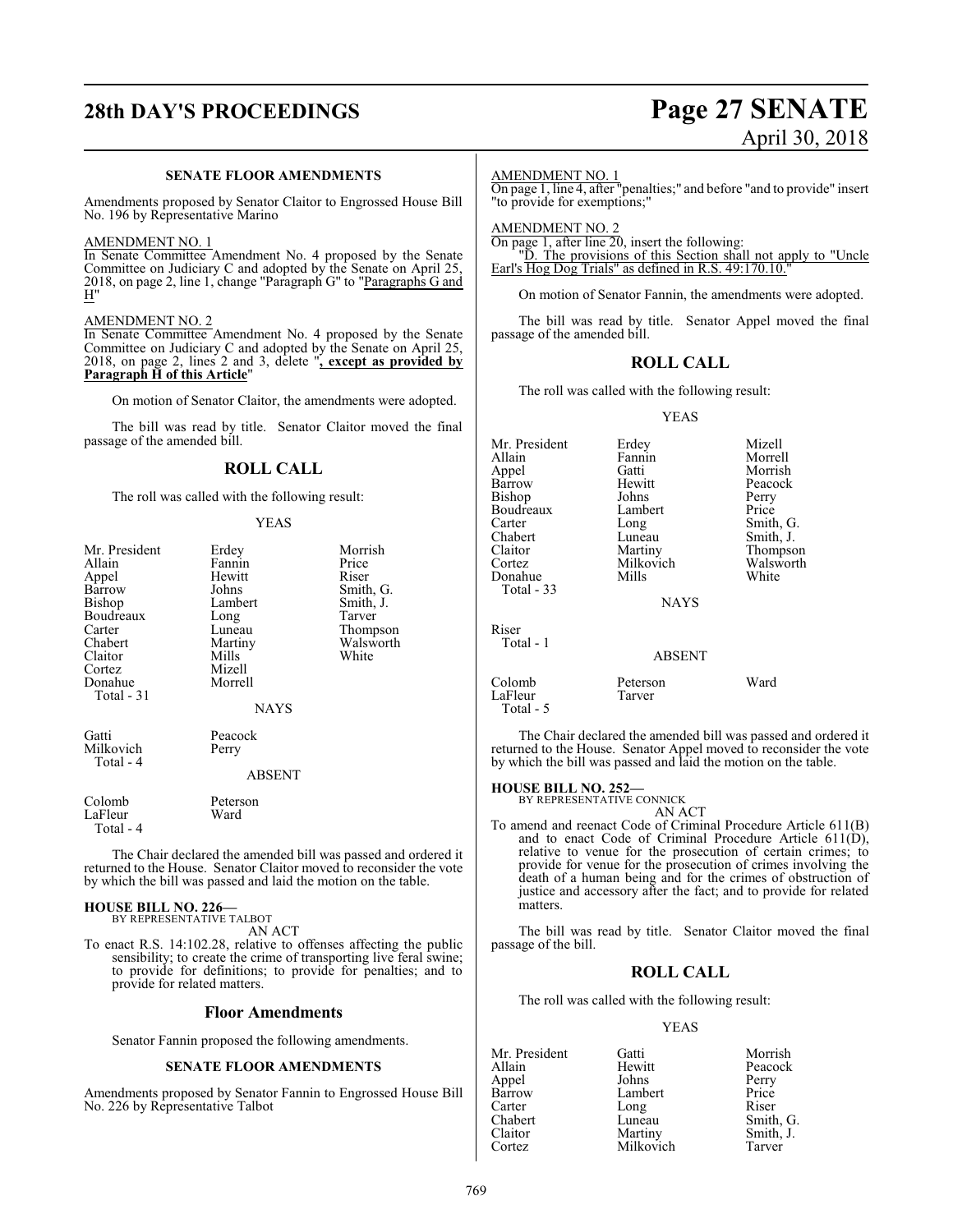| Donahue<br>Erdey<br>Fannin<br>Total - 33 | Mills<br>Mizell<br>Morrell | Thompson<br>Walsworth<br>White |
|------------------------------------------|----------------------------|--------------------------------|
|                                          | <b>NAYS</b>                |                                |
| Total $-0$                               | <b>ABSENT</b>              |                                |
| <b>Bishop</b><br>Boudreaux               | Colomb<br>LaFleur          | Peterson<br>Ward               |

The Chair declared the bill was passed and ordered it returned to the House. Senator Claitor moved to reconsider the vote by which the bill was passed and laid the motion on the table.

## **HOUSE BILL NO. 260—** BY REPRESENTATIVE LEGER

Total - 6

AN ACT

To enact R.S. 15:603(10)(r), (s), and (t), relative to DNA detection of sexual and violent offenders; to provide for the collection of DNA samples from certain offenders; to provide for certain crimes requiring the collection of DNA samples; and to provide for related matters.

The bill was read by title. Senator Perry moved the final passage of the bill.

#### **ROLL CALL**

The roll was called with the following result:

YEAS

| Mr. President | Gatti         | Peacock   |
|---------------|---------------|-----------|
| Allain        | Hewitt        | Perry     |
| Appel         | Johns         | Price     |
| Barrow        | Lambert       | Riser     |
| Boudreaux     | Long          | Smith, G. |
| Carter        | Luneau        | Smith, J. |
| Chabert       | Martiny       | Tarver    |
| Claitor       | Milkovich     | Thompson  |
| Cortez        | Mills         | Walsworth |
| Donahue       | Mizell        | White     |
| Erdey         | Morrell       |           |
| Fannin        | Morrish       |           |
| Total - 34    |               |           |
|               | <b>NAYS</b>   |           |
| Total - 0     |               |           |
|               | <b>ABSENT</b> |           |
| Bishop        | LaFleur       | Ward      |
| Colomb        | Peterson      |           |
| Total - 5     |               |           |

The Chair declared the bill was passed and ordered it returned to the House. Senator Perry moved to reconsider the vote by which the bill was passed and laid the motion on the table.

#### **HOUSE BILL NO. 288—** BY REPRESENTATIVE JACKSON

AN ACT

To amend and reenact Code ofCivil Procedure Article 5059, relative to civil procedure; to provide for the computation of a period of time allowed or prescribed to seek rehearing, reconsideration, or judicial review or appeal of a decision or order by an agency in the executive branch of state government; to provide for exceptions; and to provide for related matters.

The bill was read by title. Senator Barrow moved the final passage of the bill.

# **Page 28 SENATE 28th DAY'S PROCEEDINGS**

#### **ROLL CALL**

The roll was called with the following result:

YEAS

| Mr. President<br>Allain<br>Appel<br>Barrow<br>Boudreaux<br>Carter<br>Chabert<br>Claitor<br>Cortez<br>Donahue<br>Erdey<br>Total - 33 | Fannin<br>Gatti<br>Hewitt<br>Johns<br>LaFleur<br>Lambert<br>Long<br>Luneau<br>Martiny<br>Mills<br>Mizell | Morrell<br>Morrish<br>Peacock<br>Perry<br>Price<br>Riser<br>Smith, G.<br>Smith, J.<br>Thompson<br>Walsworth<br>White |
|-------------------------------------------------------------------------------------------------------------------------------------|----------------------------------------------------------------------------------------------------------|----------------------------------------------------------------------------------------------------------------------|
|                                                                                                                                     | <b>NAYS</b>                                                                                              |                                                                                                                      |
| Milkovich<br>Total - 1                                                                                                              | <b>ABSENT</b>                                                                                            |                                                                                                                      |
| Bishop<br>Colomb<br>Total - 5                                                                                                       | Peterson<br>Tarver                                                                                       | Ward                                                                                                                 |

The Chair declared the bill was passed and ordered it returned to the House. Senator Barrow moved to reconsider the vote by which the bill was passed and laid the motion on the table.

#### **HOUSE BILL NO. 293—** BY REPRESENTATIVE HILFERTY

AN ACT To amend and reenact Code of Criminal Procedure Article 230.1(C), relative to the maximum time for appearance before a judge for appointment of counsel; to provide for the release of a defendant under certain circumstances; and to provide for related matters.

The bill was read by title. Senator Claitor moved the final passage of the bill.

#### **ROLL CALL**

The roll was called with the following result:

#### YEAS

| Mr. President       | Fannin        | Morrell   |
|---------------------|---------------|-----------|
| Allain              | Gatti         | Morrish   |
| Appel               | Hewitt        | Peacock   |
| Barrow              | Johns         | Perry     |
| Bishop              | LaFleur       | Price     |
| Boudreaux           | Lambert       | Riser     |
| Carter              | Long          | Smith, G. |
| Chabert             | Luneau        | Smith, J. |
| Claitor             | Martiny       | Tarver    |
| Cortez              | Milkovich     | Thompson  |
| Donahue             | Mills         | Walsworth |
| Erdey               | Mizell        | White     |
| <b>Total - 36</b>   |               |           |
|                     | <b>NAYS</b>   |           |
| Total $-0$          |               |           |
|                     | <b>ABSENT</b> |           |
| Colomb<br>Total - 3 | Peterson      | Ward      |

The Chair declared the bill was passed and ordered it returned to the House. Senator Claitor moved to reconsider the vote by which the bill was passed and laid the motion on the table.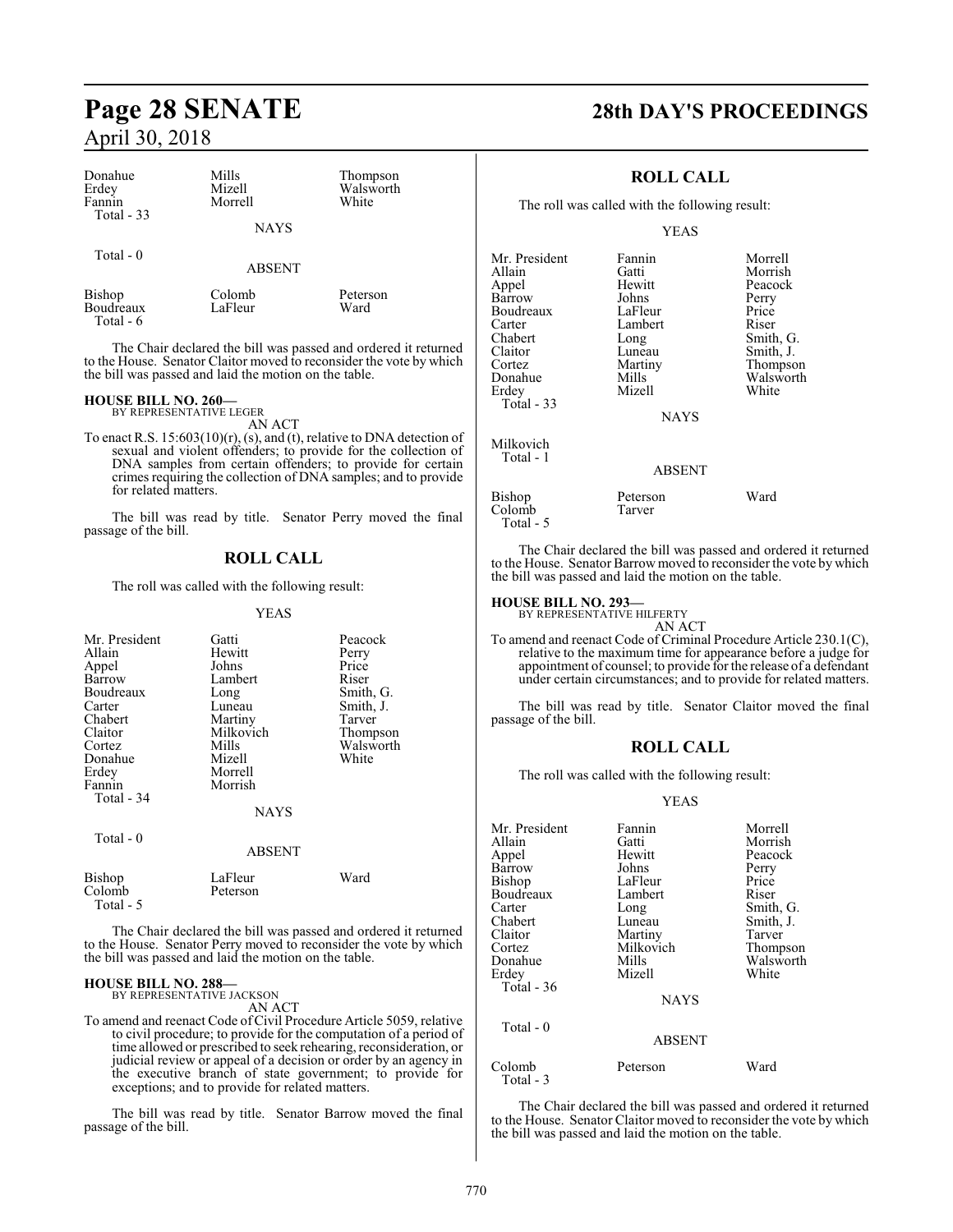#### **HOUSE BILL NO. 318—**

BY REPRESENTATIVE CONNICK AN ACT

To amend and reenact R.S. 13:1894.1(A) and R.S. 14:98(C)(1)(e) and (3), relative to the crime of operating a vehicle while intoxicated; to provide relative to the determination of the existence of prior convictions for operating a vehicle while intoxicated; to remove exceptions for certain New Orleans courts; and to provide for related matters.

The bill was read by title. Senator Claitor moved the final passage of the bill.

#### **ROLL CALL**

The roll was called with the following result:

#### YEAS

|               | Fannin        | Morrell   |
|---------------|---------------|-----------|
| Mr. President |               |           |
| Allain        | Gatti         | Morrish   |
| Appel         | Hewitt        | Peacock   |
| Barrow        | Johns         | Perry     |
| Bishop        | LaFleur       | Price     |
| Boudreaux     | Lambert       | Riser     |
| Carter        | Long          | Smith, G. |
| Chabert       | Luneau        | Smith, J. |
| Claitor       | Martiny       | Tarver    |
| Cortez        | Milkovich     | Thompson  |
| Donahue       | Mills         | Walsworth |
| Erdey         | Mizell        | White     |
| Total $-36$   |               |           |
|               | <b>NAYS</b>   |           |
| Total $-0$    |               |           |
|               | <b>ABSENT</b> |           |

Colomb Peterson Ward

The Chair declared the bill was passed and ordered it returned to the House. Senator Claitor moved to reconsider the vote by which the bill was passed and laid the motion on the table.

#### **HOUSE BILL NO. 394—**

Total - 3

BY REPRESENTATIVES COX, BAGNERIS, TERRY BROWN, ROBBY<br>CARTER, GISCLAIR, GLOVER, HALL, HOWARD, HUNTER, JACKSON,<br>JEFFERSON, JENKINS, JONES, TERRY LANDRY, LYONS, MARCELLE,<br>MARINO, NORTON, PIERRE, POPE, REYNOLDS, AND WRIGHT AN ACT

To enact Part XIX of Chapter 7 of Title 15 of the Louisiana Revised Statutes of 1950, to be comprised of R.S. 15:1199.21 through 1199.26, relative to the Post-Conviction Veterans Mentor Program; to provide for the establishment of the Post-Conviction Veterans Mentor Program; to provide for definitions; to provide for development and administration of the program; to provide for eligibility criteria; to provide for veteran mentors; to provide for screening of eligible mentors; to create the Veteran Mentor Screening Panel; to provide for its membership; to provide forwork opportunities for inmates participating in the program; to provide for the establishment of transitional facilities; and to provide for related matters.

#### **Floor Amendments**

Senator Gary Smith proposed the following amendments.

# **28th DAY'S PROCEEDINGS Page 29 SENATE** April 30, 2018

#### **SENATE FLOOR AMENDMENTS**

Amendments proposed by Senator Gary Smith to Reengrossed House Bill No. 394 by Representative Cox

#### AMENDMENT NO. 1

On page 3, at the end of line 8, add "A major disciplinary offense is an offense identified as a Schedule B offense by the Department of Public Safety and Corrections in the Disciplinary Rules and Procedures for Adult Offenders."

On motion of Senator Gary Smith, the amendments were adopted.

#### **Floor Amendments**

Senator Bishop proposed the following amendments.

#### **SENATE FLOOR AMENDMENTS**

Amendments proposed by Senator Bishop to Reengrossed House Bill No. 394 by Representative Cox

#### AMENDMENT NO. 1

On page 3, line 5, after "(4)" delete the remainder of the line and insert "The offender has completed all programming deemed appropriate by the Department of Public Safety and Corrections."

#### AMENDMENT NO. 2 On page 3, delete line 6

AMENDMENT NO. 3

On page 3, line 7, change " $(6)$ " to " $(5)$ "

AMENDMENT NO. 4 On page 3, line 9, change "(7)" to "(6)"

AMENDMENT NO. 5 On page 3, line 12, change " $(8)$ " to " $(7)$ "

#### AMENDMENT NO. 6

On page 3, line 15, change "(9)" to "(8)" and delete the remainder of the line and delete lines 16 and 17 and insert "The offender, at the time of consideration for the program, is not designated as "high risk" and is considered "low risk".

AMENDMENT NO. 7 On page 3, line 18, change "(10)" to "(9)"

AMENDMENT NO. 8 On page 3, line 20, change "(11)" to "(10)"

#### AMENDMENT NO. 9

On page 3, line 22, after "the" delete the remainder of the line and delete line 23 and insert "Department of Public Safety and Corrections, office of adult services for placement in a transitional work program."

#### AMENDMENT NO. 10

On page 3, line 24, after "the" delete the remainder of the line and delete lines 25 through 27 and insert "Department of Public Safety and Corrections, office of adult services they shall be transferred to an appropriate transitional work program. After three successful years in a transitional work program, the offender shall be granted a parole hearing, if not otherwise eligible for a hearing prior to such date.'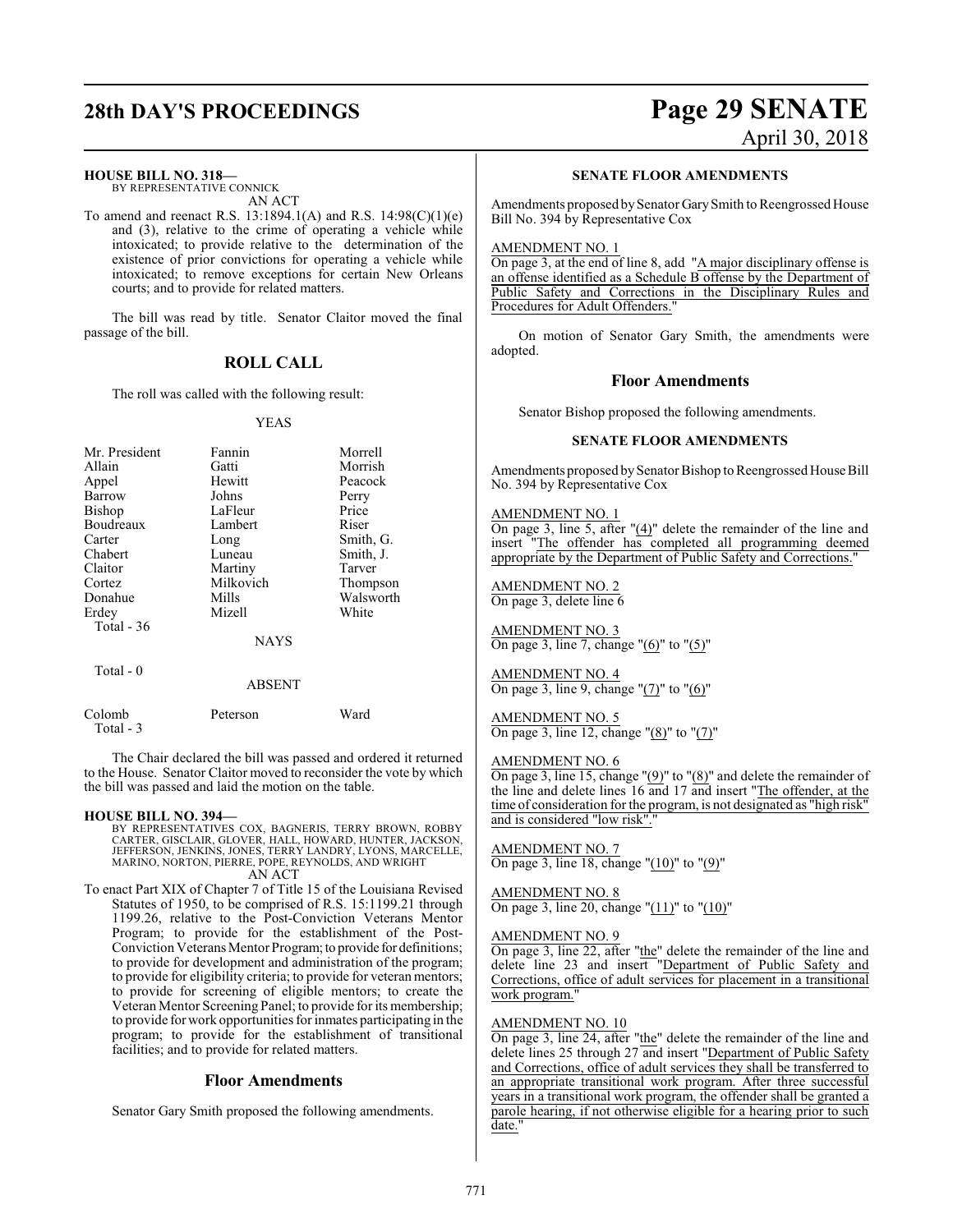#### AMENDMENT NO. 11

On page 4, line 2, after "Continue" delete the remainder of the line and delete line 3, and insert "to participate in all programming deemed appropriate by the Department of Public Safety and Corrections and the Department of Veterans Affairs."

#### AMENDMENT NO. 12

On page 4, line 12, after "including" delete the remainder of the line and line 13 and insert "removal from the transitional work program. Any veteran removed from the program shall not be eligible for further consideration pursuant to this Part."

#### AMENDMENT NO. 13

On page 4, line 15, after "be" delete the remainder of the line and lines 16 through 19 and insert "granted a hearing before the committee on parole. If the veteran is granted parole, then the veteran shall be released on parole or released on diminution of sentence.<br>Any veteran whose parole is revoked shall not be eligible to Any veteran whose parole is revoked participate in the program."

#### AMENDMENT NO. 14

On page 5, line 1, after "B." delete the remainder of the line and delete line 2 and insert "The department, through placement of the offender in a transitional work program, shall facilitate work opportunities for veterans participating in the Post-Conviction Veterans Mentor Program."

#### AMENDMENT NO. 15

On page 5, line 5, after "department." delete the remainder of the line and delete line 6.

On motion of Senator Bishop, the amendments were adopted.

The bill was read by title. Senator Bishop moved the final passage of the amended bill.

#### **ROLL CALL**

The roll was called with the following result:

#### YEAS

| Mr. President<br>Allain<br>Appel<br>Barrow<br><b>Bishop</b><br>Boudreaux<br>Carter<br>Chabert<br>Claitor<br>Cortez<br>Donahue<br>Erdey<br><b>Total - 35</b> | Fannin<br>Gatti<br>Hewitt<br>Johns<br>Lambert<br>Long<br>Luneau<br>Martiny<br>Milkovich<br>Mills<br>Mizell<br>Morrell<br><b>NAYS</b> | Morrish<br>Peacock<br>Perry<br>Price<br>Riser<br>Smith, G.<br>Smith, J.<br>Tarver<br>Thompson<br>Walsworth<br>White |
|-------------------------------------------------------------------------------------------------------------------------------------------------------------|--------------------------------------------------------------------------------------------------------------------------------------|---------------------------------------------------------------------------------------------------------------------|
| Total $-0$                                                                                                                                                  | <b>ABSENT</b>                                                                                                                        |                                                                                                                     |

| Colomb    | Peterson |
|-----------|----------|
| LaFleur   | Ward     |
| Total - 4 |          |

The Chair declared the amended bill was passed and ordered it returned to the House. Senator Bishop moved to reconsider the vote by which the bill was passed and laid the motion on the table.

#### **HOUSE BILL NO. 494—**

BY REPRESENTATIVE HAZEL AN ACT

To enact R.S. 49:191(10)(c) and to repeal R.S. 49:191(8)(f), relative to the Department of Veterans Affairs, including provisions to provide for the re-creation of the Department of Veterans

# **Page 30 SENATE 28th DAY'S PROCEEDINGS**

Affairs and the statutory entities made a part of the department by law; to provide for the effective termination date for all statutory authority for the existence of such statutory entities; and to provide for related matters.

The bill was read by title. Senator Gary Smith moved the final passage of the bill.

#### **ROLL CALL**

The roll was called with the following result:

|               | <b>YEAS</b> |           |
|---------------|-------------|-----------|
| Mr. President | Fannin      | Morrish   |
| Allain        | Gatti       | Peacock   |
| Appel         | Hewitt      | Perry     |
| Barrow        | Johns       | Price     |
| Bishop        | Lambert     | Riser     |
| Boudreaux     | Long        | Smith, G. |
| Carter        | Luneau      | Smith, J. |
| Chabert       | Martiny     | Tarver    |
| Claitor       | Milkovich   | Thompson  |
| Cortez        | Mills       | Walsworth |

Morrell

Peacock<br>Perry Smith, J.<br>Tarver Mills Walsworth<br>
Mizell White

NAYS

ABSENT

Colomb Peterson<br>LaFleur Ward LaFleur Total - 4

Donahue<br>Erdev

Total - 35

Total - 0

The Chair declared the bill was passed and ordered it returned to the House. Senator Gary Smith moved to reconsider the vote by which the bill was passed and laid the motion on the table.

#### **HOUSE BILL NO. 527—**

BY REPRESENTATIVE STAGNI AN ACT

To amend and reenact Children's Code Articles 1150(2) through (4), 1151(A), and 1152(A), (B), (D), (E),  $(F)(introductory)$ paragraph), and (G) through (I), and to enact Children's Code Article 1150(5), relative to the Safe Haven Law; to provide for emergency care facility responsibilities; to provide for responsibilities of other persons with respect to the Safe Haven Law; to provide for definitions; and to provide for related matters.

The bill was read by title. Senator Long moved the final passage of the bill.

#### **ROLL CALL**

The roll was called with the following result:

#### YEAS

| Fannin    | Morrish   |
|-----------|-----------|
| Gatti     | Peacock   |
| Hewitt    | Perry     |
| Johns     | Price     |
| Lambert   | Riser     |
|           | Smith, G. |
| Luneau    | Smith, J. |
| Martiny   | Tarver    |
| Milkovich | Thompson  |
| Mills     | Walsworth |
| Mizell    | White     |
| Morrell   |           |
|           |           |
|           | Long      |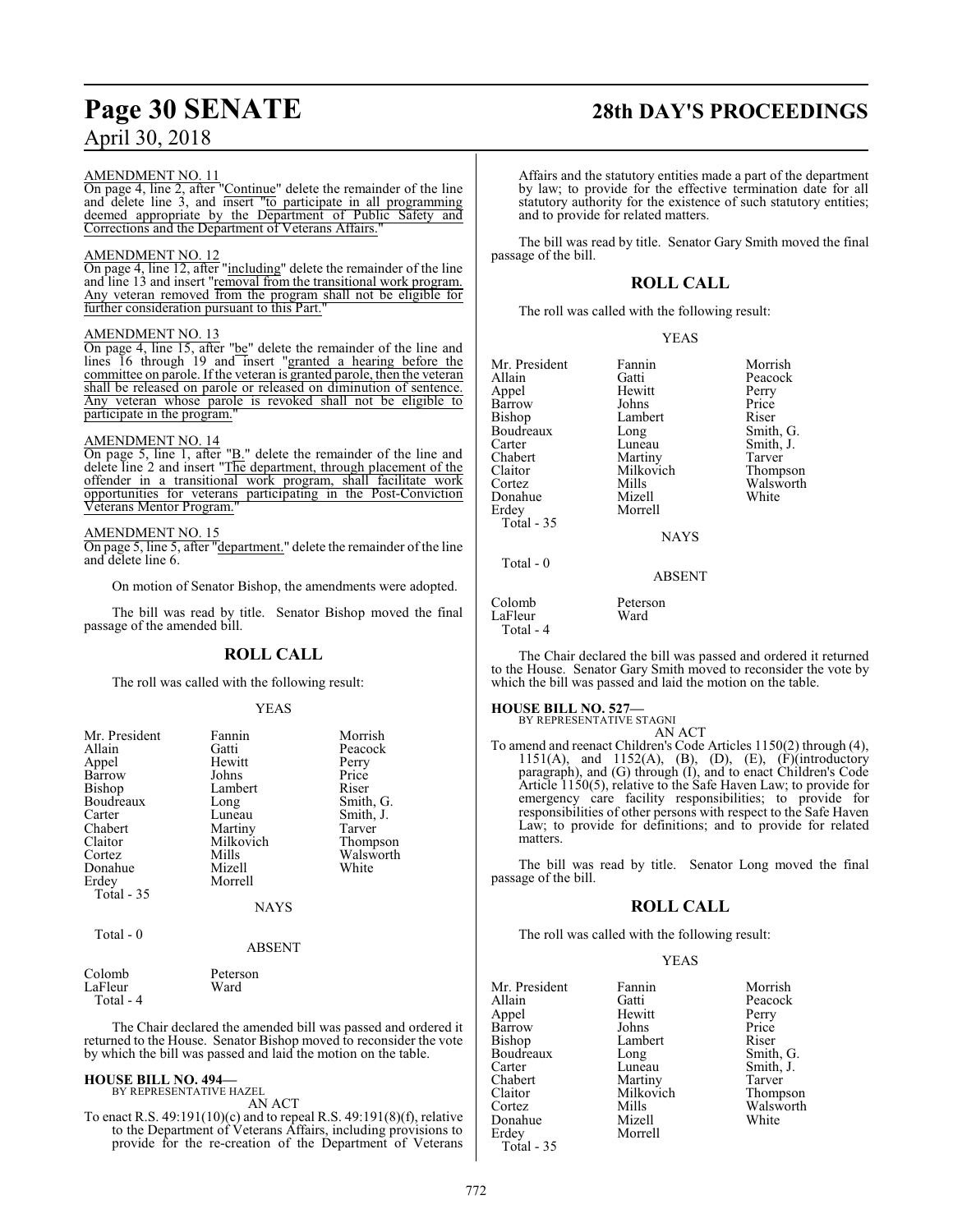# **28th DAY'S PROCEEDINGS Page 31 SENATE**

#### NAYS

Total - 0

#### ABSENT

Colomb Peterson LaFleur Total - 4

The Chair declared the bill was passed and ordered it returned to the House. Senator Long moved to reconsider the vote by which the bill was passed and laid the motion on the table.

## **HOUSE BILL NO. 550—** BY REPRESENTATIVE MAGEE

AN ACT

To amend and reenact Code of Civil Procedure Articles1458 and 1462(B), relative to delays for responding to written discovery requests; to provide relative to delays for answering interrogatories in family law matters; to provide relative to delays for answering requests for production of documents in family law matters; and to provide for related matters.

The bill was read by title. Senator Luneau moved the final passage of the bill.

#### **ROLL CALL**

The roll was called with the following result:

#### YEAS

| Mr. President | Gatti         | Morrish   |
|---------------|---------------|-----------|
| Allain        | Hewitt        | Peacock   |
|               |               |           |
| Appel         | Johns         | Perry     |
| Barrow        | Lambert       | Price     |
| Carter        | Long          | Riser     |
| Chabert       | Luneau        | Smith, G. |
| Claitor       | Martiny       | Smith, J. |
| Cortez        | Milkovich     | Tarver    |
| Donahue       | Mills         | Thompson  |
| Erdey         | Mizell        | Walsworth |
| Fannin        | Morrell       | White     |
| Total - 33    |               |           |
|               | <b>NAYS</b>   |           |
|               |               |           |
| Total $-0$    |               |           |
|               |               |           |
|               | <b>ABSENT</b> |           |
| Bishop        | Colomb        | Peterson  |
|               |               |           |
| Boudreaux     | LaFleur       | Ward      |
| Total - 6     |               |           |

The Chair declared the bill was passed and ordered it returned to the House. Senator Luneau moved to reconsider the vote by which the bill was passed and laid the motion on the table.

## **HOUSE BILL NO. 576—** BY REPRESENTATIVE MARINO

AN ACT

To amend and reenact Section 7 of Act No. 264 of the 2017 Regular Session of the Legislature and to repeal R.S. 9:311.1(J), relative to child support; to provide relative to child support obligations; to provide relative to the incarceration of the obligor; to provide procedures for the temporary modification or suspension of child support orders; to provide for notice requirements; to provide for a defense to contempt of court; to provide for effective dates; to provide for the implementation of rules; and to provide for related matters.

The bill was read by title. Senator Martiny moved the final passage of the bill.

# April 30, 2018

### **ROLL CALL**

The roll was called with the following result:

#### YEAS

| Mr. President | Fannin        | Morrish   |
|---------------|---------------|-----------|
| Allain        | Gatti         | Peacock   |
| Appel         | Hewitt        | Perry     |
| Barrow        | Johns         | Price     |
| Bishop        | Lambert       | Riser     |
| Boudreaux     | Long          | Smith, G. |
| Carter        | Luneau        | Smith, J. |
| Chabert       | Martiny       | Tarver    |
| Claitor       | Milkovich     | Thompson  |
| Cortez        | Mills         | Walsworth |
| Donahue       | Mizell        | White     |
| Erdey         | Morrell       |           |
| Total - 35    |               |           |
|               | <b>NAYS</b>   |           |
| Total - 0     |               |           |
|               | <b>ABSENT</b> |           |
| Colomb        | Peterson      |           |
| LaFleur       | Ward          |           |

Total - 4

The Chair declared the bill was passed and ordered it returned to the House. Senator Martiny moved to reconsider the vote by which the bill was passed and laid the motion on the table.

## **HOUSE BILL NO. 622—** BY REPRESENTATIVE MAGEE

AN ACT To amend and reenact Section 3 of Act No. 260 of the 2017 Regular Session of the Legislature, relative to the financial obligations for criminal offenders; to delay the effective date of Act No. 260 of the 2017 Regular Session of the Legislature which provided relative to the financial obligations for criminal offenders; to provide relative to the payment of fines, fees, costs, restitution, and other monetary obligations related to an offender's conviction; to require the court to determine the offender's ability to pay the financial obligations imposed; to authorize the court to waive, modify, or create a payment plan for the offender's financial obligations; to provide relative to the court's authority to extend probation under certain circumstances; to provide relative to the recovery of uncollected monetary obligations at the end of a probation period; to provide for legislative intent; to provide relative to the disbursement of collected payments; to authorize the court to impose certain conditions in lieu of payment in certain situations; to provide relative to the penalties imposed when an offender fails to make certain payments or fails to appear for a hearing relative to missed payments; to require notice to an offender upon his failure to make certain payments; and to provide for related matters.

The bill was read by title. Senator Claitor moved the final passage of the bill.

#### **ROLL CALL**

The roll was called with the following result:

#### YEAS

| Mr. President | Fannin  | Peacock   |
|---------------|---------|-----------|
| Allain        | Gatti   | Perry     |
| Appel         | Hewitt  | Price     |
| Barrow        | Johns   | Riser     |
| <b>Bishop</b> | Lambert | Smith, G. |
| Boudreaux     | Long    | Smith, J. |
| Carter        | Luneau  | Tarver    |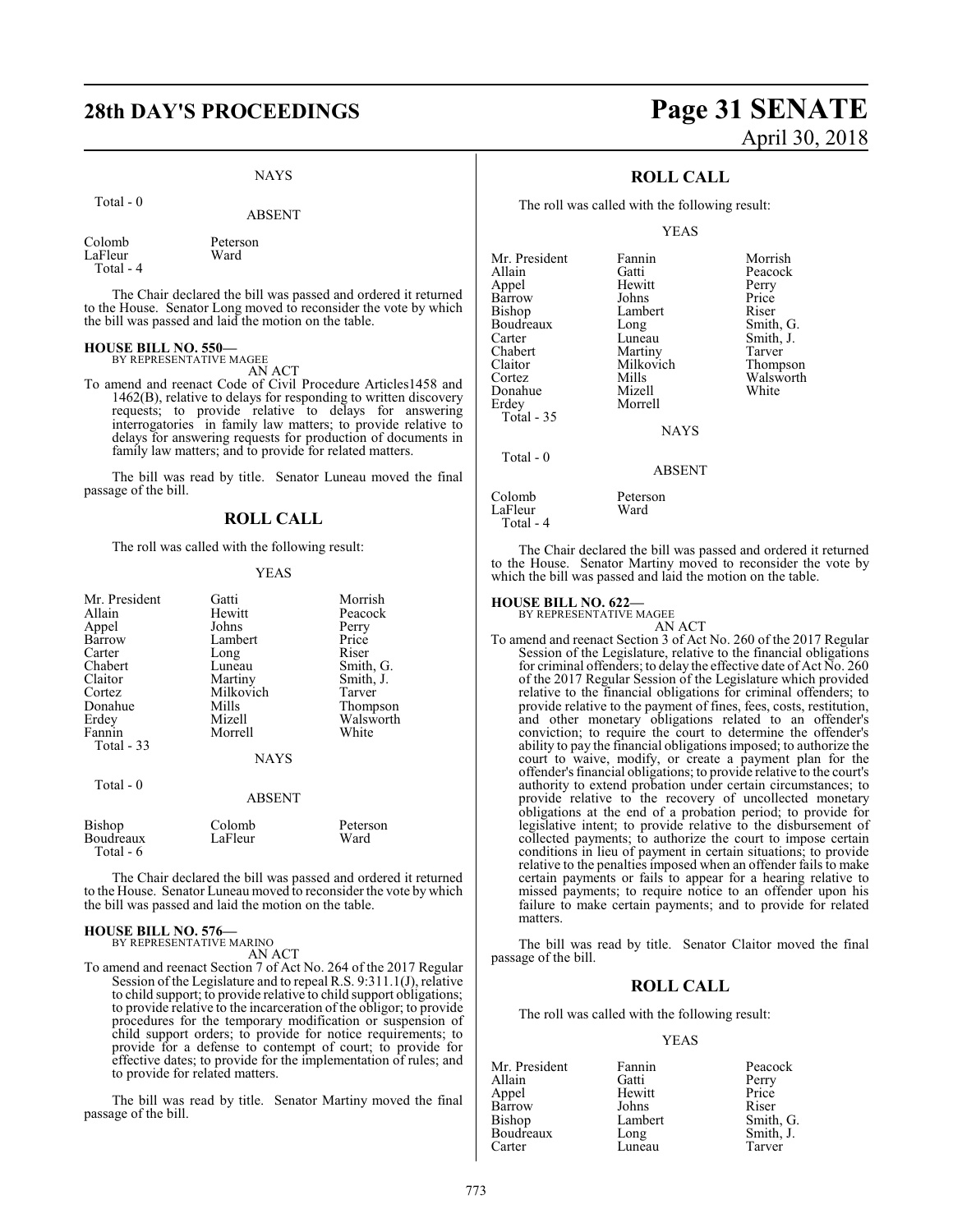| Chabert<br>Claitor<br>Cortez<br>Donahue<br>Erdey<br>Total - 34 | Martiny<br>Mills<br>Mizell<br>Morrell<br>Morrish<br><b>NAYS</b> | Thompson<br>Walsworth<br>White |
|----------------------------------------------------------------|-----------------------------------------------------------------|--------------------------------|
| Total $-0$                                                     | <b>ABSENT</b>                                                   |                                |
| Colomb<br>LaFleur<br>Total - 5                                 | Milkovich<br>Peterson                                           | Ward                           |

The Chair declared the bill was passed and ordered it returned to the House. Senator Claitor moved to reconsider the vote by which the bill was passed and laid the motion on the table.

#### **HOUSE BILL NO. 705—**

BY REPRESENTATIVE MAGEE AN ACT

To amend and reenact R.S. 15:571.35.1(A), (B), (C)(1) and (2)(a) and (e),  $(D)$ ,  $(E)$ ,  $(F)$ ,  $(G)$ , and  $(H)$ , to enact R.S. 15:571.35.1(C)(3), and to repeal R.S. 15:571.35.1(I), relative to home incarceration; to provide relative to a home incarceration program in Lafourche Parish; to provide for eligibility; to provide relative to the determination of eligibility; to provide relative to conditions of the program; to provide with respect to bail; to provide relative to electronic monitoring; to remove provisions relating to the pilot program and its termination; and to provide for related matters.

The bill was read by title. Senator Gary Smith moved the final passage of the bill.

#### **ROLL CALL**

The roll was called with the following result:

#### YEAS

| Mr. President<br>Allain<br>Appel<br>Barrow<br>Bishop<br>Boudreaux<br>Carter<br>Chabert<br>Claitor<br>Cortez<br>Donahue<br>Erdey<br>Total - 35 | Fannin<br>Gatti<br>Hewitt<br>Johns<br>Lambert<br>Long<br>Luneau<br>Martiny<br>Milkovich<br>Mills<br>Mizell<br>Morrell<br><b>NAYS</b> | Morrish<br>Peacock<br>Perry<br>Price<br>Riser<br>Smith, G.<br>Smith, J.<br>Tarver<br>Thompson<br>Walsworth<br>White |
|-----------------------------------------------------------------------------------------------------------------------------------------------|--------------------------------------------------------------------------------------------------------------------------------------|---------------------------------------------------------------------------------------------------------------------|
| Total $-0$                                                                                                                                    | <b>ABSENT</b>                                                                                                                        |                                                                                                                     |
| Colomb<br>LaFleur                                                                                                                             | Peterson<br>Ward                                                                                                                     |                                                                                                                     |

Total - 4

The Chair declared the bill was passed and ordered it returned to the House. Senator Gary Smith moved to reconsider the vote by which the bill was passed and laid the motion on the table.

## **HOUSE BILL NO. 708—** BY REPRESENTATIVE CREWS

AN ACT

To amend and reenact R.S. 14:139.1(A), (B), and (C), relative to payroll padding; to provide relative to the exceptions to the crime of payroll padding; to provide an additional exception for an increase in expenses necessitated by the completion of a new

## **Page 32 SENATE 28th DAY'S PROCEEDINGS**

or expansion of a facility that provides support services to the office of the sheriff; and to provide for related matters.

The bill was read by title. Senator Peacock moved the final passage of the bill.

### **ROLL CALL**

The roll was called with the following result:

|--|

| Mr. President<br>Allain<br>Appel<br>Barrow<br>Bishop<br>Boudreaux<br>Chabert<br>Claitor<br>Cortez<br>Donahue<br>Erdey<br>Fannin | Gatti<br>Hewitt<br>Johns<br>Lambert<br>Long<br>Luneau<br>Martiny<br>Milkovich<br>Mills<br>Mizell<br>Morrell<br>Morrish | Peacock<br>Perry<br>Price<br>Riser<br>Smith, G.<br>Smith, J.<br>Tarver<br>Thompson<br>Walsworth<br>White |
|---------------------------------------------------------------------------------------------------------------------------------|------------------------------------------------------------------------------------------------------------------------|----------------------------------------------------------------------------------------------------------|
| Total - 34                                                                                                                      | <b>NAYS</b>                                                                                                            |                                                                                                          |
| Total - 0                                                                                                                       | <b>ABSENT</b>                                                                                                          |                                                                                                          |
| Carter<br>Colomb<br>Total - 5                                                                                                   | LaFleur<br>Peterson                                                                                                    | Ward                                                                                                     |

The Chair declared the bill was passed and ordered it returned to the House. Senator Peacock moved to reconsider the vote by which the bill was passed and laid the motion on the table.

## **HOUSE BILL NO. 712—** BY REPRESENTATIVE JIM MORRIS

AN ACT

To enact R.S. 13:5554(G)(7), relative to sheriffs; to provide relative to retiree health benefits; to provide for the payments of group insurance premiums for retired sheriffs and sheriff deputies of Caddo Parish; and to provide for related matters.

The bill was read by title. Senator Peacock moved the final passage of the bill.

#### **ROLL CALL**

The roll was called with the following result:

#### YEAS

Mr. President Fannin Morrish<br>Allain Gatti Peacock Appel Hewitt Perry Barrow Johns Price<br>Bishop Lambert Riser Bishop Lambert Riser<br>Boudreaux Long Smith, G. Boudreaux<br>Carter Carter Luneau Smith, J.<br>
Chabert Martiny Tarver Chabert Martiny Tarver<br>
Claitor Milkovich Thompson Claitor Milkovich<br>Cortez Mills Donahue<br>Erdey Total - 35

Total - 0

Gatti Peacock<br>
Hewitt Perry Morrell

Mills Walsworth<br>
Mizell White

NAYS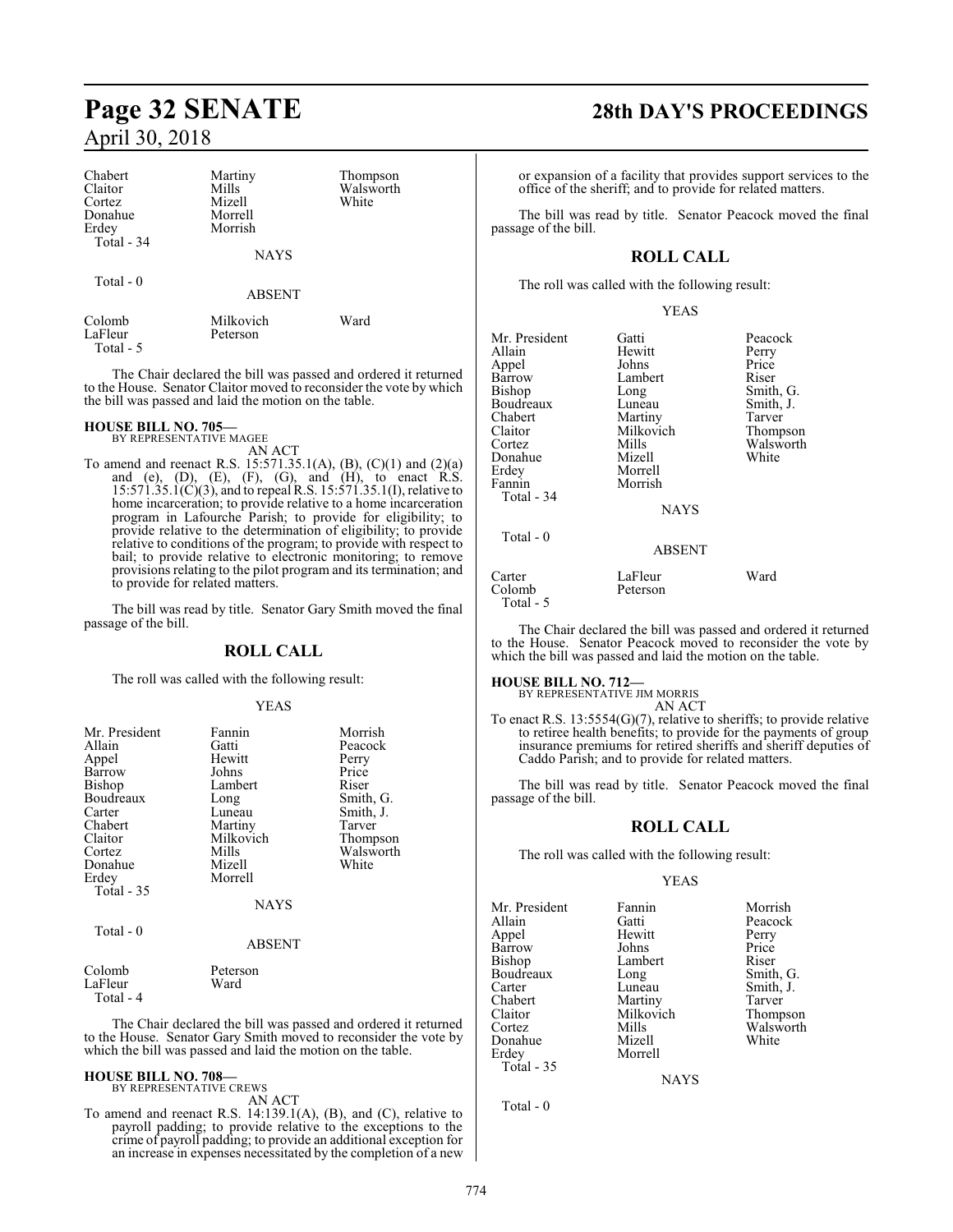# **28th DAY'S PROCEEDINGS Page 33 SENATE**

#### ABSENT

Colomb Peterson<br>LaFleur Ward LaFleur Total - 4

The Chair declared the bill was passed and ordered it returned

to the House. Senator Peacock moved to reconsider the vote by which the bill was passed and laid the motion on the table.

#### **HOUSE BILL NO. 781—** BY REPRESENTATIVE STAGNI

AN ACT

To amend and reenact Code of Criminal Procedure Article 973(B), relative to expunged criminal records; to authorize certain entities to request and receive expunged criminal records; and to provide for related matters.

The bill was read by title. Senator Gary Smith moved the final passage of the bill.

#### **ROLL CALL**

The roll was called with the following result:

#### YEAS

| Mr. President | Fannin        | Peacock   |
|---------------|---------------|-----------|
| Allain        | Gatti         | Perry     |
| Appel         | Hewitt        | Price     |
| Barrow        | Johns         | Riser     |
| Bishop        | Lambert       | Smith, G. |
| Boudreaux     | Long          | Smith, J. |
| Carter        | Luneau        | Tarver    |
| Chabert       | Martiny       | Thompson  |
| Claitor       | Mills         | Walsworth |
| Cortez        | Mizell        | White     |
| Donahue       | Morrell       |           |
| Erdey         | Morrish       |           |
| Total - 34    |               |           |
|               | <b>NAYS</b>   |           |
| Milkovich     |               |           |
| Total - 1     | <b>ABSENT</b> |           |
| Colomb        | Peterson      |           |
| LaFleur       | Ward          |           |

Total - 4

The Chair declared the bill was passed and ordered it returned to the House. Senator Gary Smith moved to reconsider the vote by which the bill was passed and laid the motion on the table.

#### **House Bills and Joint Resolutions on Third Reading and Final Passage, Subject to Call**

#### **Called from the Calendar**

Senator LaFleur asked that House Bill No. 306 be called from the Calendar.

#### **HOUSE BILL NO. 306—**

BY REPRESENTATIVE THOMAS AND SENATOR LAFLEUR AN ACT

To amend and reenact R.S.  $17:273.3(C)(2)(c)$  and to enact R.S. 17:10.1(G)(4), 273.2(D), and 273.3(H), relative to foreign language immersion programs in public schools; to provide that such programs can be any type of dual language immersion program; to require local public school boards to notify parents or legal guardians of certain determinations with regard to requests to establish a program; and to provide for related matters.

# April 30, 2018

#### **Floor Amendments**

Senator LaFleur proposed the following amendments.

#### **SENATE FLOOR AMENDMENTS**

Amendments proposed by Senator LaFleur to Engrossed House Bill No. 306 by Representative Thomas

#### AMENDMENT NO. 1

On page 1, line 2, change "R.S.  $17:273.3(C)(2)(c)$  and" to "R.S.  $17:273.3(C)(2)$  and  $(E)(4)$ ,"

#### AMENDMENT NO. 2

On page 1, line 3, between "293.3(H)," and "relative" insert "and to repeal R.S. 17:273.3(D),"

#### AMENDMENT NO. 3

On page 1, line 6, between "program;" and "and to" insert "to provide relative to the review of program requests, program approval and location, and student enrollment in a program;

#### AMENDMENT NO. 4

On page 1, line 9, change "R.S.  $17:273.3(C)(2)(c)$  is" to "R.S.  $17:273.3(C)(2)$  and  $(E)(4)$  are"

#### AMENDMENT NO. 5

On page 2, delete lines 6 through 21, and insert the following: "C.

#### \* \* \*

(2)(a) Beginning with the 2014-2015 school year, a local school board, if requested in writing by the parents or legal guardians of at least twenty-five students seeking to be enrolled in kindergarten or of at least twenty-five students seeking to be enrolled in first grade who reside within the jurisdictional boundaries of the school district, shall establish a foreign language immersion program for such students, provided that all of the following apply:

(i) The parent or legal guardian of each student commits, in writing, that the student will participate in the program.

(ii) The requisite number of written requests are submitted to the local school board not later than March first prior to the school year in which the program is to be established.

(iii) The minimum foundation program formula provides funding to local school systems employing foreign language teachers to provide salary supplements for such teachers at a level equal to or greater than the level of funding provided for this purpose through such formula for the 2011-2012 fiscal year.

(iv) A sufficient number of foreign language teachers with the required credentials as prescribed by the State Board of Elementary and Secondary Education are available through programs administered by the Department ofEducation and the Council for the Development of French in Louisiana to establish the program.

(v) There is no existing foreign language immersion program offered by the local school board, in the same foreign language being proposed, that has been certified by the State Board of Elementary and Secondary Education pursuant to R.S. 17:273.2.

(b) Such program shall be continued as long as at least twenty students remain enrolled in the program.

(c) The local school board shall ensure that any foreign language immersion programestablished pursuant to this Section is designated as a Certified Foreign Language Immersion Program by the State Board of Elementary and Secondary Education in accordance with R.S. 17:273.2 within three years from the date such program is established.

(d) The local school board shall review the written requests submitted pursuant to this Paragraph and shall notify the parents or legal guardians not later than March fifteenth of its determination as to whether or not the required number of requests was submitted.

(e) The local school board shall inform the parents and legal custodians of all students enrolled in the school system about the existence of any newly established foreign language immersion program and shall permit all eligible students to apply for the program during the designated enrollment period for the school year.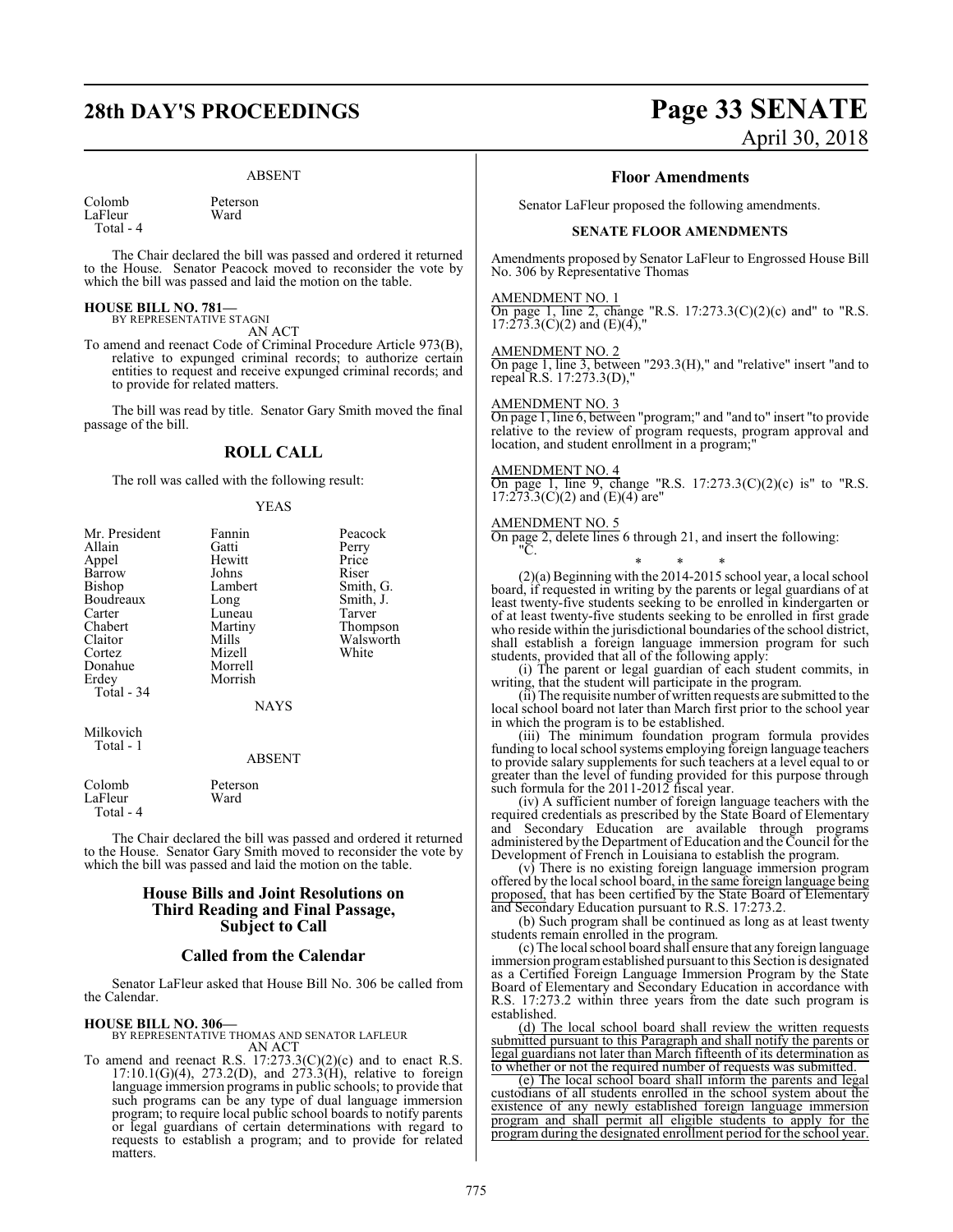# **Page 34 SENATE 28th DAY'S PROCEEDINGS**

(f) The local school board shall consider the location of all students applying for a foreign language immersion program and shall make reasonable attempts to place the program in schools located near the majority of the students who applied. \* \* \*

E. A local public school board shall not deny enrollment in a foreign language immersion program to any student if all of the following conditions are met:

\* \* \* (4) The student applies for enrollment in such a program by no later than March first May fifteenth of the school year prior to such enrollment.

\* \* \* H. For purposes of this Section, "foreign language immersion program" means any type of dual language immersion program.

#### AMENDMENT NO. 6

Total - 5

On page 2, after line 21, insert the following: Section 2. R.S. 17:273.3(D) is hereby repealed.

On motion of Senator LaFleur, the amendments were adopted.

The bill was read by title. Senator LaFleur moved the final passage of the amended bill.

#### **ROLL CALL**

The roll was called with the following result:

#### YEAS

| Mr. President<br>Allain<br>Appel<br><b>Bishop</b><br>Boudreaux<br>Carter<br>Chabert<br>Claitor<br>Cortez<br>Donahue<br>Erdey | Gatti<br>Hewitt<br>Johns<br>LaFleur<br>Lambert<br>Long<br>Luneau<br>Martiny<br>Milkovich<br>Mills<br>Mizell | Peacock<br>Perry<br>Price<br>Riser<br>Smith, G.<br>Smith, J.<br>Tarver<br>Thompson<br>Walsworth<br>White |
|------------------------------------------------------------------------------------------------------------------------------|-------------------------------------------------------------------------------------------------------------|----------------------------------------------------------------------------------------------------------|
| Fannin<br>Total - 34<br>Total $-0$                                                                                           | Morrish<br><b>NAYS</b><br><b>ABSENT</b>                                                                     |                                                                                                          |
| Barrow<br>Colomb                                                                                                             | Morrell<br>Peterson                                                                                         | Ward                                                                                                     |

The Chair declared the amended bill was passed and ordered it returned to the House. Senator LaFleur moved to reconsider the vote by which the bill was passed and laid the motion on the table.

#### **Rules Suspended**

Senator Hewitt asked for and obtained a suspension of the rules to revert to the Morning Hour.

#### **Introduction of Senate Resolutions**

#### **SENATE RESOLUTION NO. 160—**

BY SENATOR THOMPSON

A RESOLUTION

To express the sincere condolences of the Senate of the Legislature of Louisiana upon the death of Leslie B. Lampton of Jackson, Mississippi.

The resolution was read by title and placed on the Calendar for a second reading.

#### **SENATE RESOLUTION NO. 161—** BY SENATOR CARTER

A RESOLUTION

To urge and request the Louisiana Department of Health, bureau of emergency medical services, to convene a working group to study the delivery of 911 emergency medical services throughout the state and report findings and recommendations regarding 911 emergency call takers to the Senate Committee on Health and Welfare on or before February 1, 2019.

The resolution was read by title and placed on the Calendar for a second reading.

#### **SENATE RESOLUTION NO. 162—**

BY SENATORS JOHN SMITH, JOHNS AND MORRISH A RESOLUTION

To express the sincere condolences of the Senate of the Legislature of Louisiana upon the death of Farid Bogani, chief engineering and construction officer for Cameron LNG, charged with leading the execution of that company's construction of their liquefaction project in Hackberry, Louisiana.

The resolution was read by title and placed on the Calendar for a second reading.

#### **SENATE RESOLUTION NO. 163—**

BY SENATOR JOHN SMITH

A RESOLUTION To commend Mayor Freddie Boswell of New Llano, Louisiana, upon his retirement, having served as mayor for twenty years.

The resolution was read by title and placed on the Calendar for a second reading.

#### **SENATE RESOLUTION NO. 164—**

BY SENATOR MORRISH A RESOLUTION

To urge and request the governor and the State Board of Elementary and Secondary Education, to work with the legislature to explore ways to provide funding to increase teacher salaries to the level where Louisiana's average teacher salary will equal or exceed the average teacher salary for the southern region.

The resolution was read by title and placed on the Calendar for a second reading.

#### **SENATE RESOLUTION NO. 165—** BY SENATOR HEWITT

#### A RESOLUTION

To designate Thursday, May 3, 2018, as "NASA Day" at the state capitol and to commend NASA and the Michoud Assembly Facility on their significant accomplishments which have positively impacted the United States and the state of Louisiana.

The resolution was read by title and placed on the Calendar for a second reading.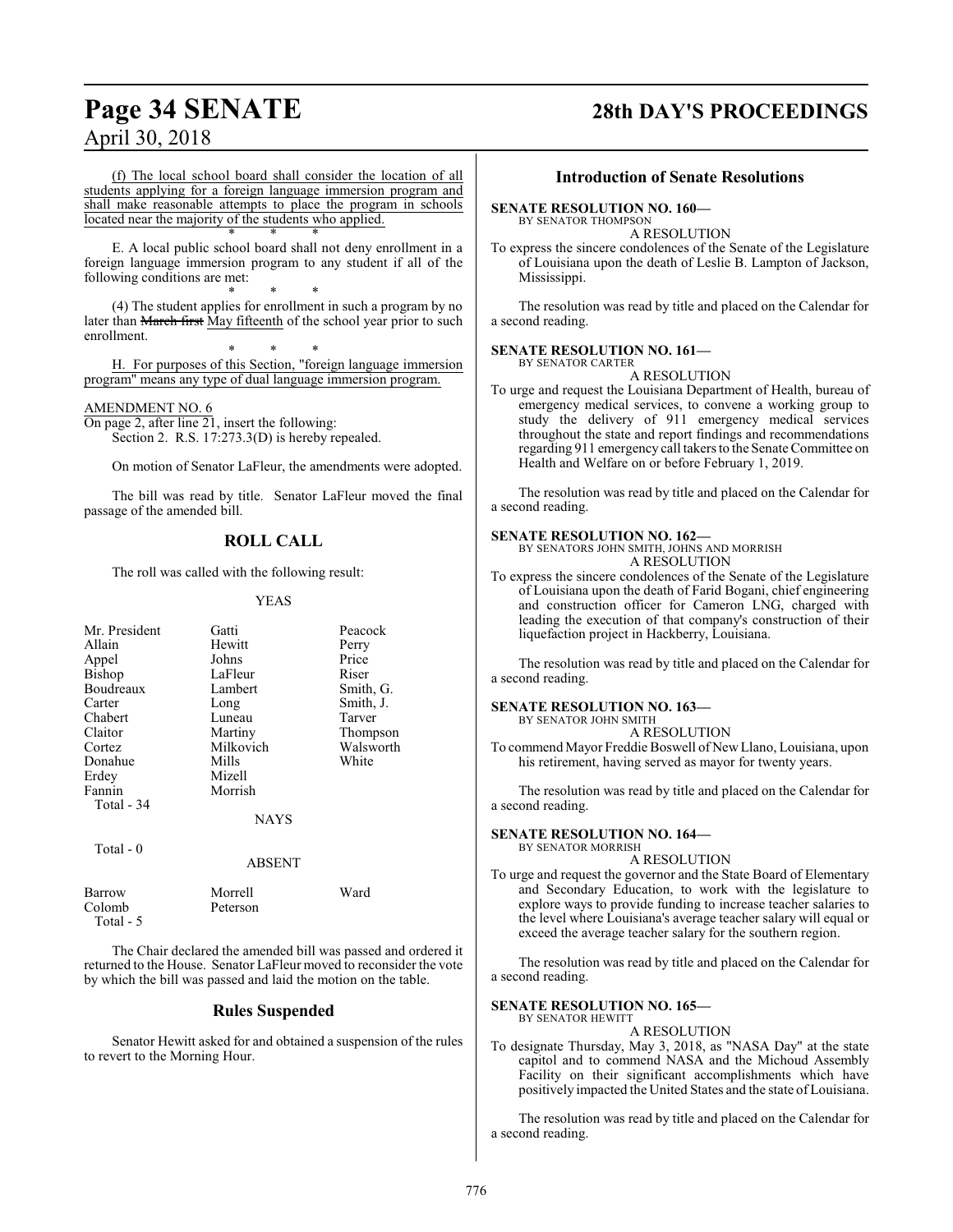### **SENATE RESOLUTION NO. 166—**

BY SENATOR LUNEAU A RESOLUTION

To commend the Peabody Magnet High School girls powerlifting team for winning its first state championship with an LHSAA Division III title.

The resolution was read by title and placed on the Calendar for a second reading.

### **Introduction of Senate Concurrent Resolutions**

#### **SENATE CONCURRENT RESOLUTION NO. 99—** BY SENATOR ALLAIN

A CONCURRENT RESOLUTION To create and provide for a Public Recreation Access Task Force to study the conditions, needs, and issues relative to potential public recreation access on the navigable waters of the state.

The resolution was read by title and placed on the Calendar for a second reading.

#### **Message from the House**

#### **ASKING CONCURRENCE IN HOUSE BILLS AND JOINT RESOLUTIONS**

#### April 30, 2018

To the Honorable President and Members of the Senate:

I am directed to inform your honorable body that the House of Representatives has finally passed and asks your concurrence in the following House Bills and Joint Resolutions:

| HB No. 379 | <b>HB</b> No. 71 | HB No. 321 |
|------------|------------------|------------|
| HB No. 345 | HB No. 510       | HB No. 614 |
| HB No. 163 | HB No. 272       | HB No. 810 |

Respectfully submitted, ALFRED W. SPEER Clerk of the House of Representatives

### **House Bills and Joint Resolutions on First Reading**

**HOUSE BILL NO. 71—** BY REPRESENTATIVE PUGH

AN ACT

To amend and reenact R.S. 47:322.5(B) and 332.14, relative to the disposition of certain state sales tax collections in Tangipahoa Parish; to provide for deposits into the Tangipahoa Parish Tourist Commission Fund; to provide for deposits into the Tangipahoa Parish Economic Development Fund; to provide for an effective date; and to provide for related matters.

The bill was read by title and placed on the Calendar for a second reading.

#### **HOUSE BILL NO. 163—**

BY REPRESENTATIVE MACK

AN ACT To enact Subpart D-2 of Part VI-A of Chapter 3 of Title 46 of the Louisiana Revised Statutes of 1950, to be comprised of R.S. 46:440.9, relative to Medicaid recipient fraud; to create the Medicaid Recipient Fraud Unit within the office of the attorney general; to provide for administration and duties of the unit and funding of its activities; to provide relative to reporting and review of Medicaid recipient fraud complaints; to provide for duties of the Louisiana Department of Health with respect to Medicaid program integrity; to provide for legislative intent; and to provide for related matters.

The bill was read by title and placed on the Calendar for a second reading.

**HOUSE BILL NO. 272—** BY REPRESENTATIVE HALL

- AN ACT
- To amend and reenact R.S. 38:2212.1(N), relative to group purchasing of school materials, equipment, and supplies; to authorize public school districts and public schools to use a group purchasing organization for the purchase of materials and supplies in certain circumstances; to provide relative to agreements between public school districts and public schools and group purchasing organizations; to provide relative to the process by which such agreements become public record; and to provide for related matters.

The bill was read by title and placed on the Calendar for a second reading.

#### **HOUSE BILL NO. 321—**

BY REPRESENTATIVE EDMONDS AN ACT

To enact R.S. 39:84.2, relative to budgetary controls on personnel; to require the commissioner of administration to report quarterly on positions, vacancies, and funding for such positions and vacancies; to provide for effectiveness; and to provide for related matters.

The bill was read by title and placed on the Calendar for a second reading.

#### **HOUSE BILL NO. 345—**

BY REPRESENTATIVE HENRY

- AN ACT
- To amend and reenact R.S. 56:10(B)(2), relative to the Conservation Fund; to require prior approval by the Joint Legislative Committee on the Budget for certain expenditures; to provide for effectiveness; and to provide for related matters.

The bill was read by title and placed on the Calendar for a second reading.

**HOUSE BILL NO. 379—**

BY REPRESENTATIVE HENRY AN ACT

To repeal R.S. 39:100.21(B), relative to special treasury funds, to repeal certain requirements of deposits and uses of the Overcollections Fund; to provide for the transfer, deposits, and use, as specified, of certain treasury funds; to provide for effectiveness; and to provide for related matters.

The bill was read by title and placed on the Calendar for a second reading.

# **28th DAY'S PROCEEDINGS Page 35 SENATE** April 30, 2018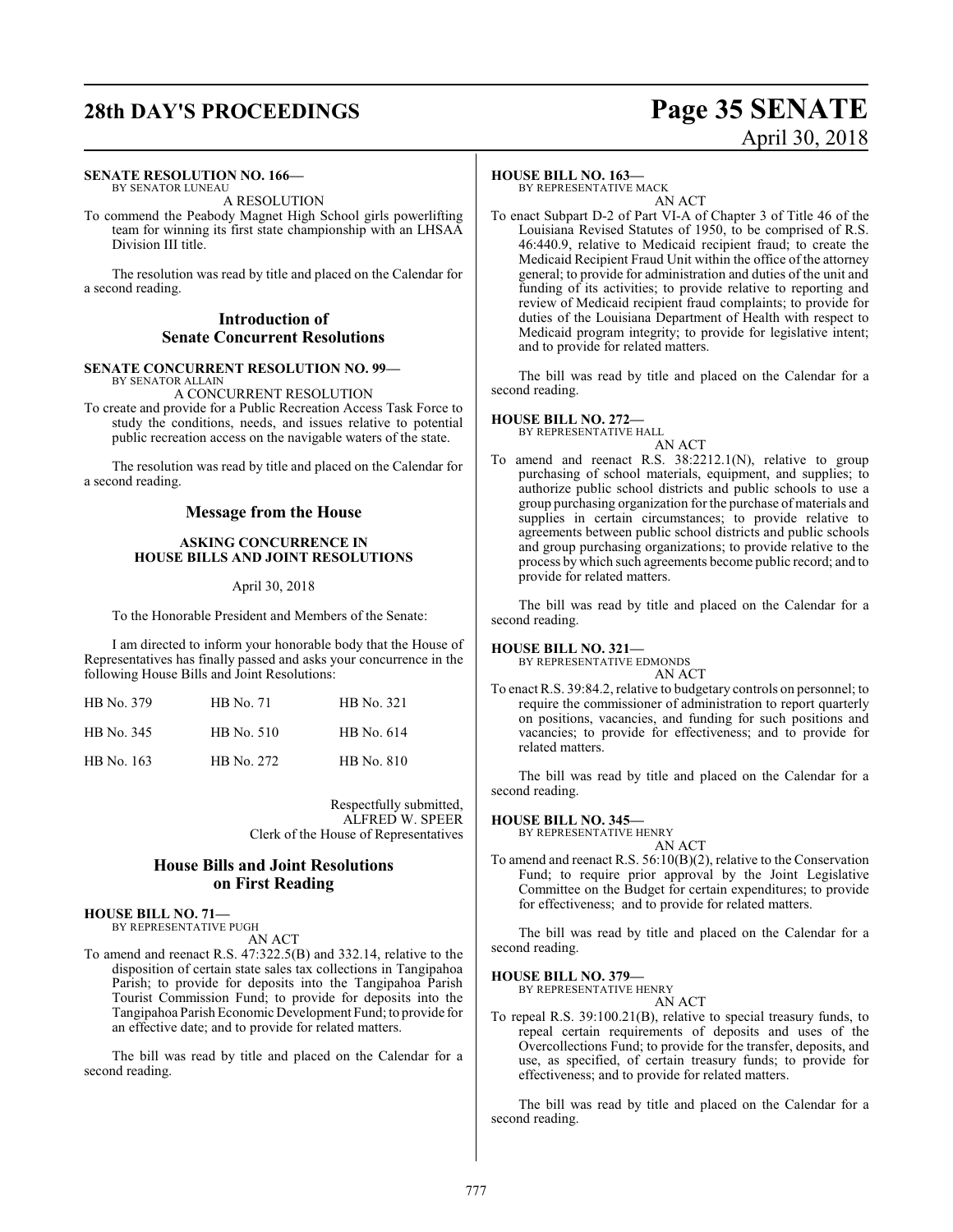# **Page 36 SENATE 28th DAY'S PROCEEDINGS**

April 30, 2018

### **HOUSE BILL NO. 510—**

BY REPRESENTATIVE BARRAS AN ACT

To amend and reenact R.S. 39:6(C) and to enact Subpart F of Part II of Chapter 1 of Subtitle I of Title 39 of the Louisiana Revised Statutes of 1950, to be comprised of R.S. 39:89.1 through 89.3, relative to state expenditure reporting; to provide for the duties of the commissioner; to provide for the establishment and maintenance of the Louisiana Checkbook as a government fiscal transparency website; to provide for the information to be included on the website; to provide for implementation; to provide for an effective date; and to provide for related matters.

The bill was read by title and placed on the Calendar for a second reading.

#### **HOUSE BILL NO. 614—**

BY REPRESENTATIVE HODGES AN ACT

To amend and reenact R.S. 38:90.2(A) and to enact R.S. 38:90.2(B)(6), relative to the Floodplain Evaluation and Management Commission; to modify the membership of the commission; to provide for an additional basis for revisions to the statewide flood information database; and to provide for related matters.

The bill was read by title and placed on the Calendar for a second reading.

#### **HOUSE BILL NO. 810—**

BY REPRESENTATIVES CHANEY AND ANDERS AN ACT

To amend and reenact R.S. 42:1123(18)(a), relative to ethics; to allow a physician who serves on the board of a hospital service district in certain parishes to be employed by the hospital over which the board exercises jurisdiction; to require recusal under certain circumstances; and to provide for related matters.

The bill was read by title and placed on the Calendar for a second reading.

### **Reports of Committees**

The following reports of committees were received and read:

#### **REPORT OF COMMITTEE ON**

### **FINANCE**

Senator Eric LaFleur, Chairman on behalf of the Committee on Finance, submitted the following report:

#### April 30, 2018

To the President and Members of the Senate:

I am directed by your Committee on Finance to submit the following report:

#### **SENATE CONCURRENT RESOLUTION NO. 48—** BY SENATOR MORRISH

#### A CONCURRENT RESOLUTION

To provide for legislative approval of the formula developed by the State Board of Elementary and Secondary Education pursuant to Article VIII, Section 13(B) of the Constitution of Louisiana to determine the cost of a minimum foundation program of education in all public elementary and secondaryschools as well

as to equitably allocate the funds to parish and city school systems, and adopted by the board on March 13, 2018.

Reported favorably.

#### **SENATE BILL NO. 391—** BY SENATOR MIZELL

AN ACT

To amend and reenact R.S.  $39:15.3(B)(1)(e)$  and to enact R.S. 39:15.3(F), relative to sexual harassment prevention; to require the Department of Civil Service to adopt certain policies regarding access by state employees to certain internet and online sites; to identity and require certain filters; to block certain internet content; to provide certain exceptions; to provide clarifications; and to provide for related matters.

Reported with amendments.

#### **SENATE BILL NO. 452—**

BY SENATORS MORRISH, APPEL, BOUDREAUX, MIZELL AND WALSWORTH

AN ACT

To amend and reenact R.S. 17:183.3(B)(2)(c), 5025(3)(c), the introductory paragraph of  $5026(A)$  and  $(A)(3)(b)$ ,  $5061$ , the introductory paragraph of  $5062(C)$ ,  $(C)(1)$ , and  $(C)(4)$ , R.S. 39:98.3(D), and R.S. 47:1508(B)(17), relative to the Taylor Opportunity Program for Students; to provide relative to eligibility requirements; to provide relative to Board of Regents' reporting requirements; to provide relative to sharing of certain taxpayer data to the administering agency; to provide for technical changes; and to provide for related matters.

Reported with amendments.

#### **HOUSE BILL NO. 55—**

BY REPRESENTATIVE DWIGHT AN ACT

To amend and reenact R.S. 13:964.1(C), relative to court costs in the Fourteenth Judicial District; to increase criminal court costs; to increase the civil filing fee; and to provide for related matters.

Reported favorably.

#### **HOUSE BILL NO. 83—**

BY REPRESENTATIVE COUSSAN AN ACT

To amend and reenact R.S. 13:996.25(A) and to enact R.S.  $13:961(F)(1)(v)$ , relative to court costs in the Fifteenth Judicial Court; to require the judges to determine certain fees to be paid to court reporters; to provide for an increase in civil court costs; to provide for an increase in criminal court costs; and to provide for related matters.

Reported with amendments.

#### **HOUSE BILL NO. 148—**

BY REPRESENTATIVES FALCONER, ANDERS, BACALA, BAGLEY, BAGNERIS, BILLIOT, BRASS, TERRY BROWN, CARMODY, GARY BAGNERIS, BILLIOT, BRASS, TERRY BROWN, CARMODY, GARY<br>CARTER, CHANEY, COX, DEVILLIER, EDMONDS, EMERSON, FOIL,<br>GISCLAIR, HENRY, HODGES, HORTON, JACKSON, LEGER, LYONS,<br>MCFARLAND, GREGORY MILLER, POPE, REYNOLDS, RICHARD,<br>SIMON

#### AN ACT

To enact Chapter 12 of Title 28 of the Louisiana Revised Statutes of 1950, to be comprised of R.S. 28:801 through 813, relative to suicide prevention; to create and provide for a program to be known as the zero suicide initiative; to provide for administration of the program by the office of behavioral health of the Louisiana Department of Health; to provide for creation of the Louisiana suicide prevention plan; to provide for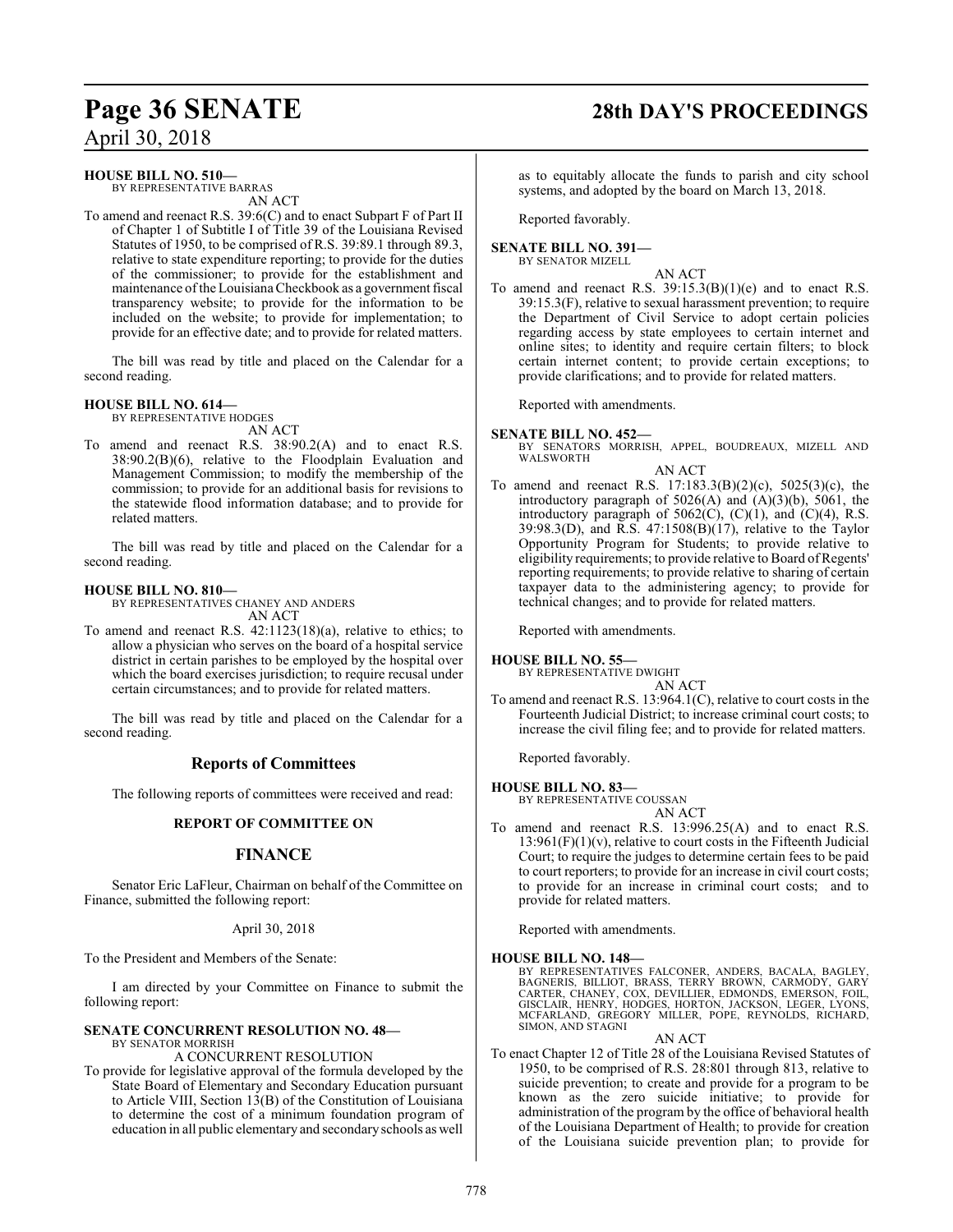# **28th DAY'S PROCEEDINGS Page 37 SENATE** April 30, 2018

legislative findings and intent; to provide for promulgation of administrative rules; and to provide for related matters.

Reported favorably.

**HOUSE BILL NO. 198—** BY REPRESENTATIVE SIMON

AN ACT

To amend and reenact R.S. 46:2635(A), relative to the Traumatic Head and Spinal Cord Injury Trust Fund; to provide for the distribution of funding; to ensure that the fund is used as a funding source of last resort; to specify that Medicare and Medicaid sources shall be expended before using monies in the fund; and to provide for related matters.

Reported with amendments.

#### **HOUSE BILL NO. 213—**

BY REPRESENTATIVE JACKSON AN ACT

To enact R.S. 13:3049(B)(1)(e)(vii) and R.S. 15:255(T), relative to costs of court; to provide relative to witness fees for off-duty law enforcement officers; to provide relative to juror compensation; to authorize the transfer of witness fee surplus funds and juror compensation surplus funds within the Fourth Judicial District; to provide for the transfer procedures and use of funds; and to provide for related matters.

Reported favorably.

#### **HOUSE BILL NO. 549—** BY REPRESENTATIVE WHITE

AN ACT

To amend and reenact R.S. 34:851.19, 851.20(A)(1)(introductory paragraph),  $(2)$ ,  $(3)$ , and  $(4)$  and  $(B)$ ,  $(C)$ ,  $(D)$ ,  $(G)$ , and  $(J)$ , 851.21(A) and (B)(2), (3), and (4) and 851.32 and to enact R.S. 34:851.2(13) and R.S. 56:10(B)(17), relative to houseboats; to provide for the registration and numbering of houseboats; to create the derelict houseboat account in the Conservation Fund; to provide for the issuance of a certificate of number; to provide for registration fees; to provide for notices oftransfer; to provide for a numbering system; to provide for the distribution of funds; and to provide for related matters.

Reported with amendments.

#### **HOUSE BILL NO. 589—**

BY REPRESENTATIVE ABRAMSON AN ACT

To amend and reenact R.S. 13:1213.2 and R.S. 44:181.4, relative to the collection and application of court fees and costs; to provide relative to the authority to collect fees and costs of the Civil District Court; to provide for the allocation of such costs and fees; provides relative to fees for recordation of other documents; and to provide for related matters.

Reported favorably.

#### **HOUSE BILL NO. 653—**

BY REPRESENTATIVE SIMON

#### AN ACT

To amend and reenact R.S. 40:1646(A) through (C), 1664.3(introductory paragraph), (4), and (37), 1664.5, 1664.9(A), (C)(introductory paragraph), and (D) through (J), 1664.11(A)(introductory paragraph), (1)(a), and (D), and 1664.12(introductory paragraph) and (3) and to enact R.S. 40:1646(E) and (F),  $1664.3(62)$  through (67),  $1664.9(C)(11)$ ,  $(K)$ , and  $(L)$ , 1664.10(9), and 1664.17, relative to life safety systems and equipment under the authority of the state fire

marshal; to provide for the inclusion of conveyance devices and related regulatory provisions; to add and expand with respect to certain definitions; to provide with respect to certain license endorsements and related fees; to amend relative to a certain board; to require certifications; to provide exemptions relative to local governing authorities; to provide for effectiveness; and to provide for related matters.

Reported favorably.

Respectfully submitted, ERIC LAFLEUR Chairman

### **Message from the House**

#### **SIGNED HOUSE BILLS AND JOINT RESOLUTIONS**

April 30, 2018

To the Honorable President and Members of the Senate:

I am directed to inform your honorable body that the Speaker of the House of Representatives has signed the following House Bills and Joint Resolutions:

#### **HOUSE BILL NO. 27—**

BY REPRESENTATIVE PEARSON AN ACT

To amend and reenact R.S. 11:1762.1(B), relative to the retirement benefit of reemployed retirees of the Municipal Employees' Retirement System of Louisiana; to provide for computation of a retirement benefit under certain reemployment circumstances; and to provide for related matters.

#### **HOUSE BILL NO. 30—**

BY REPRESENTATIVE PEARSON

AN ACT To amend and reenact R.S. 11:1732(11) and (20), relative to the Municipal Employees' Retirement System of Louisiana; to provide for the definition of disability; to provide for the definition of minor child; and to provide for related matters.

#### **HOUSE BILL NO. 31—**

BY REPRESENTATIVE PEARSON AN ACT

To amend and reenact R.S. 11:1757(A), relative to benefit payments to members of the Municipal Employees' Retirement System of Louisiana; to provide for the benefit payable to a retired member upon death of a beneficiary; to provide for the effective date of a payment adjustment; to provide for notice of death of a beneficiary; and to provide for related matters.

#### **HOUSE BILL NO. 49—**

BY REPRESENTATIVE GISCLAIR

AN ACT

To amend and reenact R.S.  $49:214.41(A)(1)$  and (C), relative to mitigation of coastal wetlands; to authorize construction or implementation of an integrated coastal protection project as compensatory wetlands mitigation; and to provide for related matters.

#### **HOUSE BILL NO. 67—**

BY REPRESENTATIVE BAGLEY AN ACT

To amend and reenact R.S. 40:1502.16(A), relative to the assessment of service charges by the governing authority of DeSoto Fire Protection District No. 2; to provide with respect to the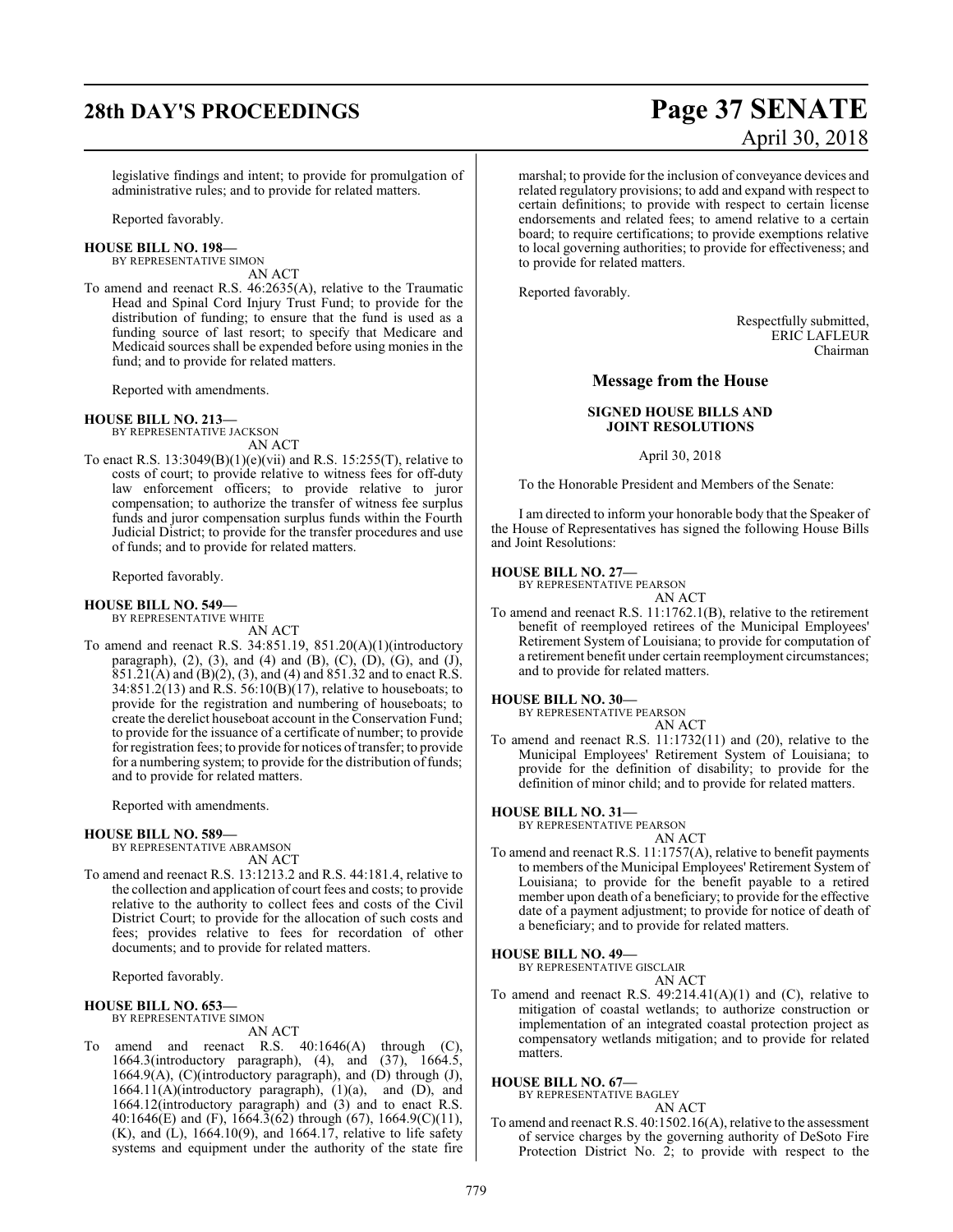# **Page 38 SENATE 28th DAY'S PROCEEDINGS**

collection of the service charge and the enforcement of the collection; to provide for use of the proceeds of such charges; and to provide for related matters.

#### **HOUSE BILL NO. 72—**

BY REPRESENTATIVE ZERINGUE

AN ACT

To amend and reenact R.S. 33:2495.3(A), relative to the classified fire service; to provide relative to persons selected for appointment to entry-level positions in the city of Houma; to provide relative to the formal training of such persons; and to provide for related matters.

#### **HOUSE BILL NO. 77—**

BY REPRESENTATIVE HENSGENS AN ACT

To amend and reenact R.S. 46:1053(L)(2), relative to Vermilion Parish Hospital Service District No. 2; to increase the maximum per diem which may be paid to commissioners of the district; and to provide for related matters.

#### **HOUSE BILL NO. 87—**

BY REPRESENTATIVE JAMES AN ACT

To amend and reenact R.S. 17:3092(5), relative to the Louisiana Student Tuition Assistance and Revenue Trust Program; to broaden the definition of institution of postsecondary education for programpurposes; to include certain out-of-state proprietary schools in such definition; and to provide for related matters.

#### **HOUSE BILL NO. 93—**

BY REPRESENTATIVES BAGNERIS AND JIMMY HARRIS AN ACT

To amend and reenact R.S. 33:9080(F)(1) and (3), relative to the Lake Bullard Neighborhood Improvement District in Orleans Parish; to provide relative to the parcel fee levied within the district; to provide relative to the amount, expiration and renewal of the fee; and to provide for related matters.

#### **HOUSE BILL NO. 103—**

BY REPRESENTATIVE LEBAS AN ACT

To enact R.S. 33:3819(L), relative to the Evangeline Parish Waterworks District No. 1; to provide relative to the per diem paid to members of the board of commissioners and to the number of meetings for which per diem may be paid; and to provide for related matters.

#### **HOUSE BILL NO. 104—**

BY REPRESENTATIVES JIM MORRIS AND BISHOP AN ACT

To amend and reenact R.S. 30:544(A)(1), relative to pipeline safety violations; to raise the maximum penalty for such violations; and to provide for related matters.

#### **HOUSE BILL NO. 117—**

BY REPRESENTATIVE DUSTIN MILLER AN ACT

To enact R.S. 40:1496(B)(5)(e), relative to the St. Landry Parish Fire District No. 7; to provide for membership on its board of commissioners; and to provide for related matters.

#### **HOUSE BILL NO. 120—**

BY REPRESENTATIVE BISHOP

AN ACT

To enact R.S. 30:551(E), relative to the powers and responsibilities of the commissioner of conservation; to authorize the commissioner of conservation to certify to the United States Department of Transportation his jurisdiction over safety

standards of underground gas storage facilities; and to provide for related matters.

#### **HOUSE BILL NO. 183—**

BY REPRESENTATIVE NANCY LANDRY AN ACT

To enact R.S. 49:191(10)(c) and to repeal R.S. 49:191(8)(m), relative to the Department of Education, including provisions to provide for the re-creation of the Department of Education and the statutory entities made a part of the department by law; to provide for the effective termination date for all statutory authority for the existence of such statutory entities; and to provide for related matters.

#### **HOUSE BILL NO. 197—**

BY REPRESENTATIVE REYNOLDS AN ACT

To amend and reenact R.S. 3:3103(D) and R.S. 56:20(C) and to enact R.S. 56:20(D), relative to importing species of the deer family; to prohibit the importation of live cervid; to provide for licenses; to provide for penalties; and to provide for related matters.

## **HOUSE BILL NO. 216—**

REPRESENTATIVES JACKSON, BILLIOT, BOUIE, BRASS, CARPENTER, CHANEY, COX, GLOVER, HALL, HOFFMANN, HOWARD,<br>HUNTER, TERRY LANDRY, MARCELLE, DUSTIN MILLER, JAY<br>MORRIS, NORTON, AND SMITH AN ACT

To amend and reenact R.S. 47:463.73(G), relative to motor vehicle special prestige license plates; to provide for the "Neville High School" special prestige license plate; to provide for the creation, issuance, design, fees, distribution, and rule promulgation applicable to such license plates; and to provide for related matters.

#### **HOUSE BILL NO. 217—**

BY REPRESENTATIVES JACKSON, BRASS, CARPENTER, CHANEY, COX, GLOVER, HALL, HOFFMANN, HUNTER, JORDAN, TERRY LANDRY, LEGER, MARCELLE, NORTON, PIERRE, AND SMITH AN ACT

To amend and reenact R.S. 47:463.73(G), relative to motor vehicle special prestige license plates; to provide for the "Carroll High School" special prestige license plate; to provide for the creation, issuance, design, fees, distribution, and rule promulgation applicable to such license plates; and to provide for related matters.

#### **HOUSE BILL NO. 289—**

BY REPRESENTATIVE JORDAN AN ACT

To amend and reenact R.S. 47:463.73(G), relative to motor vehicle special prestige license plates; to provide for the "Brusly High School" special prestige license plate; to provide for the creation, issuance, design, fees, distribution, and rule promulgation applicable to such license plates; and to provide for related matters.

#### **HOUSE BILL NO. 290—**

BY REPRESENTATIVE JORDAN AN ACT

To amend and reenact R.S.  $47:463.73(C)(2)$ , (D), and (G), relative to motor vehicle special prestige license plates; to provide for the "Glen Oaks High School" special prestige license plate; to provide for the creation, issuance, design, fees, distribution, and rule promulgation applicable to such license plates; and to provide for related matters.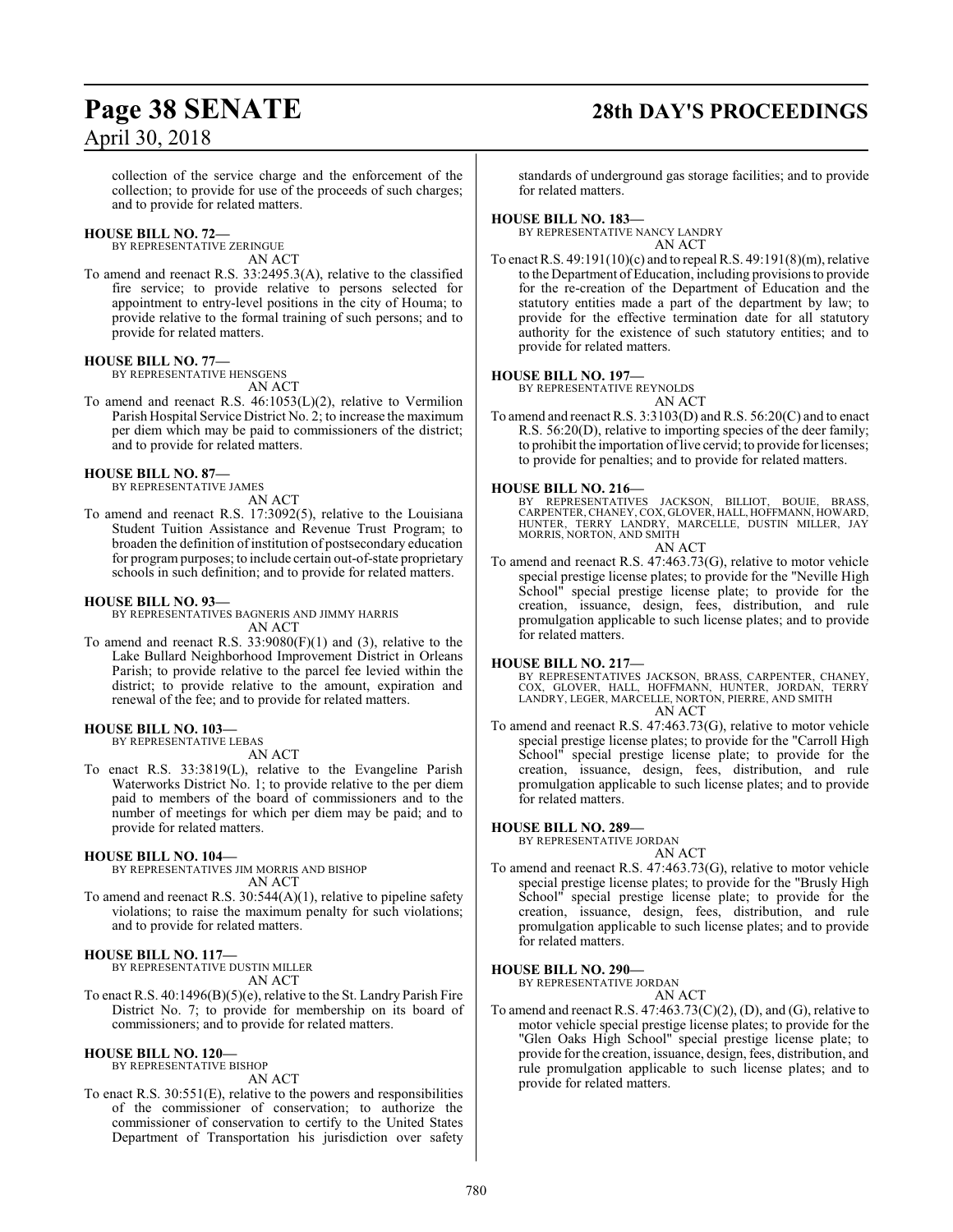# **28th DAY'S PROCEEDINGS Page 39 SENATE** April 30, 2018

**HOUSE BILL NO. 291—**

BY REPRESENTATIVE JORDAN AN ACT

To amend and reenact R.S. 47:463.73(G), relative to motor vehicle special prestige license plates; to provide for the "Port Allen High School" special prestige license plate; to provide for the creation, issuance, design, fees, distribution, and rule promulgation applicable to such license plates; and to provide for related matters.

#### **HOUSE BILL NO. 331—**

BY REPRESENTATIVES JIM MORRIS AND BISHOP AN ACT

To amend and reenact R.S. 30:87(A), relative to the oilfield site restoration fee; to provide for the payment of certain fees; to provide for an effective date; to provide for submissions to the Department of Revenue; and to provide for related matters.

#### **HOUSE BILL NO. 367—**

BY REPRESENTATIVE PIERRE AN ACT

To amend and reenact R.S.  $17:273.4(D)(1)(c)$  and  $(2)(a)$ , relative to high school diplomas; to revise the academic requirements for a student to earn a State Seal of Biliteracy on his high school diploma or transcript; and to provide for related matters.

#### **HOUSE BILL NO. 434—**

BY REPRESENTATIVE HENSGENS AN ACT

To enact R.S. 46:1053(C)(2)(i), relative to Vermilion Parish Hospital Service District No. 3; to increase the maximum amount of per diem which may be paid to commissioners of the district; to increase the number of meetings for which the commissioners may be paid; and to provide for related matters.

#### **HOUSE BILL NO. 442—**

BY REPRESENTATIVE THIBAUT AN ACT

To amend and reenact R.S. 9:1110, relative to False River; to provide for a delineation of the boundary between state ownership and private ownership of the land adjacent to the water body; and to provide for related matters.

#### **HOUSE BILL NO. 814—**

BY REPRESENTATIVE JIM MORRIS AN ACT

To amend and reenact R.S.  $30:83(F)(6)$  and  $86(C)$  and  $(F)$  and to enact R.S. 30:86(D)(8), relative to oilfield site restoration; to provide for the Oilfield Site Restoration Commission; to provide for the Oilfield Site Restoration Fund; to provide for uses and sources of the Oilfield Site Restoration Fund; to provide for financial security instruments; and to provide for related matters.

#### **HOUSE BILL NO. 860—** BY REPRESENTATIVE PUGH

AN ACT

To amend and reenact R.S. 30:4(Q), relative to the office of conservation's expedited permitting program; to provide for minimum administrative fees; to provide for notice of an expedited permit review; and to provide for related matters.

#### **HOUSE BILL NO. 109—**

- BY REPRESENTATIVES HOFFMANN, BAGLEY, CHANEY, COUSSAN, HENSGENS, HORTON, STAGNI, AND STOKES AN ACT
- To enact R.S. 49:191(10)(c) and to repeal R.S. 49:191(8)(e), relative to the Department of Children and Family Services, including provisions to provide for the re-creation of the Department of Children and Family Services and the statutory entities made a

part of the department by law; to provide for the effective termination date for all statutory authority for the existence of such statutory entities; and to provide for related matters.

#### **HOUSE BILL NO. 150—**

BY REPRESENTATIVES LEBAS, BAGLEY, CHANEY, COX, HENSGENS, HOFFMANN, HORTON, POPE, STAGNI, AND STOKES AN ACT

To enact R.S. 37:1208.1, relative to pharmacist and technician licensing and certification; to allow the board of pharmacy to waive the license or certificate renewal fee for a military spouse; and to provide for related matters.

#### **HOUSE BILL NO. 151—**

BY REPRESENTATIVE LEBAS AN ACT

To amend and reenact R.S. 37:1164(2)(b), relative to the Louisiana Pharmacy Practice Act; to provide with respect to colleges of pharmacy; to define "approved college of pharmacy"; to specify the means by which the college of pharmacy may be approved by the board; and to provide for related matters.

#### **HOUSE BILL NO. 169—**

BY REPRESENTATIVE TALBOT

AN ACT

To amend and reenact R.S.  $22:1266(D)(1)$  and  $(3)(b)(ii)$ , relative to the cancellation of an insurance policy; to authorize notice of cancellation to be sent by first class mail using a tracking method; and to provide for related matters.

#### **HOUSE BILL NO. 212—**

BY REPRESENTATIVES JACKSON AND DWIGHT AN ACT

To enact R.S. 14:67.1 and 67.2, relative to theft; to create the crimes of theft of livestock and theft of timber; to provide for definitions; to provide for criminal penalties; to provide for duties of enforcement and investigation; and to provide for related matters.

#### **HOUSE BILL NO. 227—**

BY REPRESENTATIVE ANDERS

AN ACT To amend and reenact R.S. 22:1554(E)(1), relative to applications for a producer license subsequent to revocation; to authorize a licensee whose license has been revoked to file another application for a license after one year from the date of the final court order or decree affirming the revocation; to make technical changes; to provide for an effective date; and to provide for related matters.

#### **HOUSE BILL NO. 232—**

BY REPRESENTATIVE COUSSAN AN ACT

To amend and reenact R.S. 51:710.1, relative to the power to assess civil monetary penalties and fees with respect to Louisiana Securities Law; to expressly allow issuance of such penalties and fees for violation of a relative administrative rule, regulation, or order; to provide for effectiveness; and to provide for related matters.

#### **HOUSE BILL NO. 233—**

BY REPRESENTATIVE COUSSAN

AN ACT

To enact R.S. 51:705(G)(3), relative to the registration of securities; to require the submission of notice filings; to provide notice requirements for crowd funding filings submitted to the Securities and Exchange Commission pursuant to Section 18(b)(4)(C) of the Securities Act of 1933; to require a filing fee; and to provide for related matters.